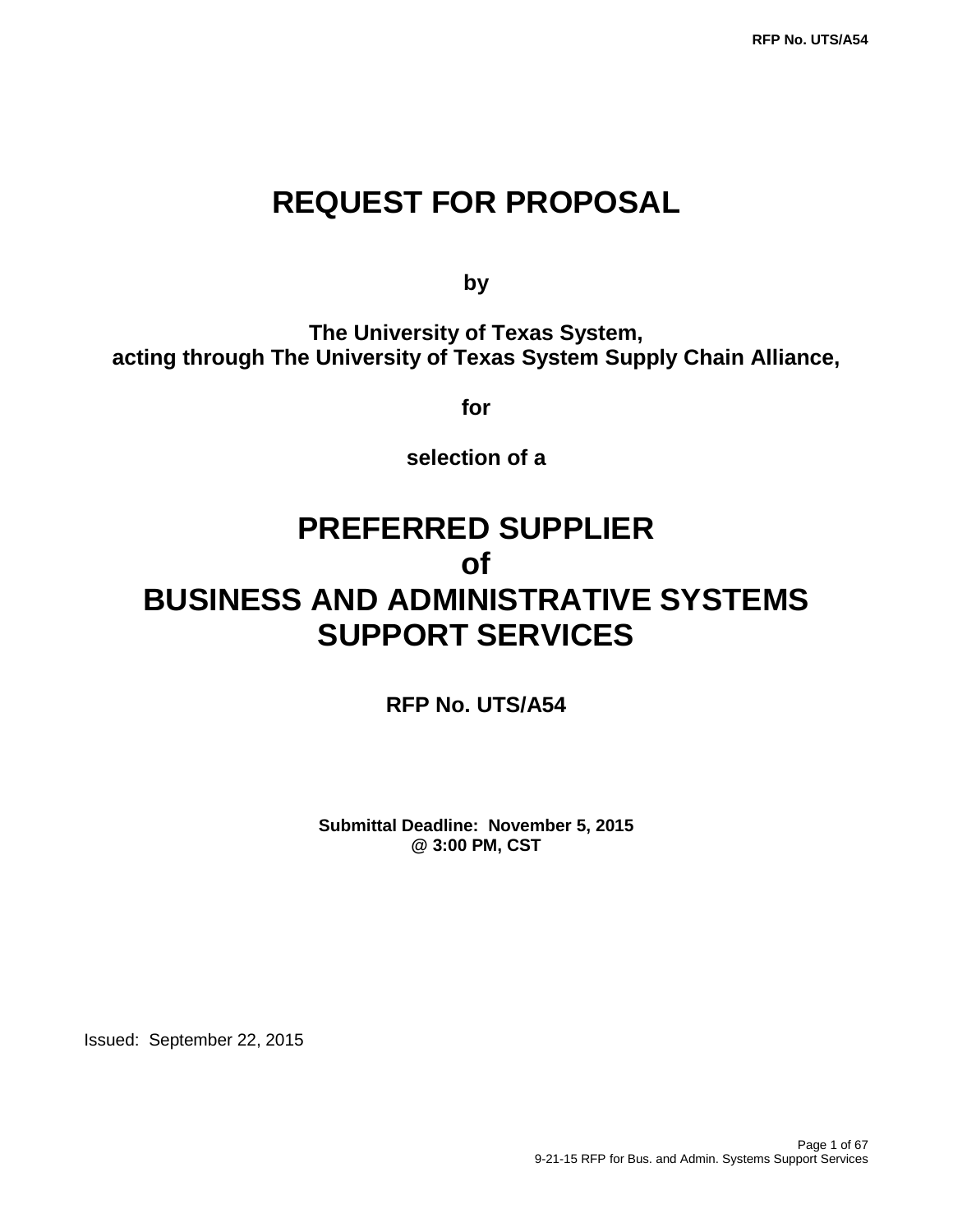## **TABLE OF CONTENTS**

### Page

| SECTION 5 SPECIFICATIONS, ADDITIONAL QUESTIONS AND SCOPE OF WORK 11 |  |
|---------------------------------------------------------------------|--|
|                                                                     |  |

### **Attachments:**

| <b>APPENDIX ONE</b>   |                                                 | 19 |
|-----------------------|-------------------------------------------------|----|
| <b>APPENDIX TWO</b>   | UT SYSTEM POLICY ON UTILIZATION OF HISTORICALLY | 28 |
| <b>APPENDIX THREE</b> | SAMPLE PREFERRED SUPPLIER AGREEMENT             | 29 |
| APPENDIX THREE-300    | SAMPLE INSTITUTIONAL PARTICIPATION AGREEMENT    | 52 |
| APPENDIX THREE-400    | SUPPLIER RELATIONSHIP MANAGEMENT ("SRM")        | 55 |
| <b>APPENDIX FOUR</b>  | ACCESS BY INDIVIDUALS WITH DISABILITIES         | 58 |
| <b>APPENDIX FIVE</b>  | ELECTRONIC AND INFORMATION RESOURCES            | 59 |
| <b>APPENDIX SIX</b>   | SECURITY CHARACTERISTICS AND FUNCTIONALITY OF   | 62 |
| Attachment A          |                                                 | 67 |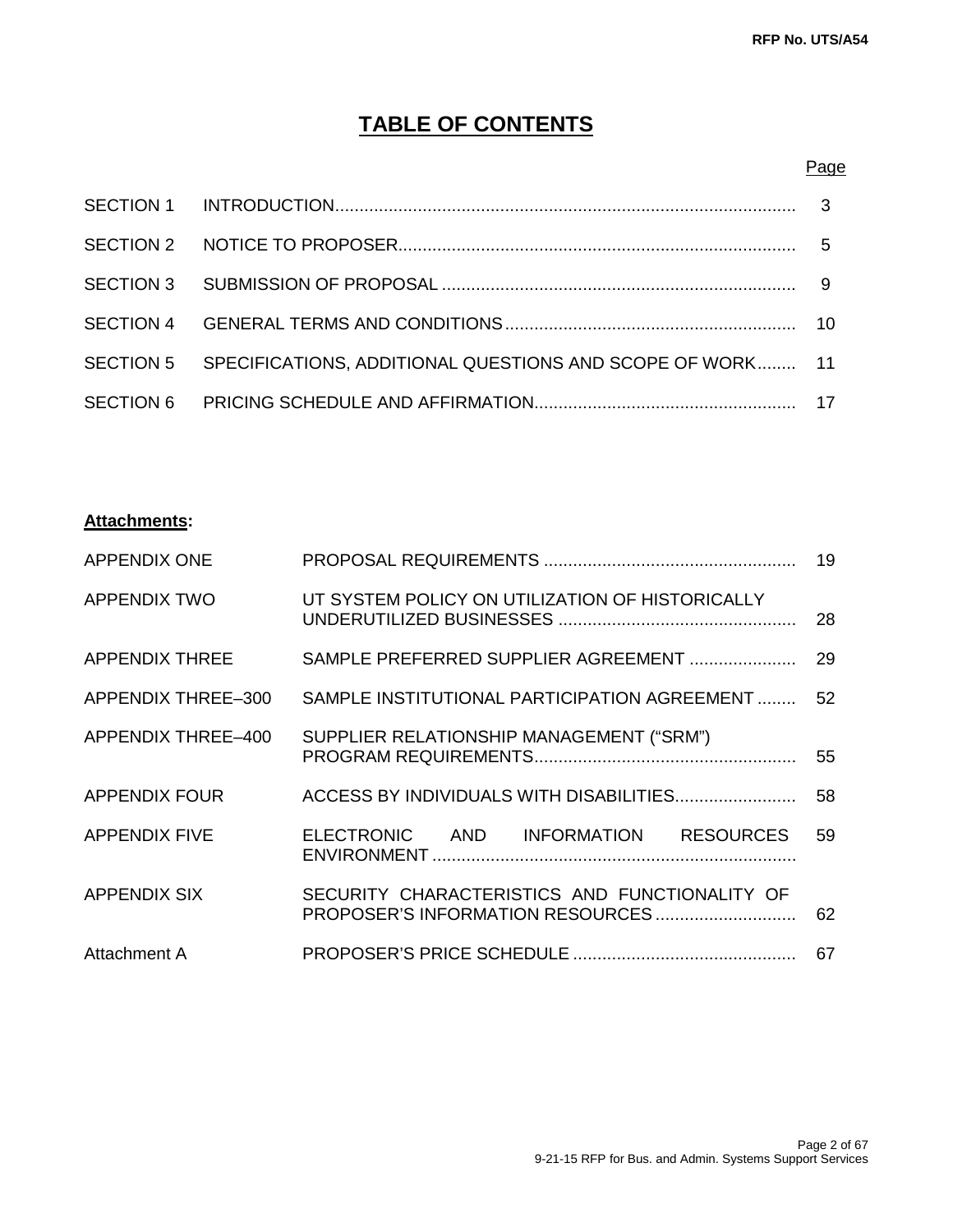### **SECTION 1 INTRODUCTION**

#### **1.1 Description of The University of Texas System**

The University of Texas System is comprised of System Administration and 14 institutions of higher education with campuses across the State of Texas whose missions are devoted to world class healthcare, teaching, research, and public service (collectively, "**UT System**"). UT System is one of the larger education systems in the United States. With an operating budget of \$16.9 billion, UT System has a current student enrollment exceeding 217,000. UT System employs about 91,000 faculty and staff, making UT System one of the largest employers in the State of Texas.

UT System is comprised of the following institutions:

- The University of Texas Southwestern Medical Center (UTSW)
- The University of Texas Medical Branch at Galveston (UTMB)
- The University of Texas Health Science Center at Houston (UTHSCH)
- The University of Texas Health Science Center at San Antonio (UTHSCSA)
- The University of Texas MD Anderson Cancer Center (UTMDACC)
- The University of Texas Health Science Center at Tyler (UTHSCT)
- The University of Texas at Arlington (UTA)
- The University of Texas at Austin (UT Austin)
- The University of Texas at Dallas (UTD)
- The University of Texas at El Paso (UTEP)
- The University of Texas of the Permian Basin (UTPB)
- The University of Texas at San Antonio (UTSA)
- The University of Texas at Tyler (UTT)
- The University of Texas Rio Grande Valley (UTRGV)

UT System has established The University of Texas System Supply Chain Alliance (the "**Alliance**") to conduct and coordinate strategic purchasing initiatives across UT System. The Alliance essentially operates as UT System's own, in-house group purchasing organization. The Alliance is also affiliated with various Texas institutions of higher education. Through collaborative relationships, the Alliance seeks to combine supply chain and contracting activities and obtain best value goods and services while reducing total acquisition costs. The Alliance has created a team of supply chain professionals (the "**Strategic Services Group**") that has been tasked with executing Alliance purchasing initiatives. The Strategic Services Group assembles a team of subject matter experts ("**SMEs**") from participating institutions to assist in developing each sourcing event and evaluating suppliers during the procurement process. SMEs are involved from the sourcing event's inception and work with the Alliance and UT System to select the best value supplier(s). Any agreement resulting from this Request for Proposal, UTS/A54 (this "**RFP")** will be extended and marketed to all UT System institutions. Various non-UT System institutions that are affiliated with the Alliance may participate, too, in any agreement resulting from this RFP.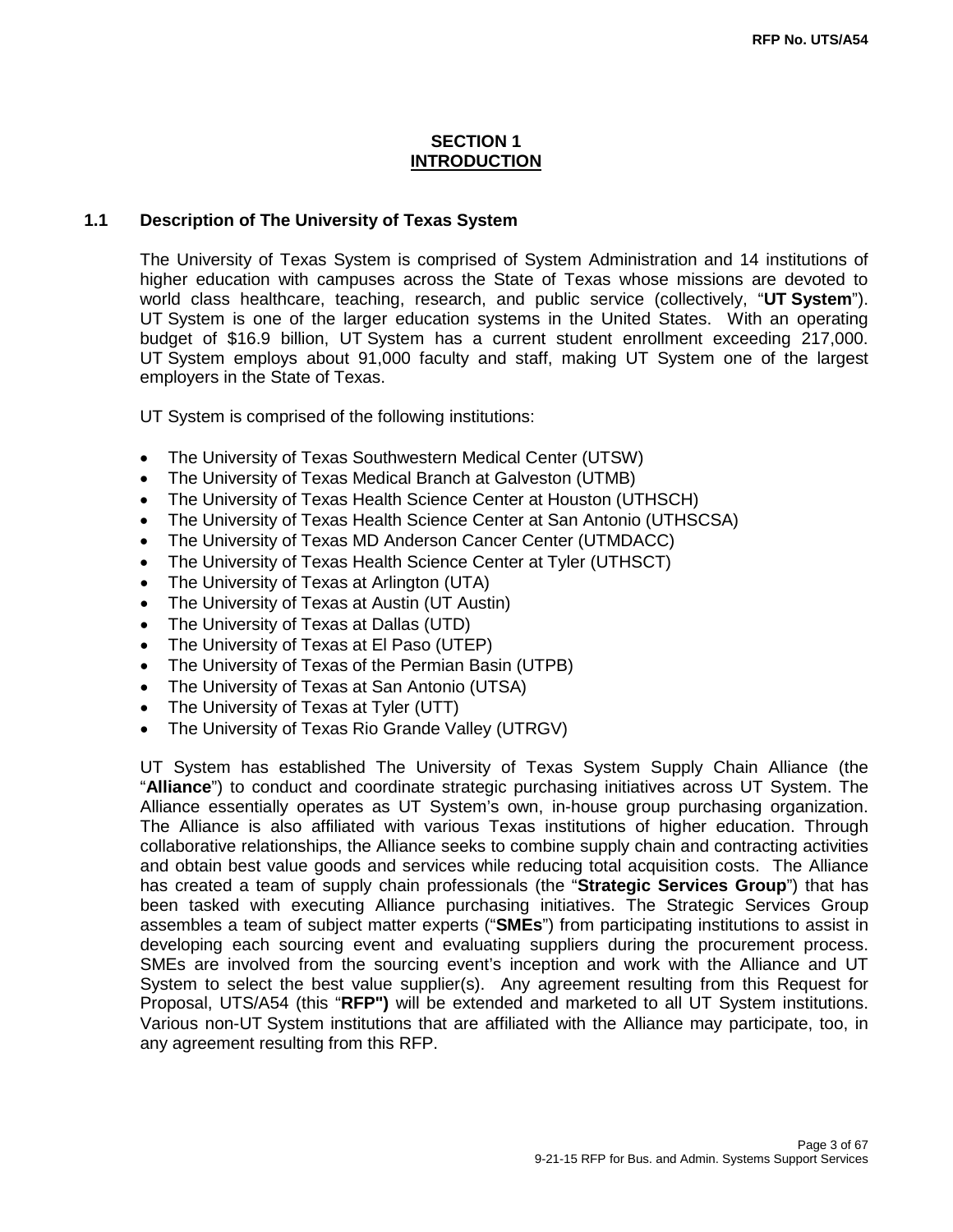By participating in this RFP, proposer(s) (collectively, "**Proposer**") agrees to extend all goods, services and pricing to any Alliance member or affiliate (collectively, "**Institutional Participant**") that wishes to participate in any contract entered into with Proposer.

### **1.2 Objective of this Request for Proposal**

UT System, acting through the Alliance, is soliciting proposals in response to this RFP from qualified suppliers for the supply of business and administrative systems support services more specifically described in **Section 5.4** ("**Scope of Work**") of this RFP (collectively, the "**Services**"). The successful Proposer(s) to whom business may be awarded is referred to in this RFP as the "**Preferred Supplier**."

Specifically this RFP process should:

- Provide a comprehensive and guaranteed pricing structure for the Services;
- Leverage the aggregate purchasing volumes of Institutional Participants;
- Achieve cost savings for Institutional Participants;
- Improve overall customer satisfaction; and
- Enhance relationships between Preferred Supplier and Institutional Participants.

UT System seeks to identify the Proposer(s) that will provide the most practical and costeffective business model to serve the needs of Institutional Participants as their preferred supplier for the Services. UT System hope to conclude an agreement that will provide Institutional Participants with access to the Services at discounted prices and that will permit all parties to reduce procurement and transaction costs and improve business processes.

UT System will work through the Alliance to team with Preferred Supplier to develop business processes that will foster a strong working relationship and produce a win-win for all parties.

Preferred Supplier will be enrolled in the Alliance's Supplier Relationship Management Program ("**SRM**") to monitor Preferred Supplier's performance and pricing. UT System expects Preferred Supplier to work closely with the Alliance and each Institutional Participant and produce benefits for all parties involved in the relationship.

Proposer should realize that what is written in its final proposal submitted to UT System may become part of the successful Proposer's final contract.

Proposer should provide solutions involving historically underutilized business suppliers, where possible (ref. **Section 2.5** of this RFP).

The successful Proposer(s) will provide Services to all Institutional Participants wishing to participate in a final contract with the successful Proposer(s).

UT System may ask Proposer to provide a formal presentation, prior to contract award, with additional information to SMEs or the Strategic Services Group. This presentation will allow the Alliance to clarify any technical-, quality-, or price-based questions that may arise under Proposer's response.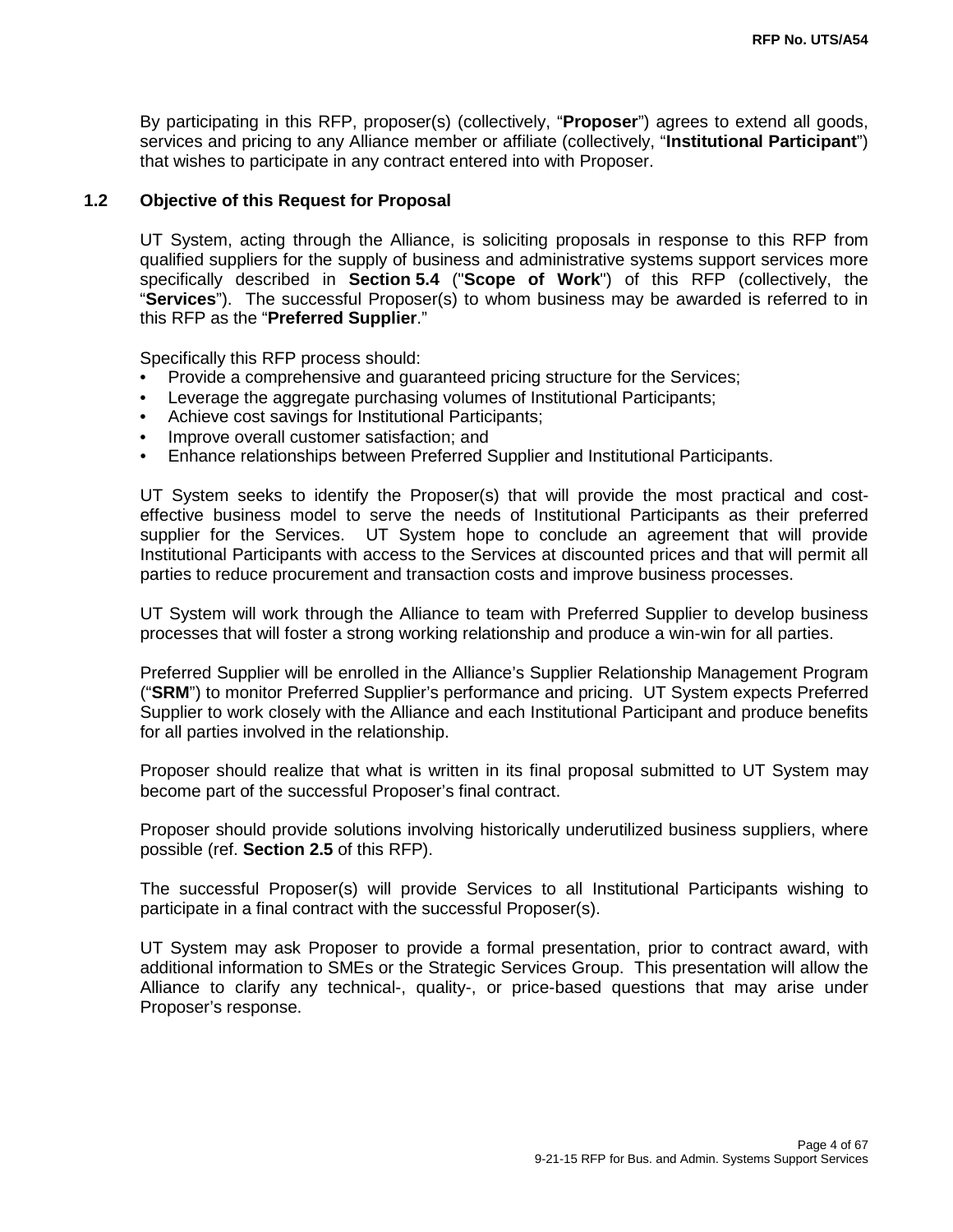#### **1.3 Scope of Opportunity**

UT System anticipates that the initial term of the agreement resulting from this RFP will be a period of three (3) years, with UT System having the option to renew the Agreement for up to an additional two-year period upon written notice to Preferred Supplier.

UT System estimates that the spend under the agreement will be upwards of \$10 million annually. Whether this estimate is realized ultimately will depend heavily on the quality of the work actually performed by the winning Proposer and the reputation it establishes among Institutional Participants as a high-value provider of the Services.

THE ABOVE FIGURE IS AN ESTIMATE ONLY. VOLUMES PURCHASED ON THE BASIS OF ANY AGREEMENT RESULTING FROM THIS RFP MAY INVOLVE MORE OR LESS THAN THE ESTIMATE PROVIDED. UT SYSTEM DOES NOT REPRESENT, WARRANT OR GUARANTY THAT PARTICIPANTS WILL PURCHASE ANY PARTICULAR DOLLAR VALUE OR ANY PARTICULAR QUANTITY, AND UT SYSTEM SPECIFICALLY DISCLAIMS ANY SUCH REPRESENTATIONS, WARRANTIES AND GUARANTIES.

### **SECTION 2 NOTICE TO PROPOSER**

#### **2.1 Submittal Deadline**

UT System will accept proposals submitted in response to this RFP until **3:00 PM**, Central Standard Time, on **November 5, 2015** (the "**Submittal Deadline**").

#### **2.2 UT System Contact Person**

Proposers will direct all questions or concerns regarding this RFP to the following UT System contact persons (each of them being sometimes referred to in this RFP as the "**UT System Contact**"):

Jeffery Bonnardel Sourcing Specialist UT System Supply Chain Alliance [jabonnardel@mdanderson.org](mailto:jabonnardel@mdanderson.org) or Nancy Martinez Sourcing Specialist UT System Supply Chain Alliance [njmartinez@mdanderson.org](mailto:njmartinez@mdanderson.org)

UT System specifically instructs all interested parties to restrict all contact and questions regarding this RFP to written communications forwarded to the UT System Contact. The UT System Contact must receive all questions or concerns no later than **5:00 PM**, Central Standard Time, on **October 15, 2015**. UT System will use a reasonable amount of time to respond to questions or concerns. It is UT System's intent to respond to all appropriate questions and concerns; however, UT System reserves the right to decline to respond to any question or concern.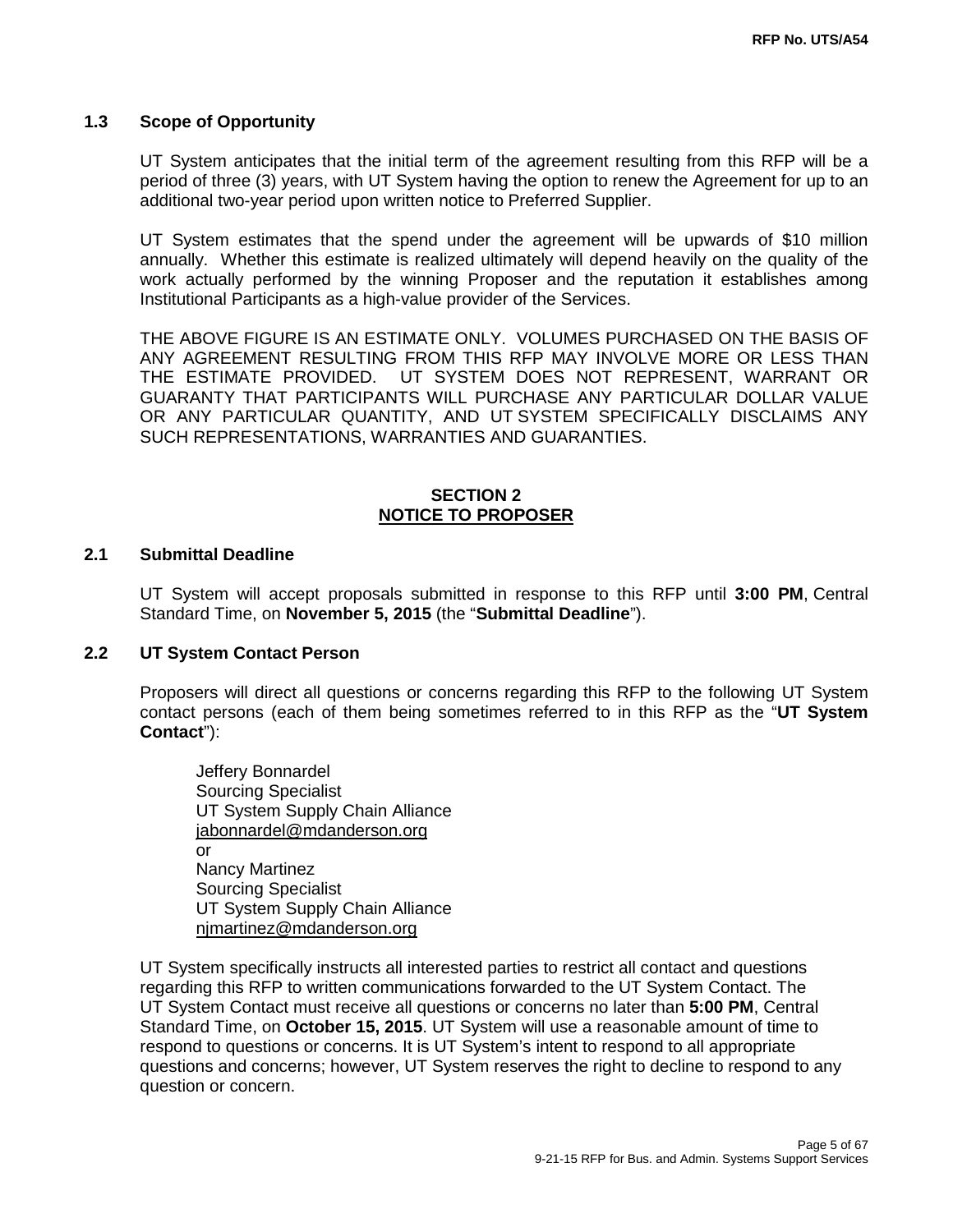### **2.3 Criteria for Selection**

Successful Proposer, if any, selected by UT System in accordance with the requirements and specifications set forth in this RFP, will be the Proposer that submits a proposal in response to this RFP, on or before the Submittal Deadline, that is most advantageous to UT System.

Proposer is encouraged to propose terms and conditions offering the maximum benefit to UT System in terms of (1) products and services to be provided and (2) total overall cost to participating institutions. Proposers should describe all educational, state and local government discounts, as well as any other applicable discounts that may be available.

An evaluation team from UT System will evaluate proposals. The evaluation of proposals and the selection of Preferred Supplier will be based on the information provided by Proposer in its proposal. UT System may give consideration to additional information if UT System deems such information relevant.

The criteria to be considered by UT System in evaluating proposals and selecting Preferred Supplier, will be those factors listed below:

- 2.3.1 Threshold Criteria Not Scored
	- 2.3.1.1 Ability of UT System to comply with laws regarding Historically Underutilized Businesses; and
	- 2.3.1.2 Ability of UT System to comply with laws regarding purchases from persons with disabilities.
- 2.3.2 Scored Criteria

| 2.3.2.1 | cost of the goods and services;                                                          |
|---------|------------------------------------------------------------------------------------------|
| 2.3.2.2 | reputation of Proposer and of Proposer's goods or services;                              |
| 2.3.2.3 | quality of Proposer's goods or services;                                                 |
| 2.3.2.4 | extent to which the goods or services meet UT System's needs;                            |
| 2.3.2.5 | Proposer's past relationship with UT System;                                             |
| 2.3.2.6 | the total long-term cost of acquiring Proposer's goods or services; and                  |
| 2.3.2.7 | Proposer's exceptions to the terms and conditions set forth in Section 4<br>of this RFP. |
|         |                                                                                          |

#### **2.4 Key Events Schedule**

| <b>Issuance of RFP</b>                                                                                            | September 22, 2015                                   |
|-------------------------------------------------------------------------------------------------------------------|------------------------------------------------------|
| Deadline for Indicating Interest in<br><b>Attending Pre-Proposal Conference</b><br>(ref. Section 2.6 of this RFP) | October 5, 2015                                      |
| <b>Pre-Proposal Conference</b><br>(ref. Section 2.6 of this RFP)                                                  | October 13, 2015,<br>10:00 AM, Central Standard Time |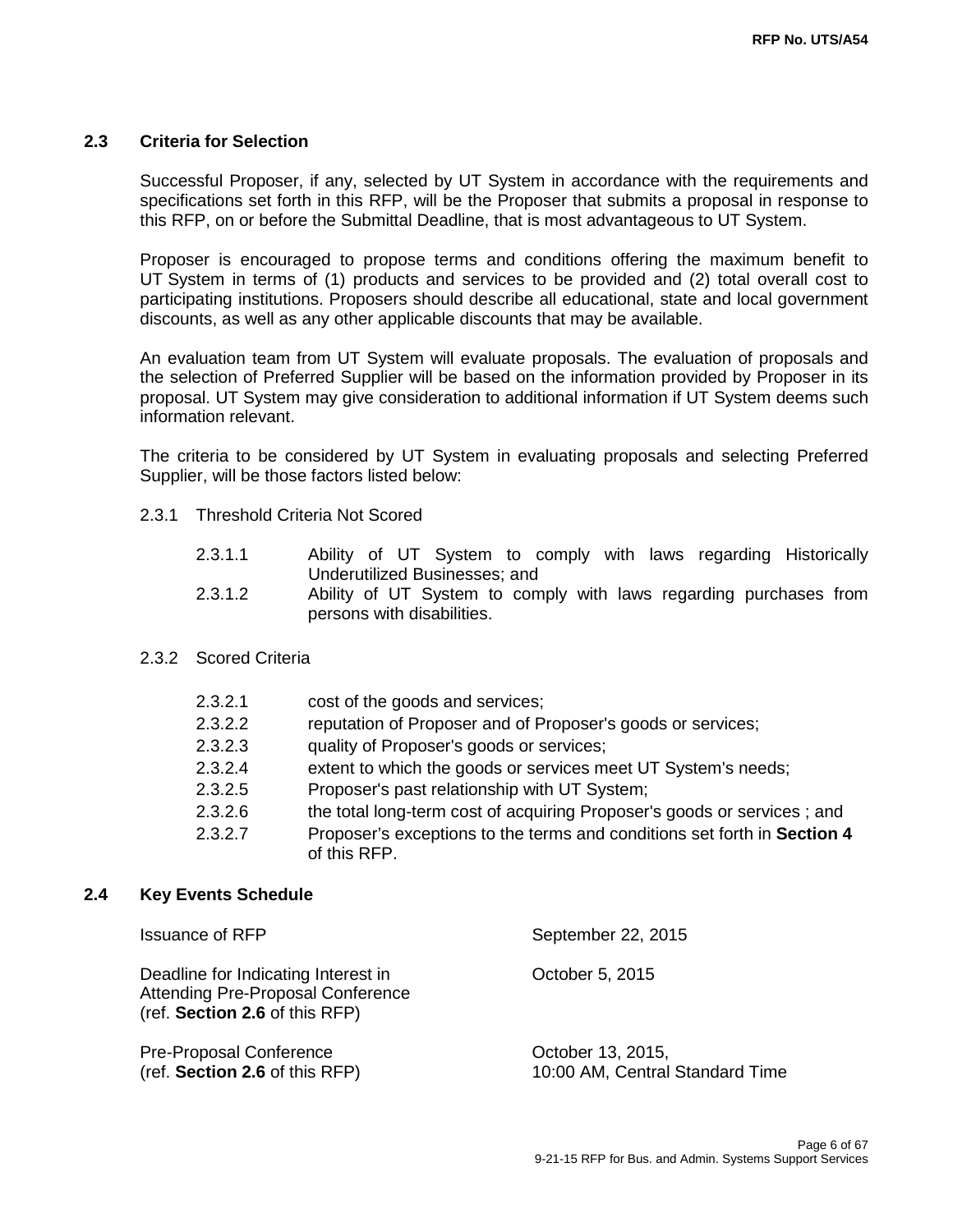| Deadline for Questions/Concerns<br>(ref. Section 2.2 of this RFP) | October 15, 2015,<br>5:00 PM, Central Standard Time |
|-------------------------------------------------------------------|-----------------------------------------------------|
| Submittal Deadline<br>(ref. Section 2.1 of this RFP)              | November 5, 2015,<br>3:00 PM, Central Standard Time |
| <b>Selection of Finalists</b>                                     | November – December 2015                            |
| <b>Finalists Interviews and Negotiations</b>                      | December 2015                                       |
| Anticipated Contract Award(s)                                     | January 2016                                        |

IMPORTANT NOTICE: The Key Events Schedule represents many sourcing and contracting activities occurring within a short period of time. Proposer is asked in advance to make the following resources available to expedite the selection and contracting process:

- 1. If selected as a finalist, Proposer may be required to attend an interview session that includes a face-to-face meeting with an advance notice of no more than one week. The anticipated location of this activity is Houston, Texas.
- 2. If selected for contract award, Proposer should have its chief legal and business officers available for commencement of contract negotiations with 72 hours of notice of award. Such negotiations may take place face-to-face in order to expedite the contracting phase. The anticipated location of this activity is Houston, Texas. Proposer is requested to reference **Section 4.1** of this RFP and provide any exceptions as part of Proposer's RFP response.

**Proposer should not underestimate the necessity of complying with the Key Events Schedule and critical activities listed above. UT System reserves the right to revise the Key Events Schedule at any time.**

### **2.5 Historically Underutilized Businesses**

2.5.1 All agencies of the State of Texas are required to make a good faith effort to assist historically underutilized businesses (each a "**HUB**") in receiving contract awards. The goal of the HUB program is to promote full and equal business opportunity for all businesses in contracting with state agencies. Pursuant to the HUB program, if under the terms of any agreement or contractual arrangement resulting from this RFP, Preferred Supplier subcontracts any of its performance hereunder, Preferred Supplier must make a good faith effort to utilize HUBs certified by the Texas Procurement and Support Services Division of the Texas Comptroller of Public Accounts or any successor agency. Proposals that fail to comply with the requirements contained in this **Section 2.5** will constitute a material failure to comply with advertised specifications and will be rejected by UT System as non-responsive. Additionally, compliance with good faith effort guidelines is a condition precedent to awarding any agreement or contractual arrangement resulting from this RFP. Proposer acknowledges that, if selected by UT System, its obligation to make a good faith effort to utilize HUBs when subcontracting hereunder will continue throughout the term of all agreements and contractual arrangements resulting from this RFP. Furthermore, any subcontracting hereunder by Proposer is subject to review by UT System to ensure compliance with the HUB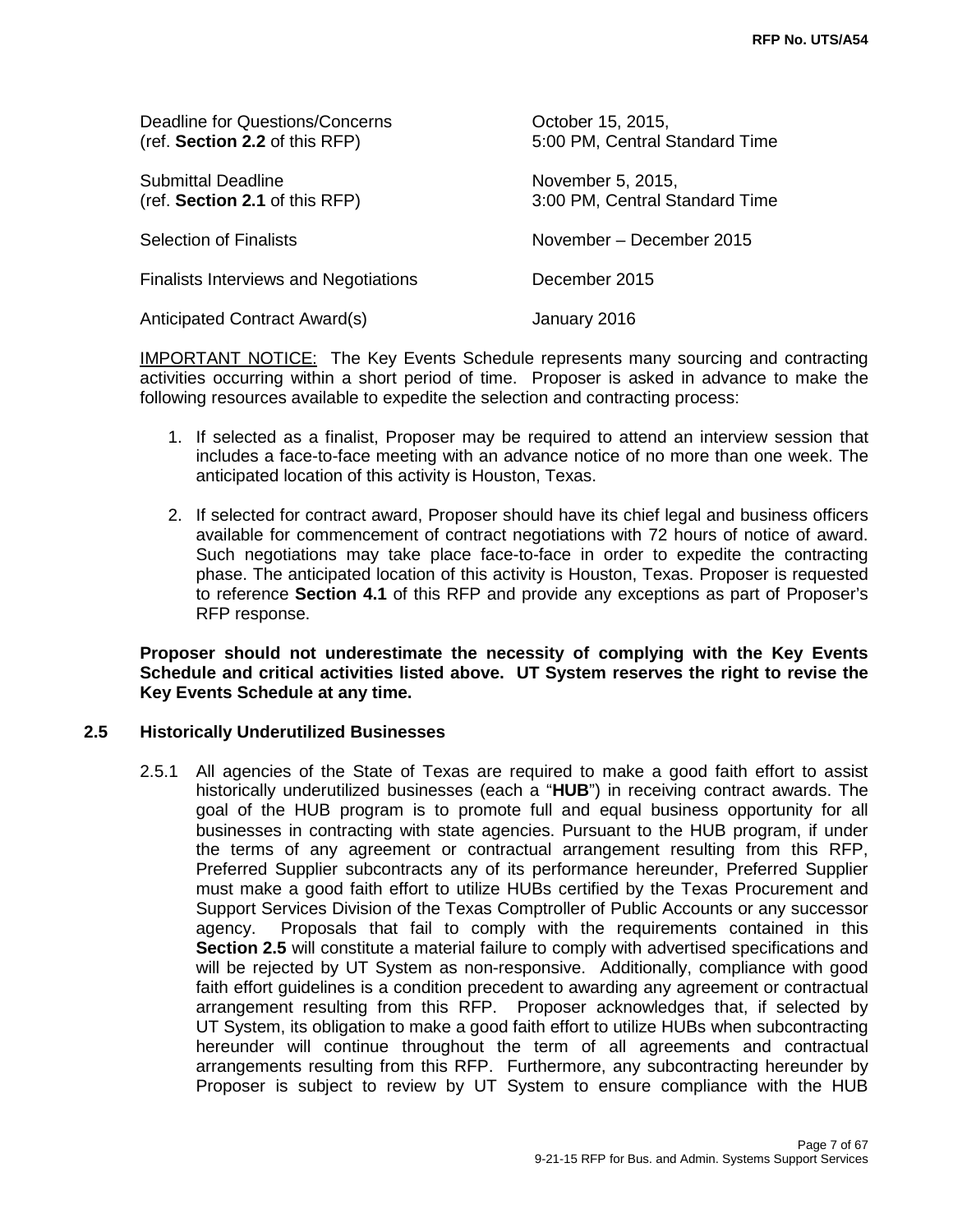program.

- 2.5.2 UT System has reviewed this RFP in accordance with Title 34, *Texas Administrative Code*, Section 20.13 (a), and has determined that subcontracting opportunities are probable under this RFP.
- 2.5.3 A HUB Subcontracting Plan ("**HSP**") is required as part of Proposer's proposal. The HSP will be developed and administered in accordance with UT System's Policy on Utilization of Historically Underutilized Businesses attached as **APPENDIX TWO** and incorporated herein for all purposes.

*Each Proposer must complete and return the HSP in accordance with the terms and conditions of this RFP, including APPENDIX TWO. Proposals that fail to do so will be considered non-responsive to this RFP in accordance with Section 2161.252, Texas Government Code.*

Preferred Supplier will not be permitted to change its HSP unless: (1) Preferred Supplier completes a newly modified version of the HSP in accordance with the terms of **APPENDIX TWO** that sets forth all changes requested by Preferred Supplier, (2) Preferred Supplier provides UT System with such modified version of the HSP, (3) UT System approves the modified HSP in writing, and (4) all agreements or contractual arrangements resulting from this RFP are amended in writing by UT System and Preferred Supplier to conform to the modified HSP.

2.5.4 Proposer must submit one (1) signed copy of the HSP to UT System at the same time as it submits its proposal to UT System (ref. **Section 3.1** of this RFP). The signed copy of the HSP (the "**HSP Packet**") must be submitted electronically utilizing the SciQuest esourcing tool as more particularly described in **Section 3.1** of this RFP. Proposer must ensure that the HSP Packet is submitted according to the electronic instructions provided in this RFP.

Any proposal submitted in response to this RFP that is not accompanied by an HSP Packet meeting the above requirements will be rejected by UT System and remain unopened, as that proposal will be considered non-responsive due to material failure to comply with advertised specifications. Furthermore, UT System will open a Proposer's HSP Packet prior to opening the proposal submitted by Proposer, in order to ensure that Proposer has submitted a signed copy of the Proposer's HSP Packet as required by this RFP. A Proposer's failure to submit a signed copy of the completed HSP Packet as required by this RFP will result in UT System's rejection of the proposal submitted by that Proposer as non-responsive, due to material failure to comply with advertised specifications; such a proposal will remain unopened and will be disqualified and not reviewed by UT System (ref. **Section 1.5** of **APPENDIX ONE** to this RFP).

**Note**: The requirement that Proposer provide a signed and completed HSP Packet under this **Section 2.5.4** is separate from and does not affect Proposer's obligation to provide UT System with its proposal as specified in **Section 3.1** of this RFP.

2.5.5 UT System may offer Proposer the opportunity to seek an informal review of its draft HSP by the UT System Office of HUB Development. If so, details regarding this opportunity will be provided in the Pre-Proposal Conference (ref. **Section 2.6** of this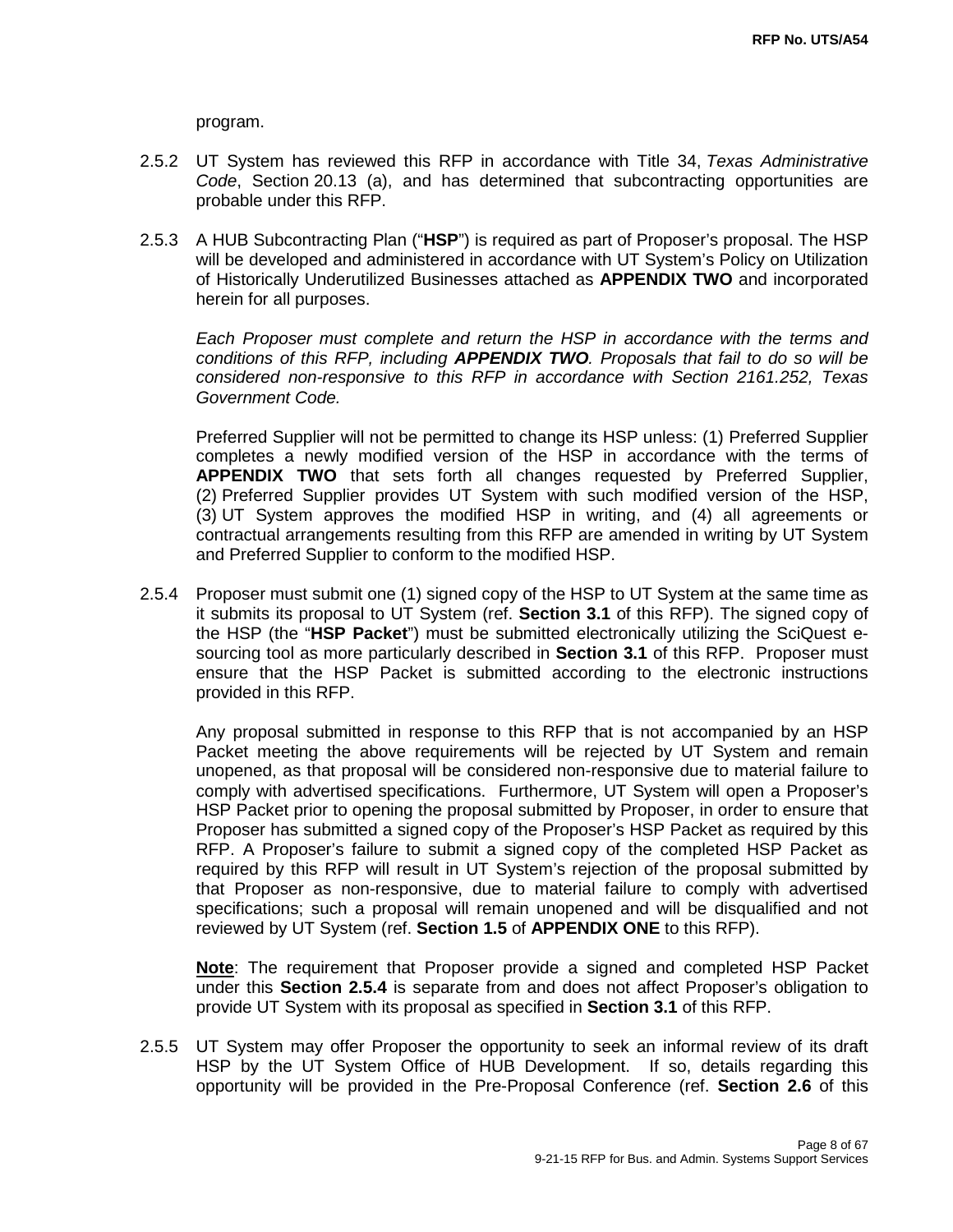RFP) or by other means. This process of informal review is designed to help address questions Proposer may have about how to complete its HSP properly. Any concurrence in or comments on the draft HSP by the UT System Office of HUB Development will NOT constitute formal approval of the HSP, and will NOT eliminate the need for Proposer to submit its final HSP to UT System, concurrently with its proposal, in accordance with the detailed instructions in this **Section 2.5**.

#### **2.6 Pre-Proposal Conference**

UT System will hold a pre-proposal conference at **10:00 AM**, Central Standard Time, on **October 13, 2015**. Proposers may attend the conference in one of the following two formats:

in person attendance located in the One Mid-Campus Building at 7007 Bertner Ave. Suite 11.2339, TX 77030 (located in the Texas Medical Center); or

webinar broadcast via the Internet utilizing the "Go-to-Meeting" webinar conference service.

The Pre-Proposal Conference will allow all Proposers an opportunity to ask the Alliance, the Strategic Services Group, and UT System HUB representatives relevant questions and clarify provisions of this RFP. Proposer should notify the UT System Contact **by no later than October 5, 2015**, whether it will attend the Pre-Proposal Conference, by emailing the UT System Contact (ref. **Section 2.2** of this RFP). Proposer must clearly state in which format it will attend. If the Proposer elects to attend the Pre-Proposal Conference in the webinar format, UT System will provide complete details and instructions (including personal computer requirements). If Proposer elects to attend the Pre-Proposal Conference in person, there will be a strict limit of two (2) individuals per Proposer.

#### **SECTION 3 SUBMISSION OF PROPOSAL**

#### **3.1 Electronic Submission Notice**

Submittal of proposals in response to this RFP will be conducted entirely electronically, utilizing the SciQuest e-sourcing tool. To register for participation in this RFP, please email or call the UT System Contact for further instructions. An original signature by an authorized officer of Proposer must appear on the Execution of Offer (ref. **Section 2** of **APPENDIX ONE**) and Proposals must be completed and received by UT System on or before the Submittal Deadline (ref. **Section 2.1** of this RFP).

#### **3.2 Proposal Validity Period**

Each proposal must state that it will remain valid for UT System's acceptance for a minimum of one hundred eighty (180) days after the Submittal Deadline, to allow time for evaluation, selection, and any unforeseen delays.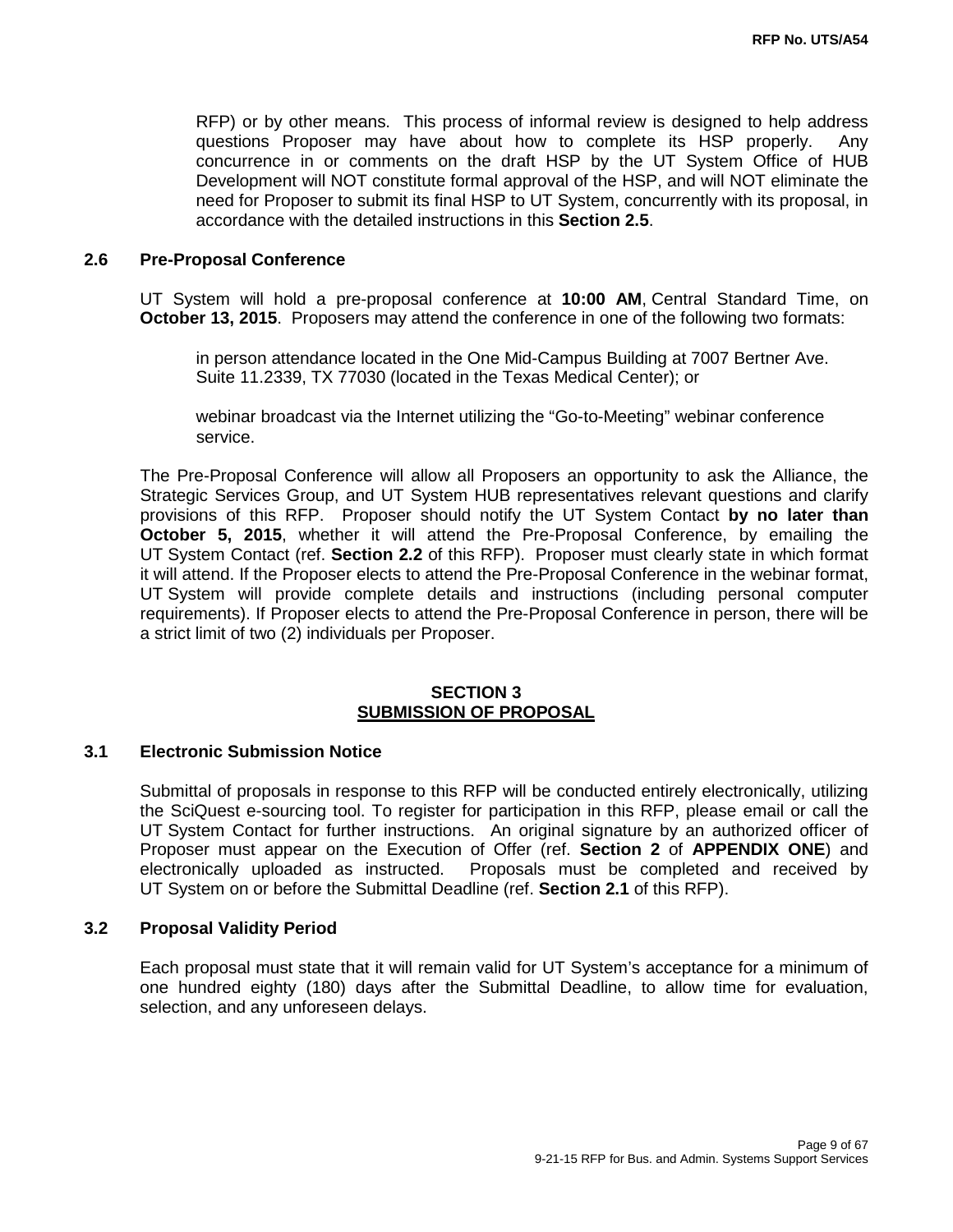### **3.3 Terms and Conditions**

- 3.3.1 Proposer must comply with the requirements and specifications contained in this RFP, the General Terms and Conditions (ref. **Section 4** of this RFP), the Notice to Proposer (ref. **Section 2** of this RFP), Proposal Requirements (ref. **APPENDIX ONE**) and the Specifications, Additional Questions and Scope of Work (ref. **Section 5** of this RFP). If there is a conflict among the provisions in this RFP, the provision requiring Proposer to supply the better quality or greater quantity of goods and services will prevail, or if such conflict does not involve quality or quantity, then interpretation will be in the following order of precedence:
	- 3.3.1.1 Specifications, Additional Questions and Scope of Work (ref. **Section 5** of this RFP);
	- 3.3.1.2 General Terms and Conditions (ref. **Section 4** of this RFP);
	- 3.3.1.3. Proposal Requirements (ref. **APPENDIX ONE**); and
	- 3.3.1.4 Notice to Proposer (ref. **Section 2** of this RFP).

#### **3.4 Submittal Checklist**

Proposer is instructed to complete, sign, and upload into the SciQuest e-Sourcing tool, the following documents as a part of its proposal. If Proposer fails to return each of the following items with its proposal, UT System may reject the proposal:

- 3.4.1 Signed and Completed Execution of Offer (ref. **Section 2** of **APPENDIX ONE**).
- 3.4.2 Responses to questions and requests for information in the Specifications, Additional Questions and Scope of Work Section (ref. **Section 5** of this RFP).
- 3.4.3 Signed and Completed Pricing Affirmation (ref. **Section 6** of this RFP).
- 3.4.4 Signed and completed copy of the HUB Subcontracting Plan or other applicable documents (ref. **Section 2.5** of this RFP and **APPENDIX TWO**).
- 3.4.5 Responses to Proposer's Survey (ref. **Section 5.5** of this RFP).
- 3.4.6 Proposer's Price Schedule (ref. **Section 6** and **Attachment A** of this RFP).

#### **SECTION 4 GENERAL TERMS AND CONDITIONS**

### **4.1 General Information regarding Structure of Transaction and Terms and Conditions**

The structure of the transaction UT System intends to enter into as a result of this RFP will be substantially similar to the following: (1) one Preferred Supplier Agreement ("**PSA**") between UT System and Preferred Supplier; and (2) several Institutional Participation Agreements (each an "**IPA**") signed by participating Alliance members and affiliates (collectively, the "**Agreement**").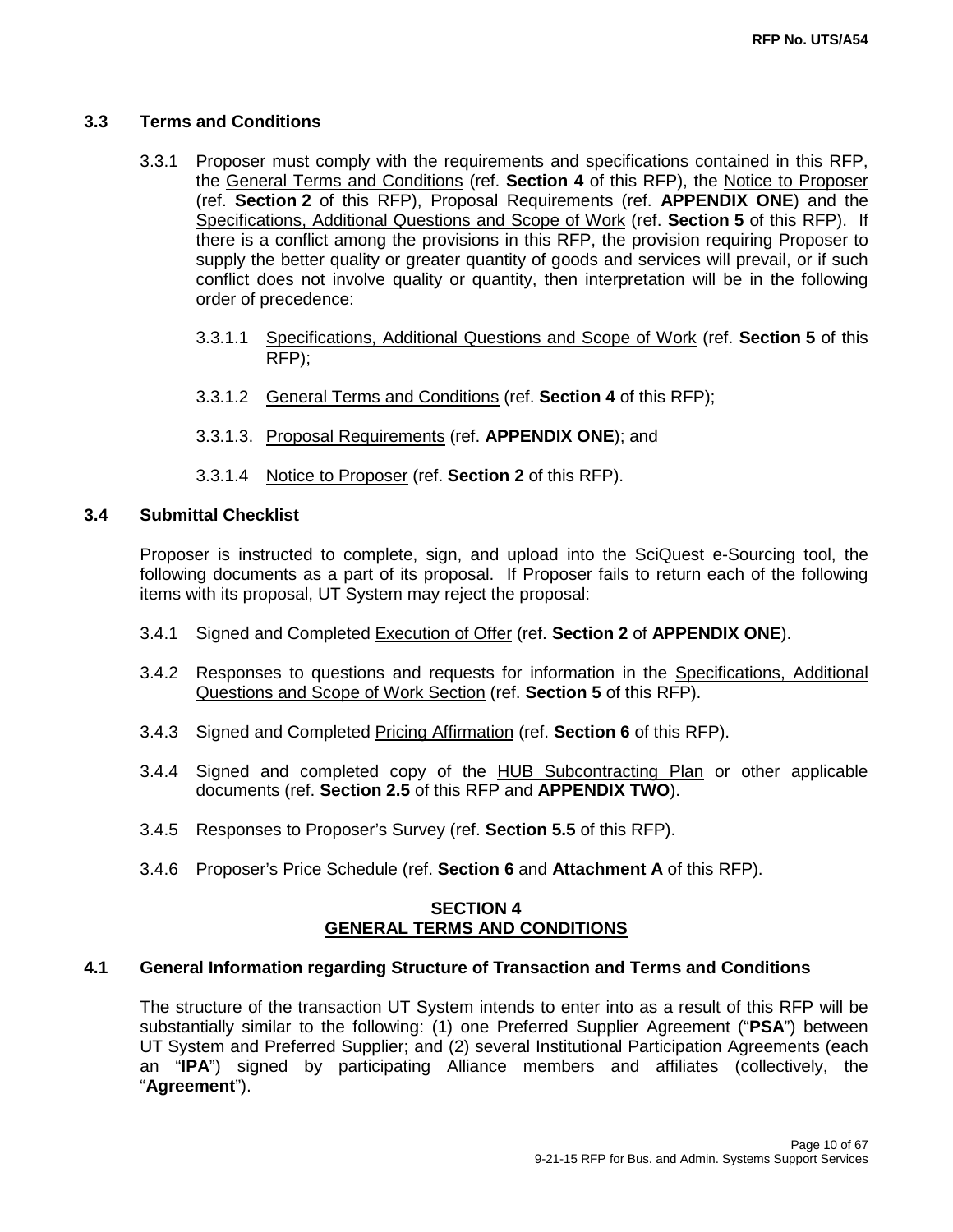The terms and conditions contained in the attached Sample Preferred Supplier Agreement (ref. **APPENDIX THREE**) or, in the sole discretion of UT System, terms and conditions substantially similar to those contained in **APPENDIX THREE**, will constitute and govern any agreement that results from this RFP. If Proposer takes exception to any terms or conditions set forth in the Preferred Supplier Agreement, Proposer must submit a list of the exceptions as part of its proposal in accordance with **Section 5.3** of this RFP. Proposer's exceptions will be reviewed by UT System and may result in disqualification of Proposer's proposal as non-responsive to this RFP. If Proposer's exceptions do not result in disqualification of Proposer's proposal, UT System may consider Proposer's exceptions when UT System evaluates the Proposer's proposal.

### **SECTION 5 SPECIFICATIONS, ADDITIONAL QUESTIONS AND SCOPE OF WORK**

#### **5.1 General**

The requirements and specifications for the Services, as well as certain requests for information to be provided by Proposer as part of its proposal, are set forth below.

#### **5.2 Minimum Requirements**

Each Proposal must include information that clearly indicates that the Proposer meets each of the following minimum qualification requirements:

5.2.1 Preferred Supplier must pay to the Alliance an administrative fee of 2% of the Total Net Sales made under the Agreement (ref. **Section 6.2** of this RFP). This fee will be payable quarterly, based on the Total Net Sales made by Preferred Supplier under the Agreement during the related quarter. The fee will be used to defray the costs incurred by the Alliance, as UT System's own, in-house group purchasing organization, in organizing, implementing, sustaining and optimizing group procurements for UT System institutions.

### **5.3 Additional Questions Specific to this RFP and Scope of Work**

Proposer must submit the following information as part of Proposer's proposal:

- 5.3.1 In its proposal, Proposer must indicate whether it will consent to include in the Agreement the "Access by Individuals with Disabilities" language that is set forth in **APPENDIX FOUR**, Access by Individuals with Disabilities. If Proposer objects to the inclusion of the "Access by Individuals with Disabilities" language in the Agreement, Proposer must, as part of its proposal, specifically identify and describe in detail all of the reasons for Proposer's objection. NOTE THAT A GENERAL OBJECTION IS NOT AN ACCEPTABLE RESPONSE TO THIS QUESTION.
- 5.3.2 If Proposer takes exception to any terms or conditions set forth in **Section 4** of this RFP, Proposer must submit a list of the exceptions.
- 5.3.3 Proposers will provide answers to the questions listed in the Proposer's Survey ("**Proposer's Survey**") (ref. **Section 5.5** of this RFP) to the best of Proposer's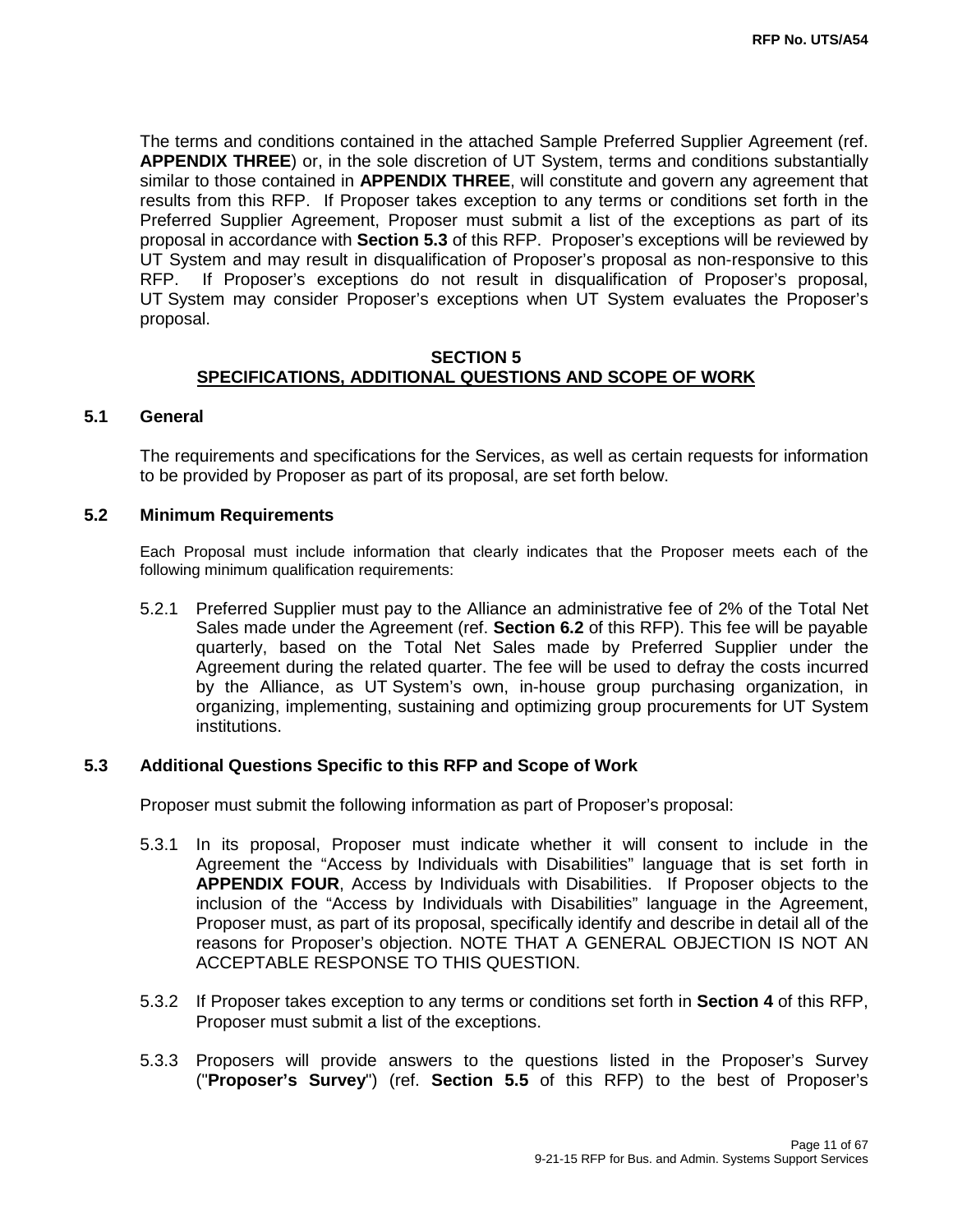knowledge, as responses may be incorporated into the Agreement. The questions in the Proposer's Survey will provide UT System with additional information about Proposer and various efficiencies and economies of scale that Proposer may provide to participating institutions.

- 5.3.4 In its proposal, Proposer must respond to each item listed in **APPENDIX FIVE, Electronic and Information Resources ("EIR") Environment Specifications**. **APPENDIX FIVE** will establish specifications, representations, warranties and agreements related to the EIR that Proposer is offering to provide. Responses to **APPENDIX FIVE** will be incorporated into the Agreement and will be binding on Proposer.
- 5.3.5 In its proposal, Proposer must respond to each item listed in **APPENDIX SIX, Security Characteristics and Functionality of Contractor's Information Resources. APPENDIX SIX** will establish specifications, representations, warranties and agreements related to the EIR that Proposer is offering to provide. Responses to **APPENDIX SIX** will be incorporated into the Agreement and will be binding on Proposer.

### **5.4 Scope of Work**

The details noted below will form the basis for the Scope of Work to be included in the Agreement concluded between UT System and Preferred Supplier.

5.4.1 Definitions. For purposes of this RFP the following definitions will apply:

*"UT System Contract Administrator" =* the individual designated by UT System to be responsible for day-to-day management of the Preferred Supplier-UT System relationship and to serve as the Preferred Supplier's primary contact for and on behalf of Institutional Participants on all matters relating to this Agreement.

- 5.4.2 General Description. Proposer should understand that this RFP provides a general description of the work to be performed and is not intended to be all inclusive. Proposer must be familiar with the requirements and general conditions that are essential to provide the Services consistent with industry best practices and in accordance with all licensing, regulations, and professional standards. The following outlines the essential requirements for the provision of Services:
	- 5.4.2.1 Three years' experience offering business and administrative systems support services of the type and kind described in this **Section 5.4** to higher education institutions of comparable size and scope of the UT System.
	- 5.4.2.2 Experience working with major Enterprise Resource Planning (ERP) software and Reporting software to include Oracle/PeopleSoft/Fusion/Taleo, Hyperion, and Workday.
	- 5.4.2.3 Knowledgeable and experienced in a range of ancillary systems that may need integration with an ERP or Reporting system such as help desk (e.g., Service Now), purchasing (e.g., SciQuest, Ariba), talent management, personnel evaluation systems, compensations systems, student (e.g., Banner), learning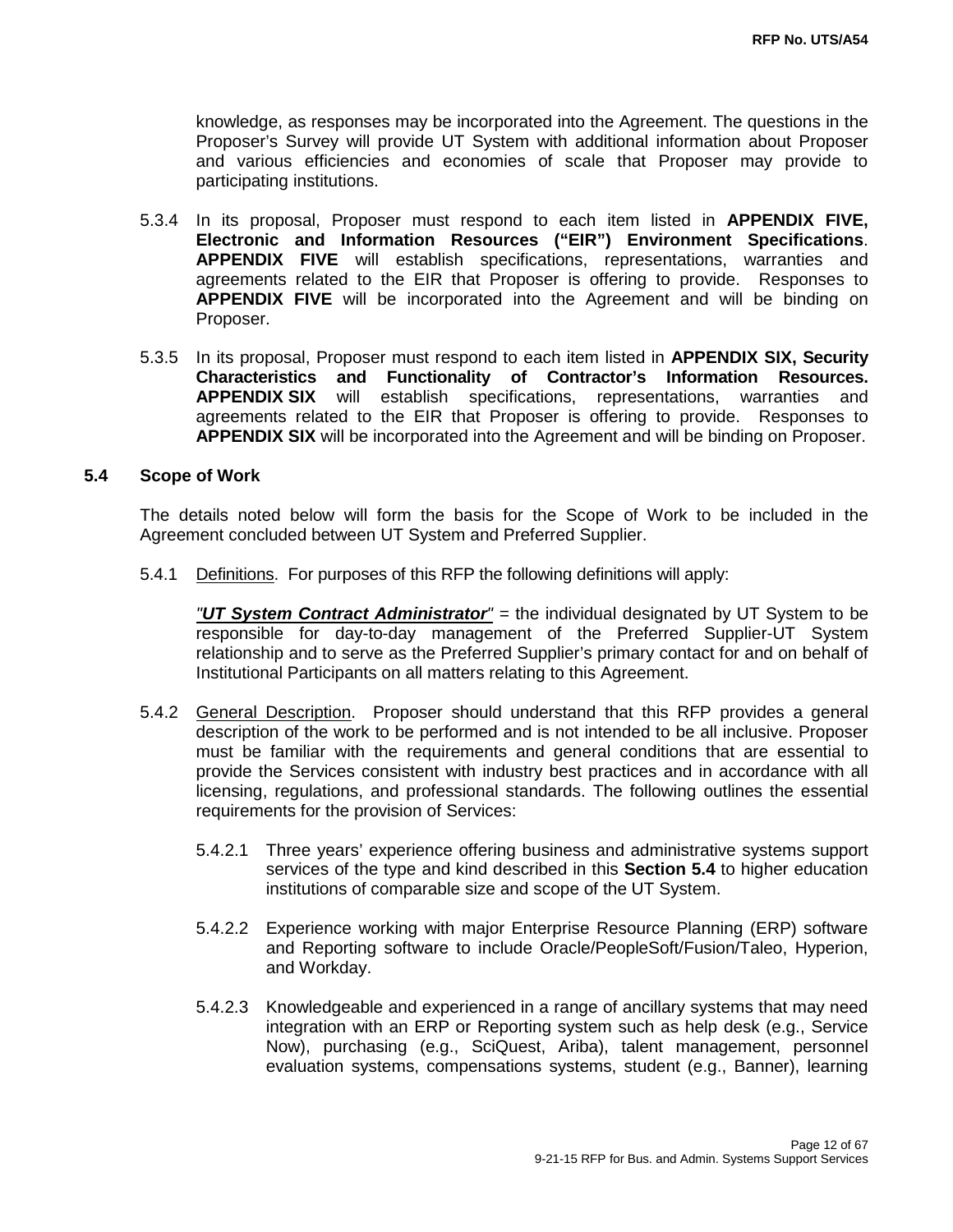management system (e.g., Blackboard, Canvas), room scheduling, imaging (e.g., ImageNow), payment gateway (e.g., TouchNet), user productivity kit, etc.

- 5.4.2.4 Ability to engage multiple Institutional Participants simultaneously.
- 5.4.2.5 Ability to provide highly skilled personnel with experience in system and process troubleshooting, project management, and technical and functional expertise for application, tools, business processes, application training and documentation and change management.
- 5.4.2.6 Provide business and administrative systems support services to Institutional Participants as their preferred provider. The Agreement resulting from this RFP will provide Institutional Participants with access to the Services at discounted prices and is intended to reduce procurement and transaction costs and improve business processes. Preferred Supplier will sell the Services directly to the Institutional Participants under the terms and conditions set forth in the Agreement.
- 5.4.2.7 Provide Services (that will include but not be limited to: project management, and business process, functional, and/or technical support for a variety of engagement types, such as:
	- Oracle/PeopleSoft/Fusion/Taleo, Hyperion and Workday product implementation, upgrade support, and system optimization
	- implementation and upgrade support for ancillary business & administrative systems including procure-to-pay, supply chain management, and reporting systems and tools
	- business process and work flow review, design and implementation; process improvement and optimization, change management, and training and documentation
	- strategic supply chain evaluation and strategy planning
	- supply chain benchmarking
	- procurement logistics optimization
	- organizational assessment and education
	- accounting management
	- supplier relationship management analysis strategic supply chain evaluation and strategy planning

### **There is no specific level of engagement identified in this RFP. Preferred Supplier will be asked to provide Services only as and when needed by Institutional Participant.**

UT System expects the Agreement will provide that any engagement concluded between Preferred Supplier and an Institutional will include:

(1) a detailed payment schedule tying compensation, to the maximum extent possible, to Preferred Supplier's achievement of specific deliverables, rather than providing solely for time and materials compensation;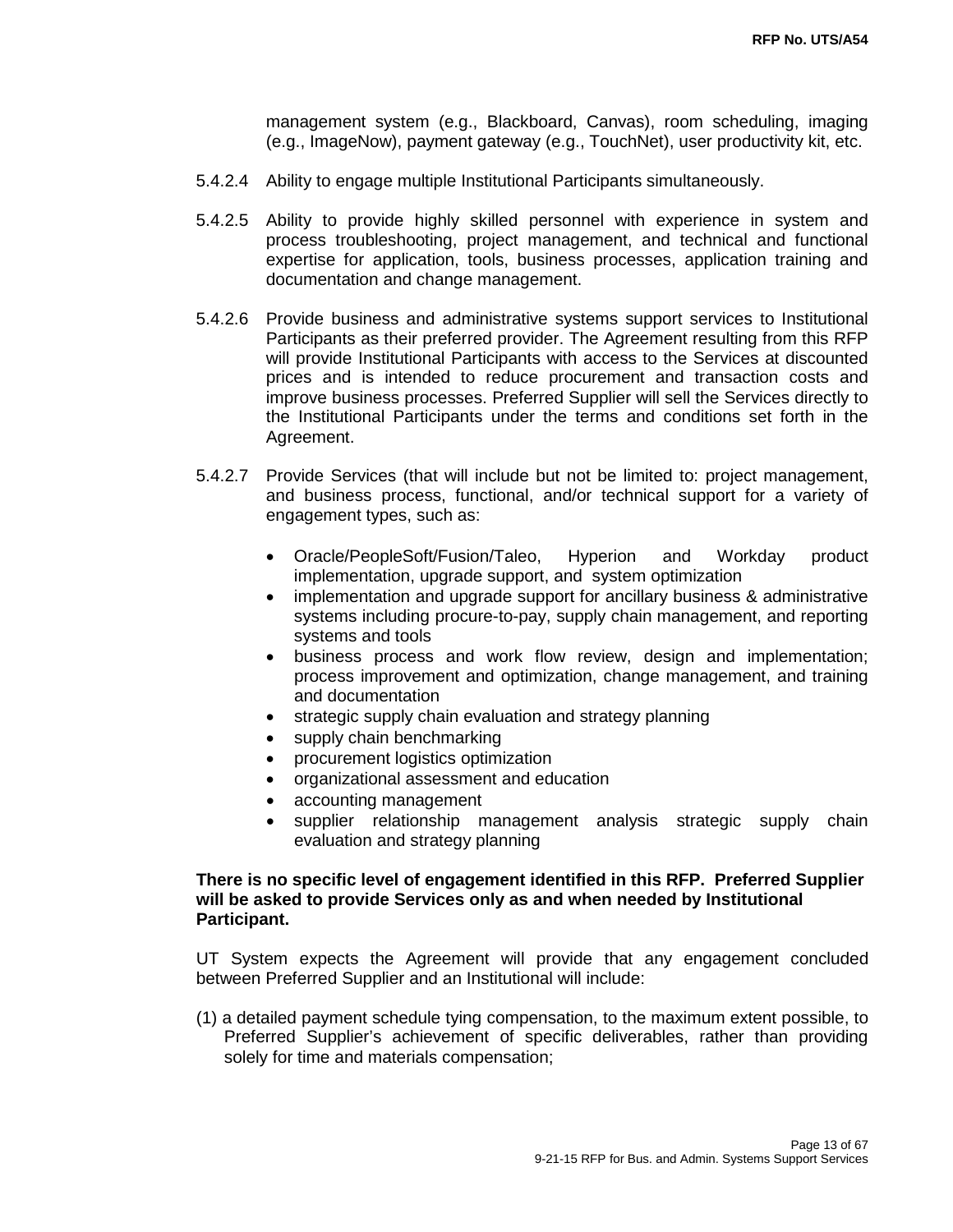- (2) Preferred Supplier's commitment to maintain the continuity of personnel assigned to perform the Services, and to preclude reassignments of staff to other projects, unless Preferred Supplier and Institutional Participant agree on the identify of replacement personnel; and
- (3) procedures for oversight and monitoring of Preferred Supplier's performance of the Services, which may include performance audits conducted by a third party on behalf of Institutional Participant.

#### 5.4.3 Campus Requirements.

- 5.4.3.1 Each Institutional Participant will have its own unique set of rules and regulations for conducting business on its campuses. Preferred Supplier will be responsible for compliance with each Institutional Participant's rules and regulations, including any and all requirements for background checks, badging/credentialing, and security.
- 5.4.3.3 Preferred Supplier will cause its representatives, agents, employees and permitted subcontractors (if any) to become aware of, fully informed about, and in full compliance with all applicable UT System's and Institutional Participants' rules and policies, including, without limitation, those relative to personal health, security, environmental quality, safety, fire prevention, noise, smoking, and access restrictions; consideration for students, patients and their families as well as employees; parking; and security.
- 5.4.4 Preferred Supplier-Alliance Account Support Team. Preferred Supplier will provide a Senior Management Account Representative with the authority and responsibility for the overall success of the Agreement within Preferred Supplier's organization. The Preferred Supplier also will designate an individual assigned to the Alliance account responsible for: (i) receiving and providing ongoing communications by and between Preferred Supplier and UT System; (ii) monitoring the overall implementation of the Agreement at each Institutional Participant and providing updates to the UT System Contract Administrator (who will be designated by UT System as responsible for day-to-day management of the Preferred Supplier – UT System relationship and who will serve as Preferred Supplier's primary contact for and on behalf of Institutional Participants on all matters relating to the Agreement); (iii) identifying and fostering process improvements; (iv) serving as the liaison to engage resources with Preferred Supplier's organization to troubleshoot and resolve problems; (v) organizing Quarterly Business Reviews ("**QBRs"**); monitoring Key Performance Indicators ("**KPIs"**) and (vi) providing early warning notices of service performance and other concerns to Preferred Supplier's management team and the UT System Contract Administrator.

#### 5.4.5 Statement of Work.

5.4.5.1 All work performed under the Agreement by Preferred Supplier will be documented in a written Statement of Work mutually agreed to and executed by Preferred Supplier and Institutional Participant or UT System, using a form to be provided by UT System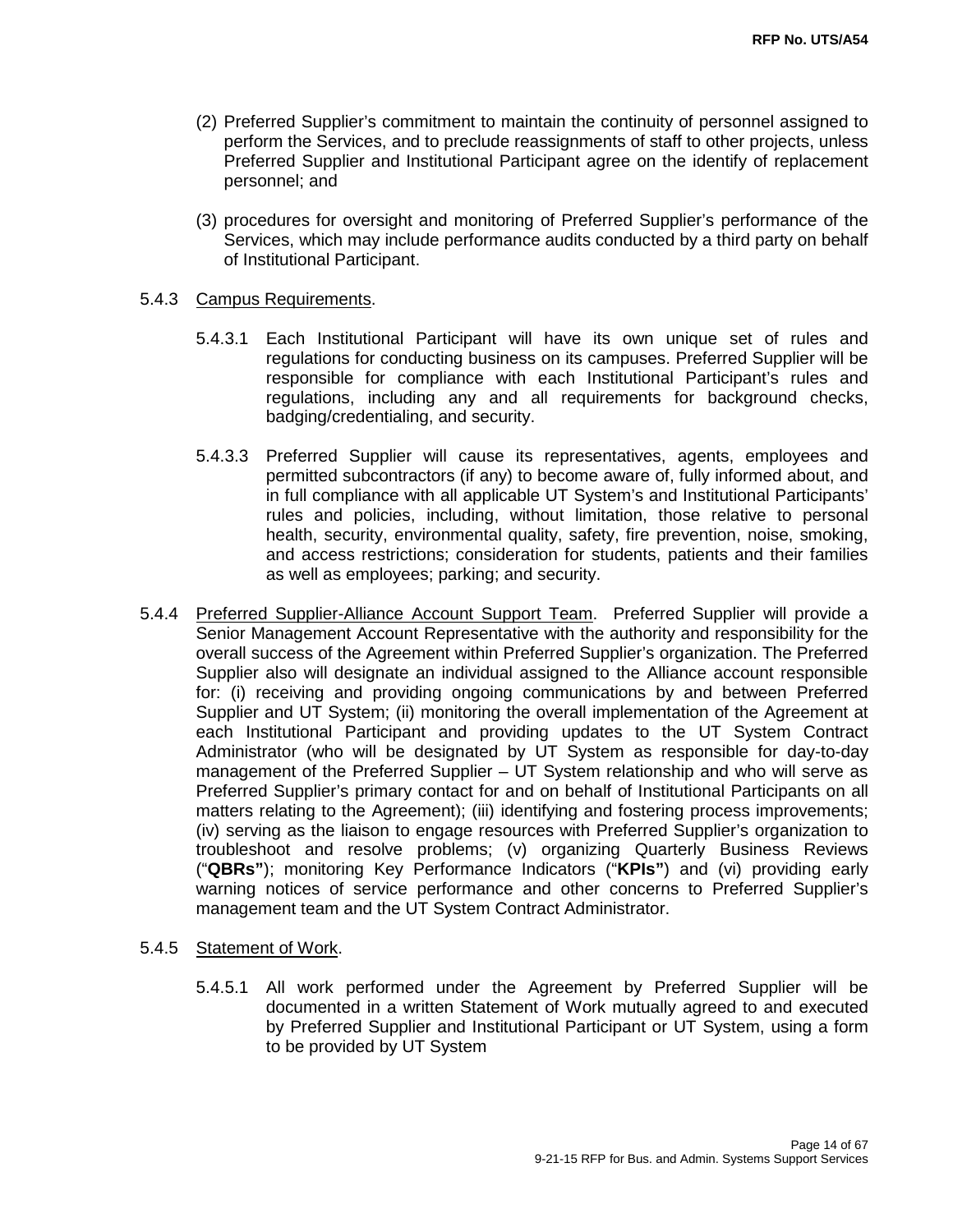- 5.4.5.2 Each Institutional Participant will be responsible for its own process for work authorization.
- 5.4.5.3 A Statement of Work may be on a time and material/cost not to exceed basis or a fixed price, deliverables-based arrangement, as defined by the Institutional Participant.
- 5.4.5.4 Within ten (10) business days (unless otherwise instructed by Institutional Participant or UT System) after receiving a request for Services, Preferred Supplier will prepare and present to Institutional Participant or UT System a proposed written Statement of Work.
- 5.4.6 Acceptance of Work. All Services performed under the Agreement will be subject to the review and approval of certain individual(s) representing Institutional Participant, with such individual(s) being identified in each Statement of Work.
- 5.4.7 Invoicing and Payment.
	- 5.4.7.1 Preferred Supplier will invoice Institutional Participant, not UT System or the Alliance. Due to the numerous e-procurement platforms used by Institutional Participants, detailed invoicing requirements will be established by agreement between Preferred Supplier and each Institutional Participant. Each invoice relating to the Agreement will reference the appropriate Institutional Participant purchase order number, and will include a detailed description of the Services to which it relates, and appropriate HUB reporting documentation.
	- 5.4.7.2 Each Institutional Participant is solely responsible for the payment of any purchase order or executed SOW it issues, and neither UT System nor any other Institutional Participant will have any liability whatsoever relating to a purchase order or SOW issued by Institutional Participant.
	- 5.4.7.3 Institutional Participants will remit payments of invoices issued under the Agreement on a Net 30 Days basis, subject to requirements of the Texas Prompt Payment Act.
	- 5.4.7.4 Preferred Supplier will resolve all order and invoice discrepancies within five (5) business days after written notification or, if because of their nature, the discrepancies cannot be resolved within that time frame, Preferred Supplier will take all of the steps the Institutional Participant's purchasing department deems necessary.
- 5.4.8 Pricing.
	- 5.4.8.1 Preferred Supplier's overall price structure and discount levels will remain firm and unchanged for the term of the Agreement, unless otherwise agreed upon in writing by the UT System Contract Administrator and Preferred Supplier; *provided, however,* Preferred Supplier may provide additional project-based discounts and promotional discounts above those stated in the Agreement, and Preferred Supplier is encouraged to do so. Preferred Supplier will document all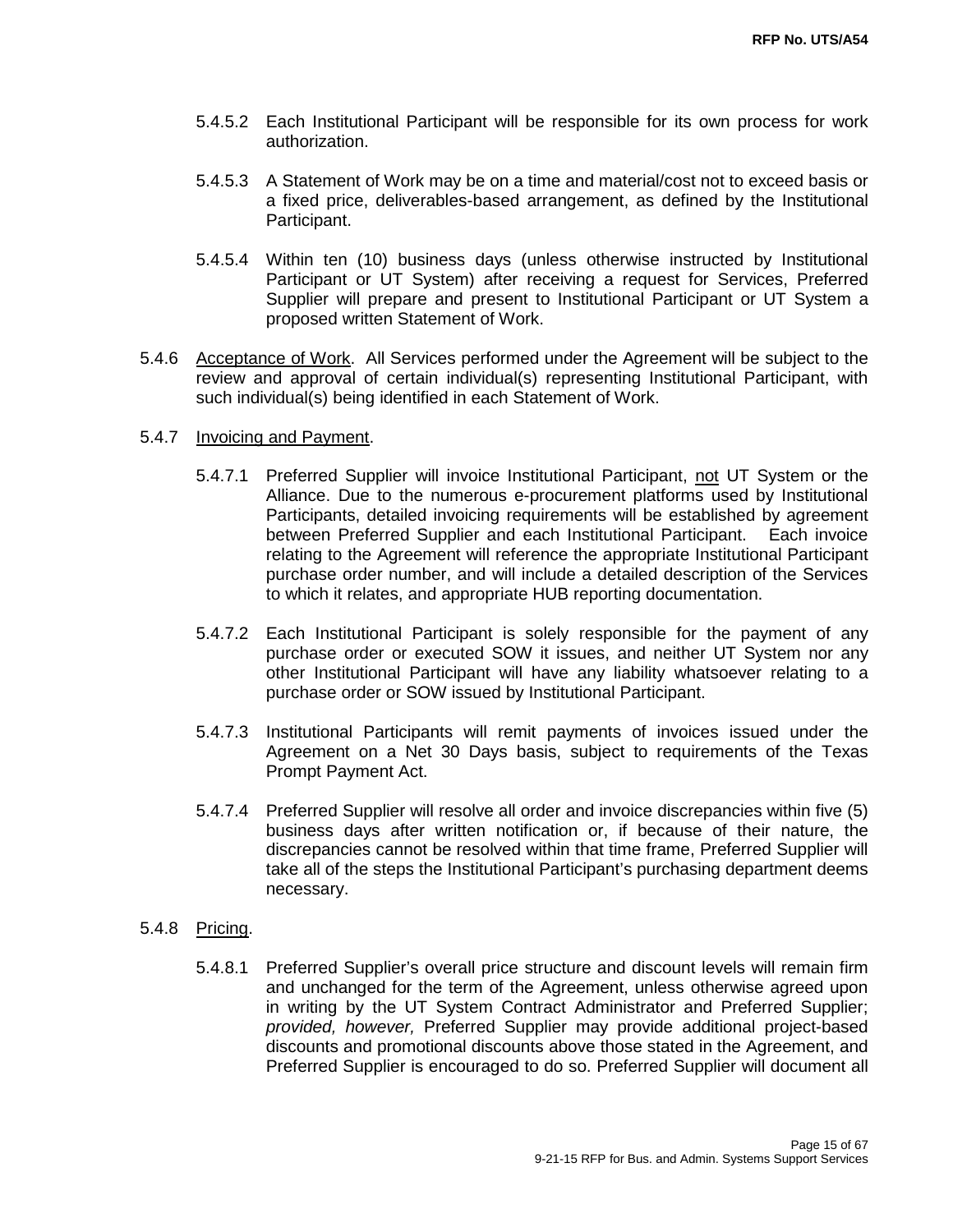additional project-based discounts in written email correspondence to the UT System Contract Administrator.

- 5.4.8.2 All prices quoted to UT System or Institutional Participants will be inclusive of all fees and charges due and payable to Preferred Supplier by Institutional Participant.
- 5.4.8.3 Preferred Supplier and the UT System Contract Administrator will review all price structures for the Services on a periodic basis as determined by the UT System Contract Administrator. Preferred Supplier's initial and subsequent pricing will be benchmarked by the Strategic Services Group for market competitiveness. Preferred Supplier agrees to negotiate in good faith to adjust pricing if necessary to remain competitive. Should pricing listed in the Agreement change during such quarterly reviews, such changes will be documented in a written amendment to this Agreement agreed to by Preferred Supplier and the UT System Contract Administrator
- 5.4.9 Management Reports. Preferred Supplier will submit to the UT System Contract Administrator the reports listed below, within thirty (30) days after the close of each calendar quarter. The reports will be provided in electronic format or computergenerated spreadsheets, in accordance with a template to be provided by UT System. At a minimum, the reports will provide:
	- 5.4.9.1 Sales History Report: sales for the current quarter and for total calendar year to date to each Institutional Participant, with sales broken out for each SOW, SOW total amount (\$), amount (\$) of invoices, and invoice date.
	- 5.4.9.2 HUB Report: information as required by the HUB subcontracting plan, as applicable.
- 5.4.10 Preferred Supplier Relationship Management. Preferred Supplier and the UT System Contract Administrator will meet once each quarter to conduct a Quarterly Business Review ("**QBR**") as further described in **APPENDIX THREE – 400**.

### **5.5 Proposer's Survey**

Proposer must complete the Proposer's Survey.

The Proposer's Survey contains a list of additional questions the Proposer will answer when responding to this RFP. If Proposer needs to submit additional supporting information, refer to the supporting information in responses to the Proposer's Survey and attach supporting materials in a logical and clear manner. Any supporting information must be included in electronic form via the SciQuest e-Sourcing tool and must follow the following naming convention: (<Proposer Name> - <Question Number> - Response - <File Name>).

Finally, Proposer is encouraged to specify any special certifications, awards, or other industry recognizable achievements that might set it apart from its competitors.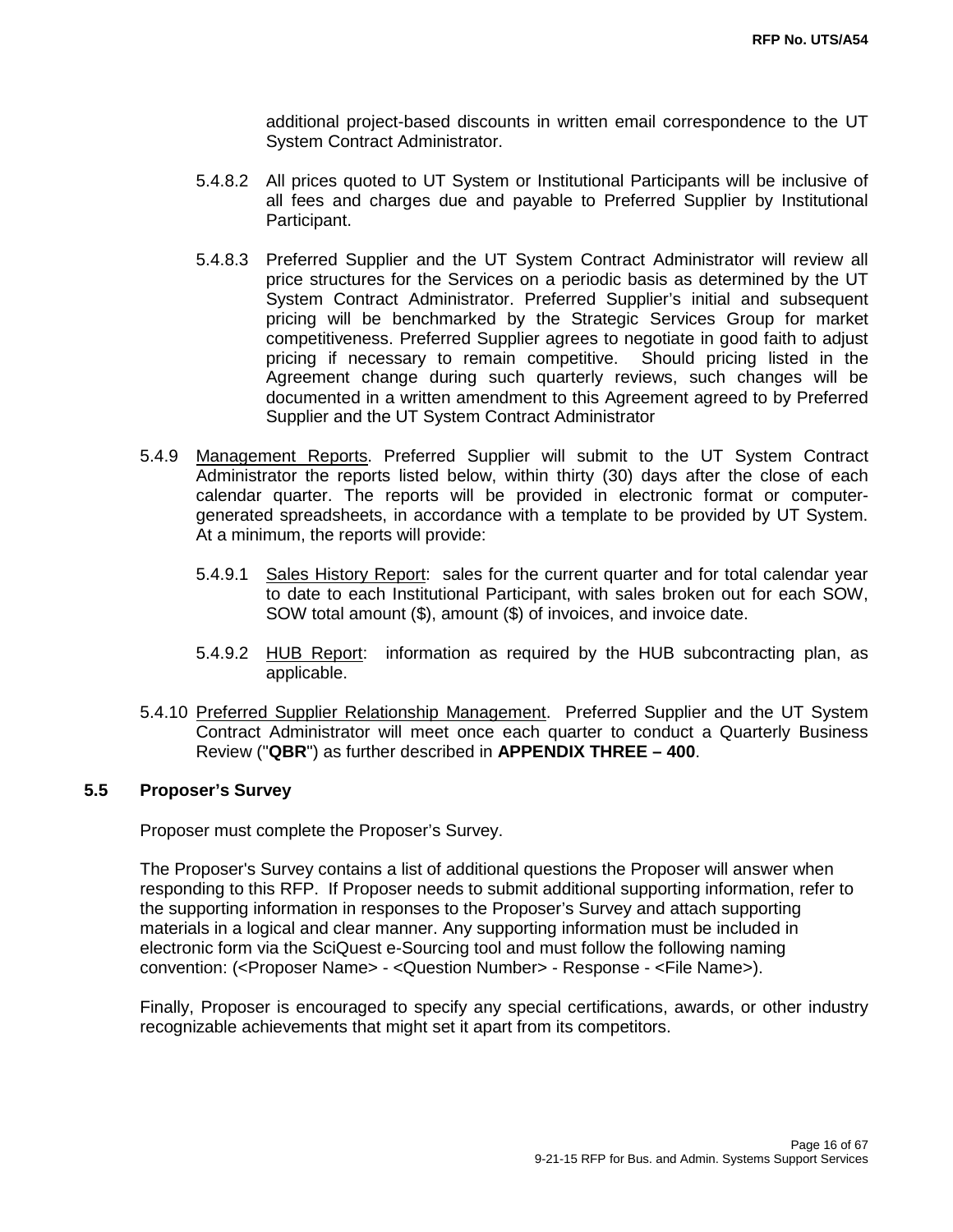#### **5.6 Price Schedule** (ref. **Section 8.0** of Proposer's Survey)

**Proposer must complete and respond to all questions contained in the Proposer's Survey, Section 8.0.**

- 5.6.1 Professional fee and rates quoted in **Attachment A** must be firm for the years 1 and 2 of the Agreement's term.
- 5.6.2 Travel by Preferred Supplier will be subject to the *State of Texas Travel Allowance Guide*. Preferred Supplier may be subject to additional travel guidelines as established by each Institutional Participant (*see Instructions in Attachment A, Price Schedule, related to travel expenses*).
- 5.6.3 All reimbursable expenses will be passed through on a direct-cost basis to Institutional Participants, without any mark-up, handling fees or surcharges of any kind.

#### **SECTION 6 PRICING SCHEDULE AND AFFIRMATION**

#### **6.1 Pricing Schedule**

Proposer must submit as **Attachment A**, as part of its proposal, detailed prices for the Services described in **Section 5.4** (Scope of Work) of this RFP. The prices must include all charges associated with providing the full scope of work.

#### **6.2 Pricing Affirmation**

**THE FOLLOWING FORM MUST BE COMPLETED, SIGNED AND SUBMITTED WITH THE PROPOSER'S PROPOSAL. FAILURE TO DO SO WILL RESULT IN THE REJECTION OF YOUR PROPOSAL.**

**Proposal of:** \_\_\_\_\_\_\_\_\_\_\_\_\_\_\_\_\_\_\_\_\_\_\_\_\_\_\_\_\_\_\_\_\_\_\_

(Proposer Company Name)

**To:** The University of Texas System **Ref.:** Preferred Supplier of Business and Administrative Systems Support Services **RFP No.:** UTS/A54

Ladies and Gentlemen:

Having carefully examined all the specifications and requirements of this RFP and any attachments thereto, the undersigned proposes to furnish the subject Services upon the pricing terms quoted below.

The prices quoted in **Attachment A** to this RFP will be Proposer's guaranteed pricing.

Proposer agrees that if Proposer is awarded an agreement under this RFP, it will provide to UT System an administrative fee of 2% of the Total Net Sales made by Preferred Supplier under the Agreement, as described in **Section 5.2.1** of this RFP. *[Note to Proposer: this will be*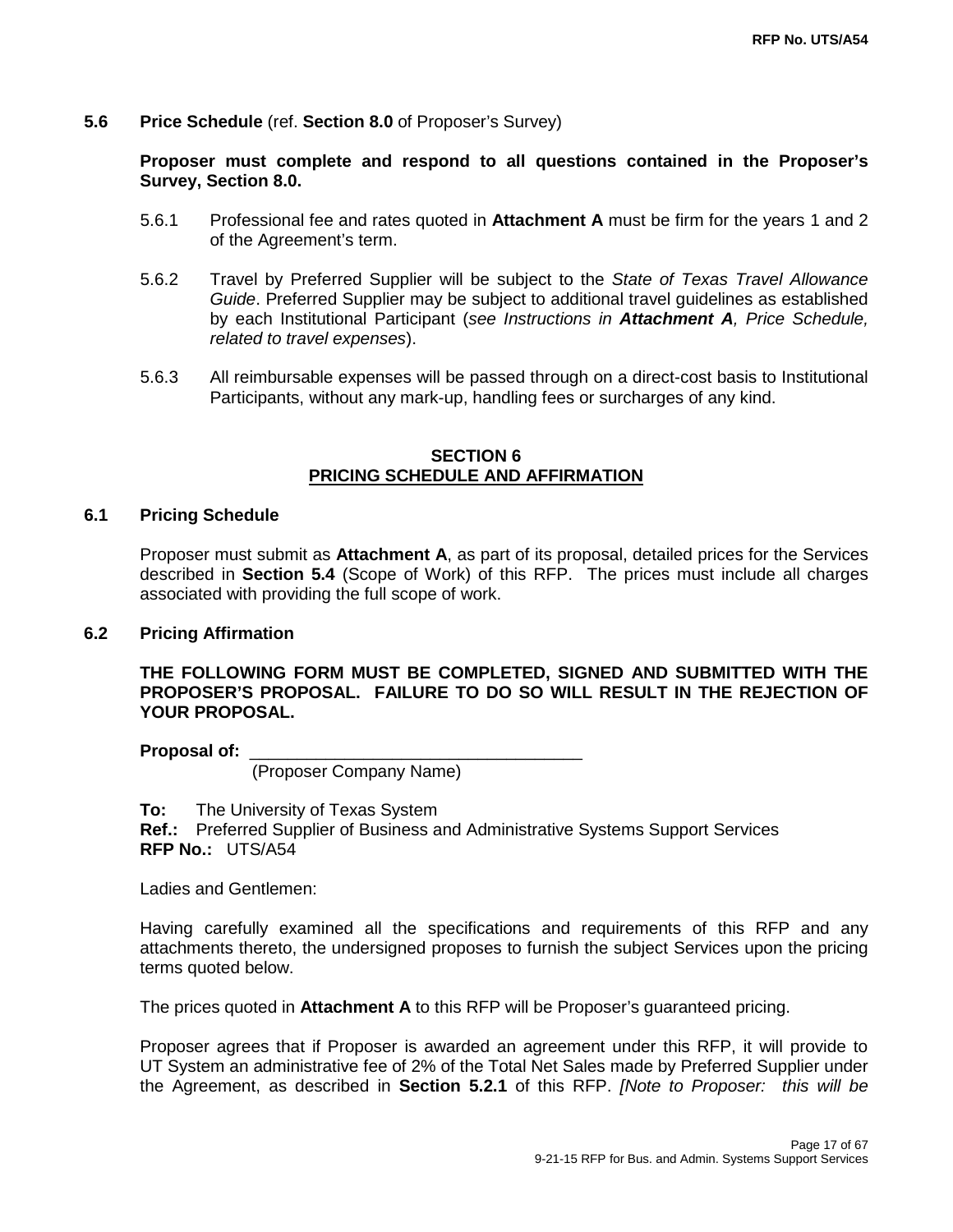*addressed in the Agreement's Scope of Work.]* "**Total Net Sales**" means the total dollar amount of all sales of the subject Services that are made by Preferred Supplier to Institutional Participants, less credits, returns, taxes, and unpaid invoices.

Subject to the requirements of the Texas Prompt Payment Act (Chapter 2251, *Texas Government Code*), UT System's standard payment terms are "Net 30 days." Proposer will provide the following prompt payment discount:

Prompt Payment Discount: \_\_\_\_\_%\_\_\_\_\_days/net 30 days.

Proposer certifies and agrees that all prices proposed in Proposer's proposal have been reviewed and approved by Proposer's executive management.

Respectfully submitted,

**Proposer:** \_\_\_\_\_\_\_\_\_\_\_\_\_\_\_\_\_\_\_\_

| (Authorized Signature for Proposer) |
|-------------------------------------|
|                                     |
|                                     |
|                                     |
|                                     |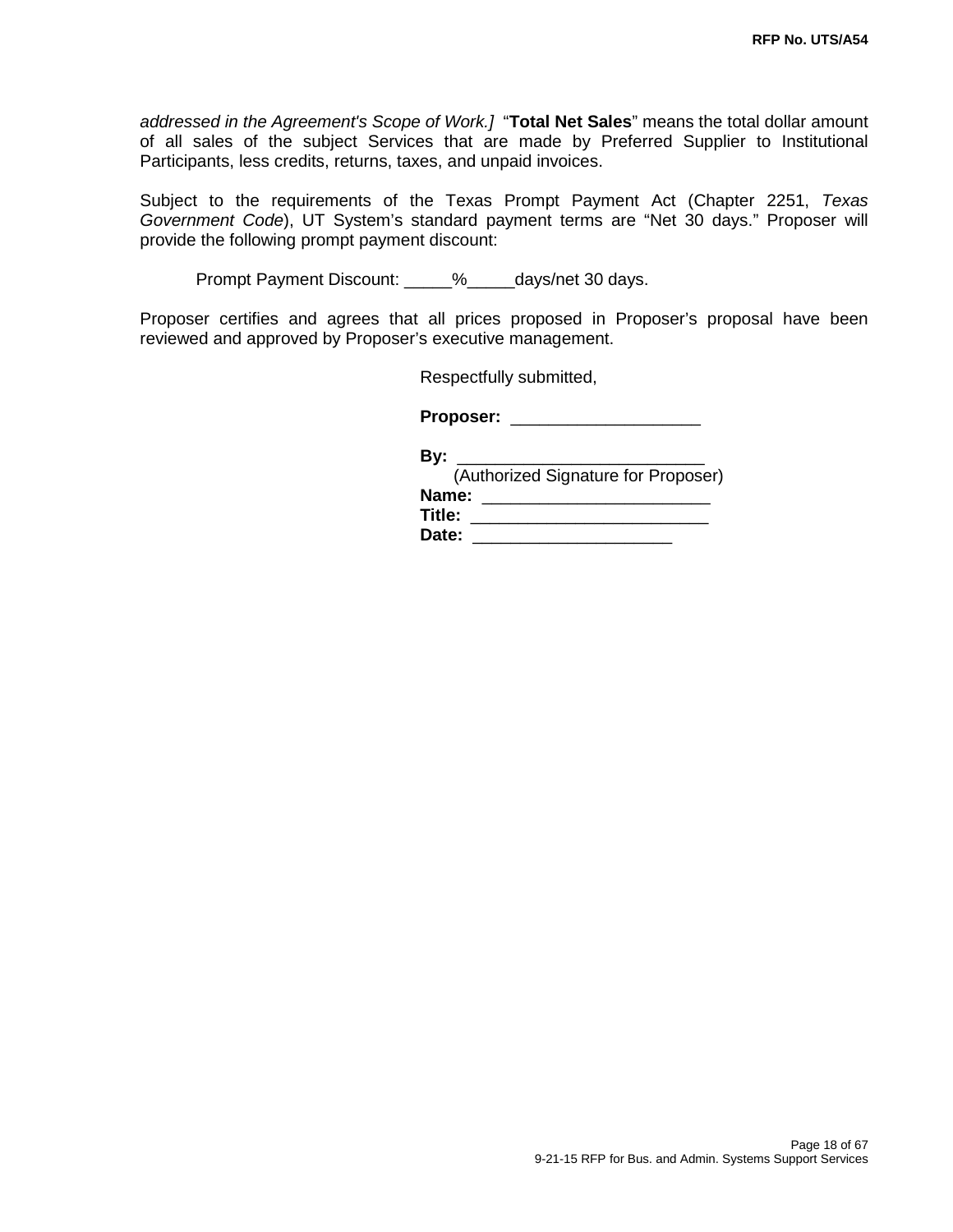### **APPENDIX ONE**

## **PROPOSAL REQUIREMENTS**

### **SECTION 1 GENERAL INFORMATION**

#### **1.1 Purpose**

UT System is soliciting competitive sealed proposals from Proposers having suitable qualifications and experience providing goods and services in accordance with the terms, conditions and requirements set forth in this RFP. This RFP provides sufficient information for interested parties to prepare and submit proposals for consideration by UT System.

By submitting a proposal, Proposer certifies that it understands this RFP and has full knowledge of the scope, nature, quality, and quantity of the goods and services to be performed, the detailed requirements of the goods and services to be provided, and the conditions under which such goods and services are to be performed. Proposer also certifies that it understands that all costs relating to preparing a response to this RFP will be the sole responsibility of Proposer.

PROPOSER IS CAUTIONED TO READ THE INFORMATION CONTAINED IN THIS RFP CAREFULLY AND TO SUBMIT A COMPLETE RESPONSE TO ALL REQUIREMENTS AND QUESTIONS AS DIRECTED.

### **1.2 Inquiries and Interpretations**

UT System may in its sole discretion respond in writing to written inquiries concerning this RFP and post its response as an Addendum to all parties recorded by UT System as participating in this RFP. Only UT System's responses that are made by formal written Addenda will be binding on UT System. Any verbal responses, written interpretations or clarifications other than Addenda to this RFP will be without legal effect. All Addenda issued by UT System prior to the Submittal Deadline will be and are hereby incorporated as a part of this RFP for all purposes.

Proposers are required to acknowledge receipt of each Addendum by selecting "acknowledge" in the Addendum section of the RFP in SciQuest. Each Addendum must be acknowledged by Proposer prior to the Submittal Deadline and should accompany Proposer's proposal.

#### **1.3 Public Information**

Proposer is hereby notified that UT System strictly adheres to all statutes, court decisions and the opinions of the Texas Attorney General with respect to disclosure of public information.

UT System may seek to protect from disclosure all information submitted in response to this RFP until such time as a final agreement is executed.

Upon execution of a final agreement, UT System will consider all information, documentation, and other materials requested to be submitted in response to this RFP, to be of a nonconfidential and non-proprietary nature and, therefore, subject to public disclosure under the *Texas Public Information Act* (*Government Code*, Chapter 552.001, et seq.). Proposer will be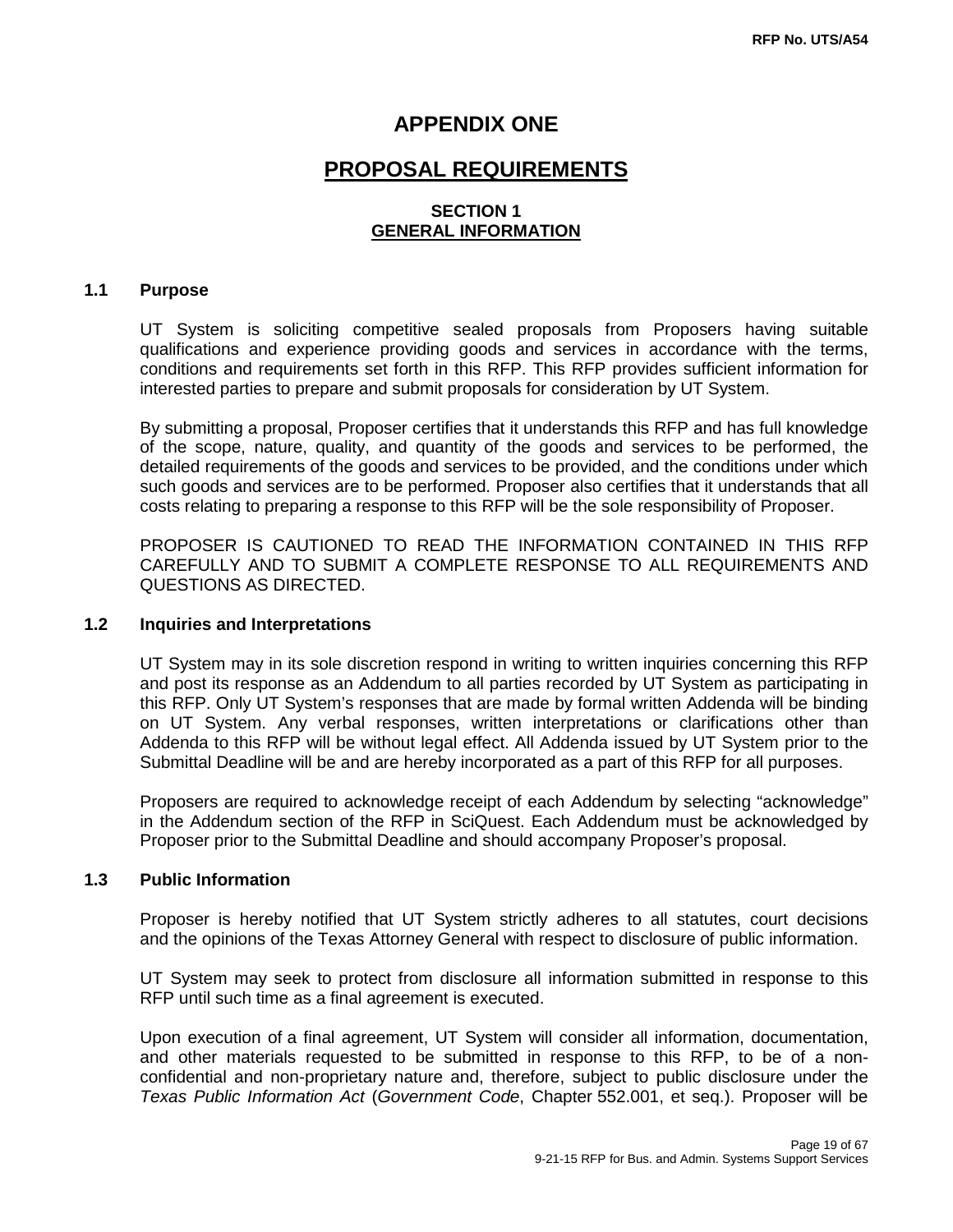advised of a request for public information that implicates their materials and will have the opportunity to raise any objections to disclosure to the Texas Attorney General. Certain information may be protected from release under Sections 552.101, 552.110, 552.113, and 552.131, *Government Code*.

#### **1.4 Type of Agreement**

Preferred Supplier, if any, will be required to enter into an agreement with UT System in a form that (i) includes terms and conditions substantially similar to those set forth in **Section 4** of this RFP, and (ii) is otherwise acceptable to UT System in all respects.

#### **1.5 Proposal Evaluation Process**

UT System will select Preferred Supplier by using the competitive sealed proposal process described in this Section. UT System will open the HSP Packet submitted by a Proposer prior to opening Proposer's proposal in order to ensure that Proposer has submitted the completed and signed HUB Subcontracting Plan (also called the HSP) that is required by this RFP (ref. **Section 2.5.4** of the RFP). All proposals submitted by the Submittal Deadline accompanied by the completed and signed HSP required by this RFP will be opened. Any proposals that are not submitted by the Submittal Date or that are not accompanied by the completed and signed HSP required by this RFP will be rejected by UT System as non-responsive due to material failure to comply with advertised specifications. After the opening of the proposals and upon completion of the initial review and evaluation of the proposals, UT System may invite one or more selected Proposers to participate in oral presentations. UT System will use commercially reasonable efforts to avoid public disclosure of the contents of a proposal prior to selection of Preferred Supplier.

UT System may make the selection of Preferred Supplier on the basis of the proposals initially submitted, without discussion, clarification or modification. In the alternative, UT System may make the selection of Preferred Supplier on the basis of negotiation with any of Proposers. In conducting such negotiations, UT System will avoid disclosing the contents of competing proposals.

At UT System's sole option and discretion, UT System may discuss and negotiate all elements of the proposals submitted by selected Proposers within a specified competitive range. For purposes of negotiation, UT System may establish, after an initial review of the proposals, a competitive range of acceptable or potentially acceptable proposals composed of the highest rated proposal(s). In that event, UT System will defer further action on proposals not included within the competitive range pending the selection of Preferred Supplier; provided, however, UT System reserves the right to include additional proposals in the competitive range if deemed to be in the best interests of UT System.

After submission of a proposal but before final selection of Preferred Supplier is made, UT System may permit a Proposer to revise its proposal in order to obtain Proposer's best and final offer. In that event, representations made by Proposer in its revised proposal, including price and fee quotes, will be binding on Proposer. UT System will provide each Proposer within the competitive range with an equal opportunity for discussion and revision of its proposal. UT System is not obligated to select Proposer offering the most attractive economic terms if that Proposer is not the most advantageous to UT System overall, as determined by UT System.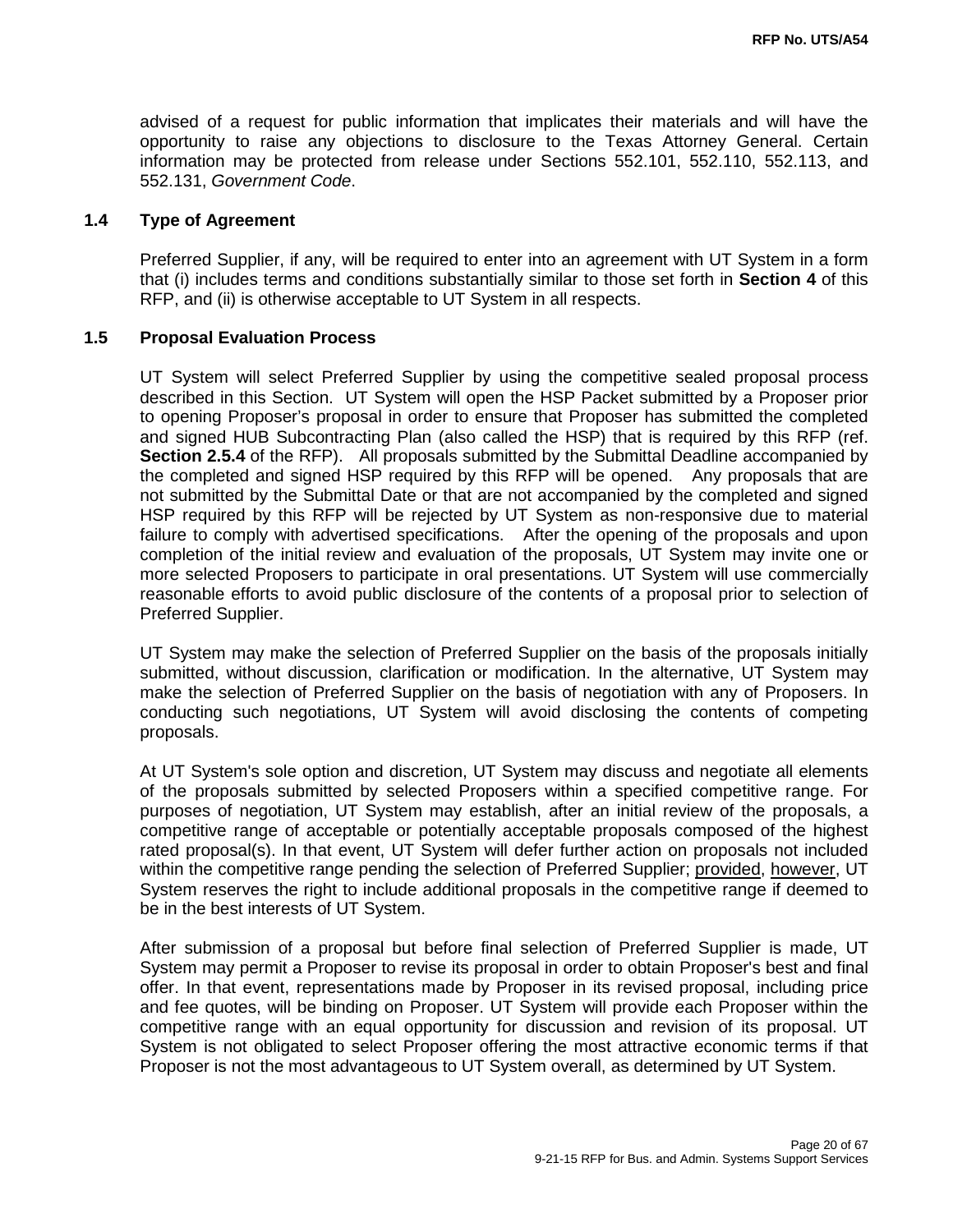UT System reserves the right to (a) enter into an agreement for all or any portion of the requirements and specifications set forth in this RFP with one or more Proposers, (b) reject any and all proposals and re-solicit proposals, or (c) reject any and all proposals and temporarily or permanently abandon this selection process, if deemed to be in the best interests of UT System. Proposer is hereby notified that UT System will maintain in its files concerning this RFP a written record of the basis upon which a selection, if any, is made by UT System.

#### **1.6 Proposer's Acceptance of Evaluation Methodology**

By submitting a proposal, Proposer acknowledges (1) Proposer's acceptance of [a] the Proposal Evaluation Process (ref. **Section 1.5** of **APPENDIX ONE**), [b] the Criteria for Selection (ref. **2.3**  of this RFP), [c] the Specifications, Additional Questions and Scope of Work (ref. **Section 5** of this RFP), [d] the terms and conditions set forth in **Section 4** of this RFP, and [e] all other requirements and specifications set forth in this RFP; and (2) Proposer's recognition that some subjective judgments must be made by UT System during this RFP process.

#### **1.7 Solicitation for Proposal and Proposal Preparation Costs**

Proposer understands and agrees that (1) this RFP is a solicitation for proposals and UT System has made no representation written or oral that one or more agreements with UT System will be awarded under this RFP; (2) UT System issues this RFP predicated on UT System's anticipated requirements for the related goods and services, and UT System has made no representation, written or oral, that any particular goods or services will actually be required by UT System; and (3) Proposer will bear, as its sole risk and responsibility, any cost that arises from Proposer's preparation of a proposal in response to this RFP.

### **1.8 Proposal Requirements and General Instructions**

- 1.8.1 Proposer should carefully read the information contained herein and submit a complete proposal in response to all requirements and questions as directed.
- 1.8.2 Proposals and any other information submitted by Proposer in response to this RFP will become the property of UT System.
- 1.8.3 UT System will not provide compensation to Proposer for any expenses incurred by Proposer for proposal preparation or for demonstrations or oral presentations that may be made by Proposer, unless otherwise expressly agreed in writing. Proposer submits its proposal at its own risk and expense.
- 1.8.4 Proposals that (i) are qualified with conditional clauses; (ii) alter, modify, or revise this RFP in any way; or (iii) contain irregularities of any kind, are subject to disqualification by UT System, at UT System's sole discretion.
- 1.8.5 Proposals should be prepared simply and economically, providing a straightforward, concise description of Proposer's ability to meet the requirements and specifications of this RFP. Emphasis should be on completeness, clarity of content, and responsiveness to the requirements and specifications of this RFP.
- 1.8.6 UT System makes no warranty or guarantee that an award will be made as a result of this RFP. UT System reserves the right to accept or reject any or all proposals, waive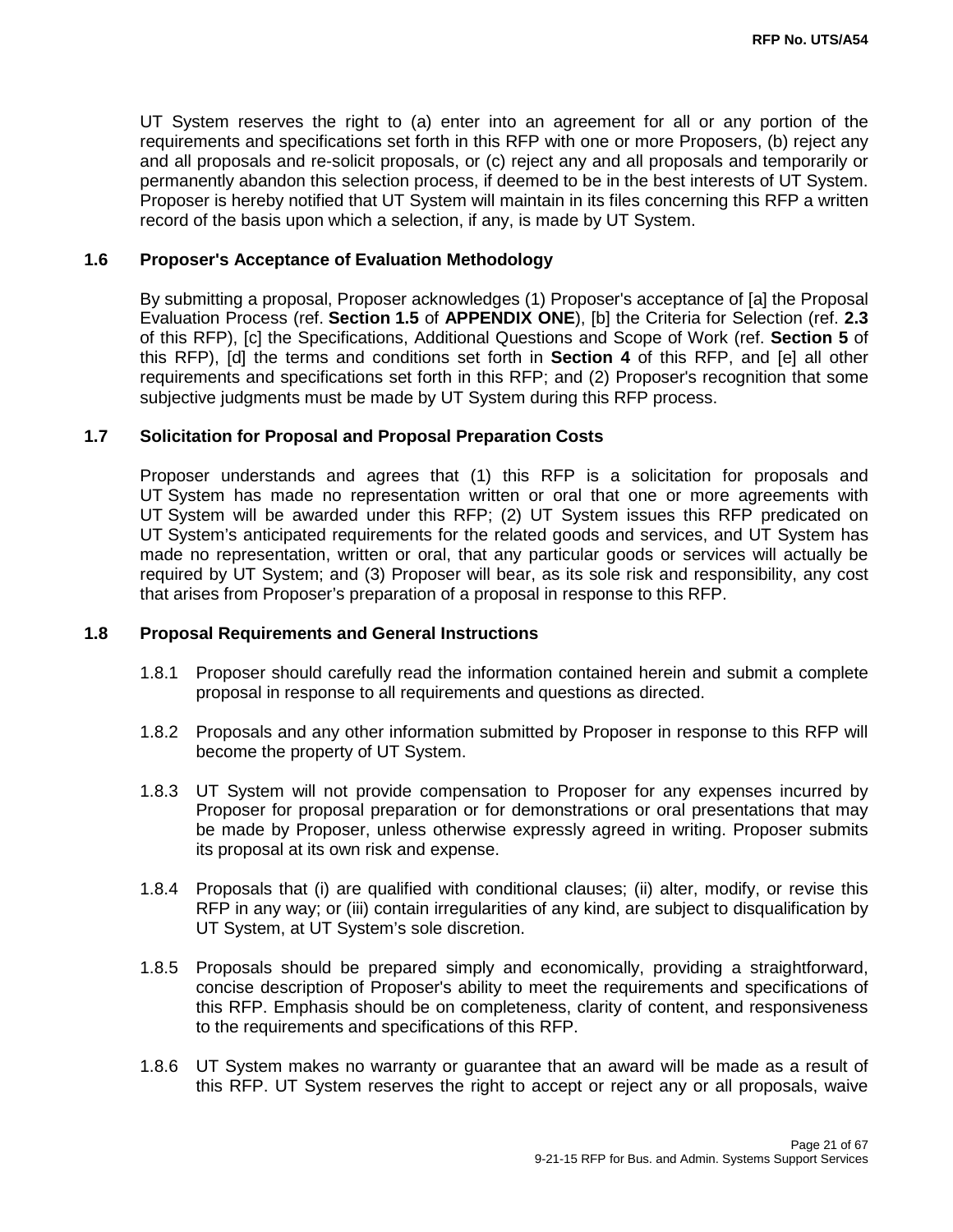any formalities, procedural requirements, or minor technical inconsistencies, and delete any requirement or specification from this RFP when deemed to be in UT System's best interest. UT System reserves the right to seek clarification from any Proposer concerning any item contained in its proposal prior to final selection. Such clarification may be provided by telephone conference or personal meeting with or writing to UT System, at UT System's sole discretion. Representations made by Proposer within its proposal will be binding on Proposer.

1.8.7 Any proposal that fails to comply with the requirements contained in this RFP may be rejected by UT System, in UT System's sole discretion.

#### **1.9 Preparation and Submittal Instructions**

#### 1.9.1 Specifications and Additional Questions

Proposals must include responses to the questions referenced in Specifications, Additional Questions and Scope of Work (ref. **Section 5** of this RFP).

### 1.9.2 Execution of Offer

Proposer must complete, sign and return the attached Execution of Offer (ref. **Section 2**  of **APPENDIX ONE**) as part of its proposal. The Execution of Offer must be signed by a representative of Proposer duly authorized to bind Proposer to its proposal. Any proposal received without a completed and signed Execution of Offer may be rejected by UT System, in its sole discretion.

#### 1.9.3 Pricing Affirmation

Proposer must complete and return the Pricing Affirmation (ref. **Section 6** of this RFP), as part of its proposal.

UT System will not recognize or accept any charges or fees that are not specifically stated in the Pricing Affirmation.

#### 1.9.4 Submission

Proposer should submit all proposal materials via the SciQuest e-sourcing tool. Proposer should ensure that all documents are submitted electronically in accordance with the instructions in **Section 3.1** of this RFP.

Proposer must also submit the HUB Subcontracting Plan (also called the HSP) as required by this RFP (ref. **Section 2.5** of the RFP.)

UT System will not, under any circumstances, consider a proposal that is received after the Submittal Deadline or which is not accompanied by the completed and signed HSP that is required by this RFP.

UT System will not accept proposals submitted by telephone, proposals submitted by Facsimile ("**FAX**") transmission, or proposals submitted by hard copy (i.e., paper form) in response to this RFP.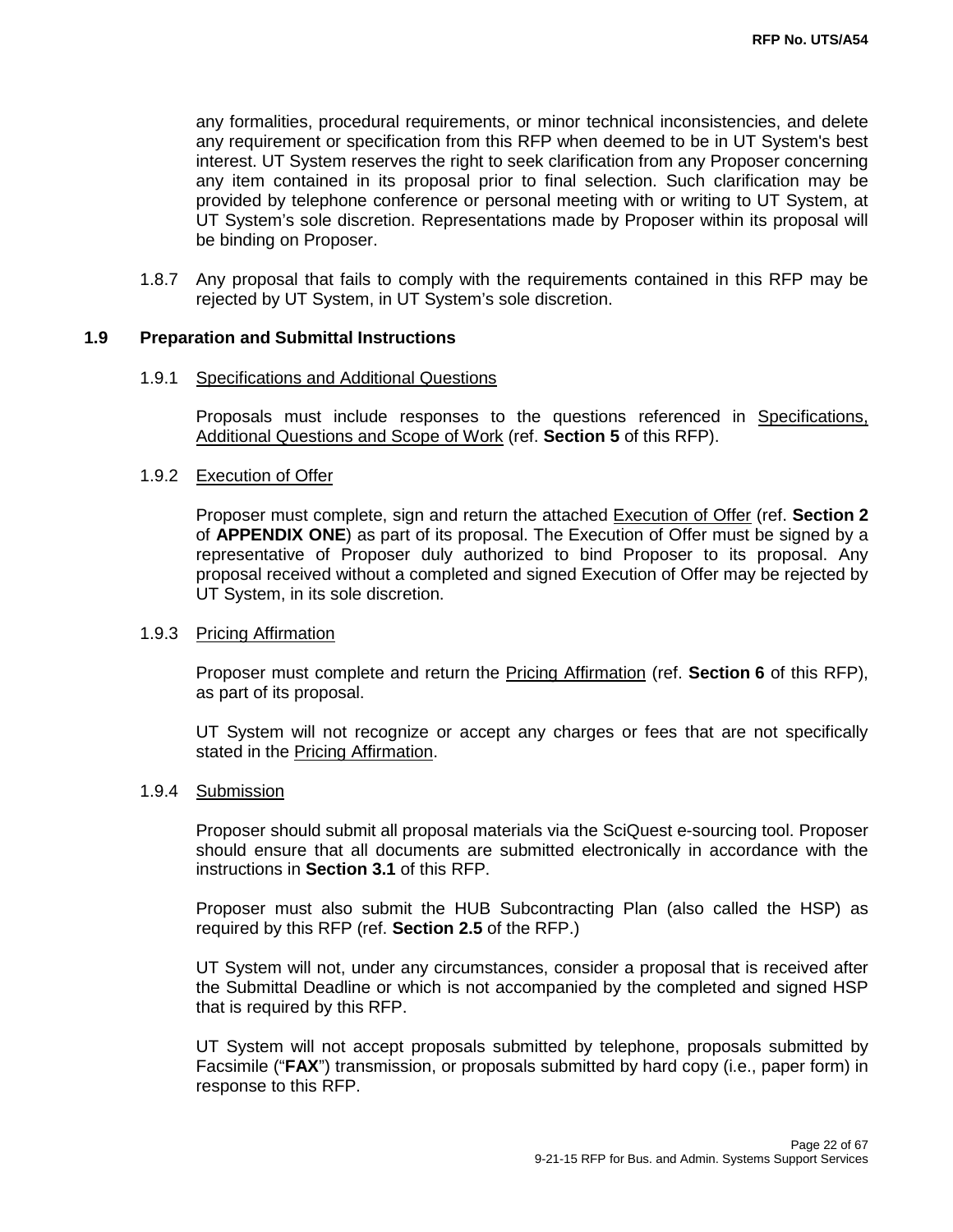Except as otherwise provided in this RFP, no proposal may be changed, amended, or modified after it has been submitted to UT System. However, a proposal may be withdrawn and resubmitted at any time prior to the Submittal Deadline. No proposal may be withdrawn after the Submittal Deadline without UT System's consent, which will be based on Proposer's submittal of a written explanation and documentation evidencing a reason acceptable to UT System, in UT System's sole discretion.

By signing the Execution of Offer (ref. **Section 2** of **APPENDIX ONE**) and submitting a proposal, Proposer certifies that any terms, conditions, or documents attached to or referenced in its proposal are applicable to this procurement only to the extent that they (a) do not conflict with the laws of the State of Texas or this RFP and (b) do not place any requirements on UT System that are not set forth in this RFP or in the Appendices to this RFP. Proposer further certifies that the submission of a proposal is Proposer's good faith intent to enter into the Agreement with UT System as specified herein and that such intent is not contingent upon UT System's acceptance or execution of any terms, conditions, or other documents attached to or referenced in Proposer's proposal.

### **SECTION 2 EXECUTION OF OFFER**

### **THIS EXECUTION OF OFFER MUST BE COMPLETED, SIGNED AND RETURNED WITH PROPOSER'S PROPOSAL. FAILURE TO COMPLETE, SIGN AND RETURN THIS EXECUTION OF OFFER WITH PROPOSER'S PROPOSAL MAY RESULT IN THE REJECTION OF THE PROPOSAL.**

- **2.1** By signature hereon, Proposer represents and warrants the following:
	- 2.1.1 Proposer acknowledges and agrees that (1) this RFP is a solicitation for a proposal and is not a contract or an offer to contract; (2) the submission of a proposal by Proposer in response to this RFP will not create a contract between UT System and Proposer; (3) UT System has made no representation or warranty, written or oral, that one or more contracts with UT System will be awarded under this RFP; and (4) Proposer will bear, as its sole risk and responsibility, any cost arising from Proposer's preparation of a response to this RFP.
	- 2.1.2 Proposer is a reputable company that is lawfully and regularly engaged in providing the subject goods and services.
	- 2.1.3 Proposer has the necessary experience, knowledge, abilities, skills, and resources to perform under the Agreement.
	- 2.1.4 Proposer is aware of, is fully informed about, and is in full compliance with all applicable federal, state and local laws, rules, regulations and ordinances.
	- 2.1.5 Proposer understands (i) the requirements and specifications set forth in this RFP and (ii) the terms and conditions set forth in Section 4 of this RFP, under which Proposer will be required to operate.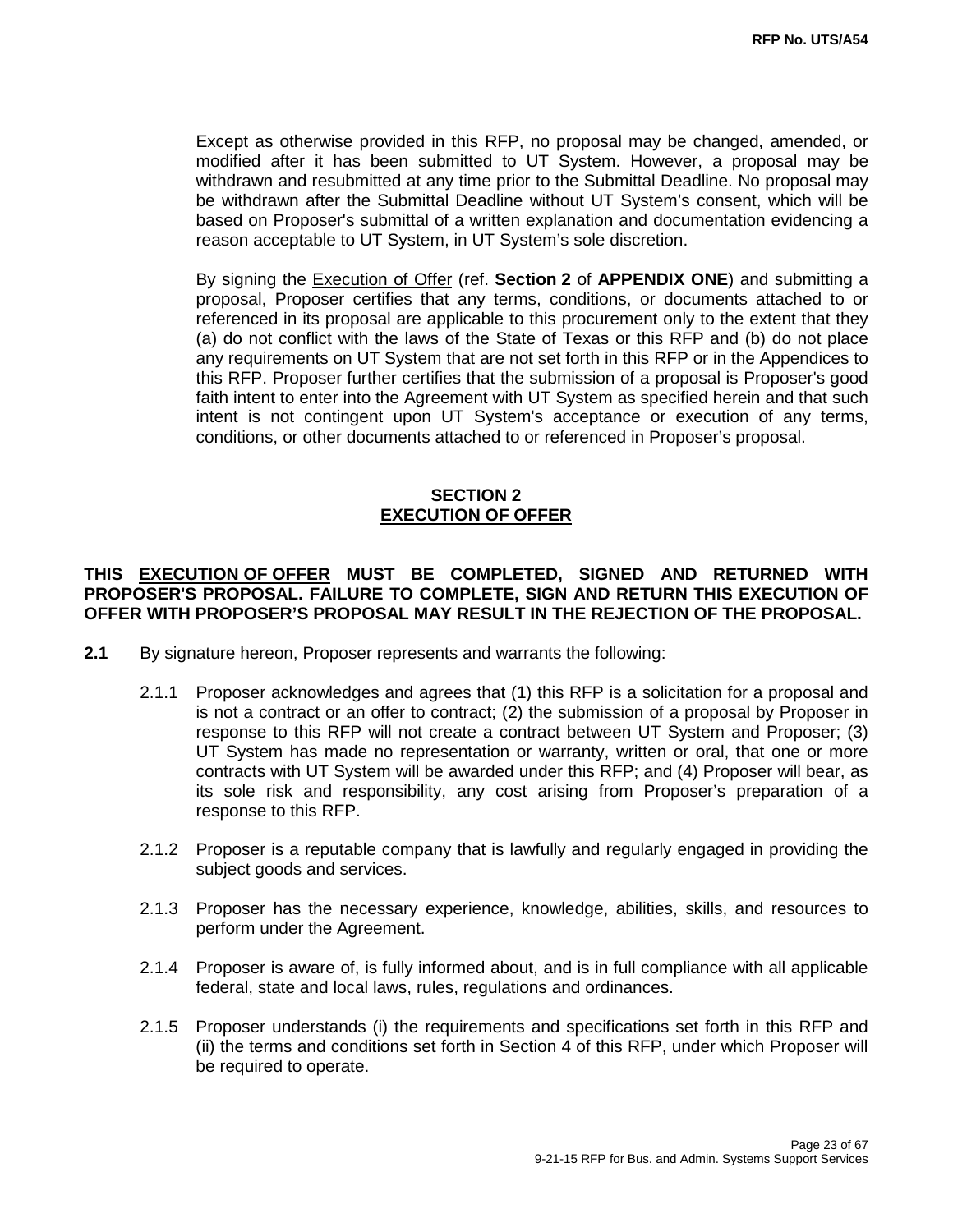- 2.1.6 If selected by UT System, Proposer will not delegate any of its duties or responsibilities under this RFP or the Agreement to any sub-contractor, except as expressly provided in the Agreement.
- 2.1.7 If selected by UT System, Proposer will maintain any insurance coverage as required by the Agreement during the term thereof.
- 2.1.8 All statements, information and representations prepared and submitted in response to this RFP are current, complete, true and accurate. Proposer acknowledges that UT System will rely on such statements, information and representations in selecting Preferred Supplier. If selected by UT System, Proposer will notify UT System immediately of any material change in any matters with regard to which Proposer has made a statement or representation or provided information.
- 2.1.9 PROPOSER WILL DEFEND WITH COUNSEL APPROVED BY UT SYSTEM, INDEMNIFY, AND HOLD HARMLESS UT SYSTEM, THE STATE OF TEXAS, AND ALL OF THEIR REGENTS, OFFICERS, AGENTS AND EMPLOYEES, FROM AND AGAINST ALL ACTIONS, SUITS, DEMANDS, COSTS, DAMAGES, LIABILITIES AND OTHER CLAIMS OF ANY NATURE, KIND OR DESCRIPTION, INCLUDING REASONABLE ATTORNEYS' FEES INCURRED IN INVESTIGATING, DEFENDING OR SETTLING ANY OF THE FOREGOING, ARISING OUT OF, CONNECTED WITH, OR RESULTING FROM ANY NEGLIGENT ACTS OR OMISSIONS OR WILLFUL MISCONDUCT OF PROPOSER OR ANY AGENT, EMPLOYEE, SUBCONTRACTOR, OR SUPPLIER OF PROPOSER IN THE EXECUTION OR PERFORMANCE OF ANY CONTRACT OR AGREEMENT RESULTING FROM THIS RFP.
- 2.1.10 Pursuant to Sections 2107.008 and 2252.903, *Government Code*, any payments owing to Proposer under any contract or agreement resulting from this RFP may be applied directly to any debt or delinquency that Proposer owes the State of Texas or any agency of the State of Texas regardless of when it arises, until such debt or delinquency is paid in full.
- **2.2** By signature hereon, Proposer offers and agrees to comply with all terms, conditions, requirements and specifications set forth in this RFP.
- **2.3** By signature hereon, Proposer affirms that it has not given or offered to give, nor does Proposer intend to give at any time hereafter, any economic opportunity, future employment, gift, loan, gratuity, special discount, trip, favor or service to a public servant in connection with its submitted proposal. Failure to sign this Execution of Offer, or signing with a false statement, may void the submitted proposal or any resulting contracts, and Proposer may be removed from all proposal lists at UT System.
- **2.4** By signature hereon, Proposer certifies that it is not currently delinquent in the payment of any taxes due under Chapter 171, *Tax Code*, or that Proposer is exempt from the payment of those taxes, or that Proposer is an out-of-state taxable entity that is not subject to those taxes, whichever is applicable. A false certification will be deemed a material breach of any resulting contract or agreement and, at UT System's option, may result in termination of any resulting contract or agreement.
- 2.5 By signature hereon, Proposer hereby certifies that neither Proposer nor any firm, corporation, partnership or institution represented by Proposer, or anyone acting for such firm, corporation or institution, has violated the antitrust laws of the State of Texas, codified in Section 15.01, et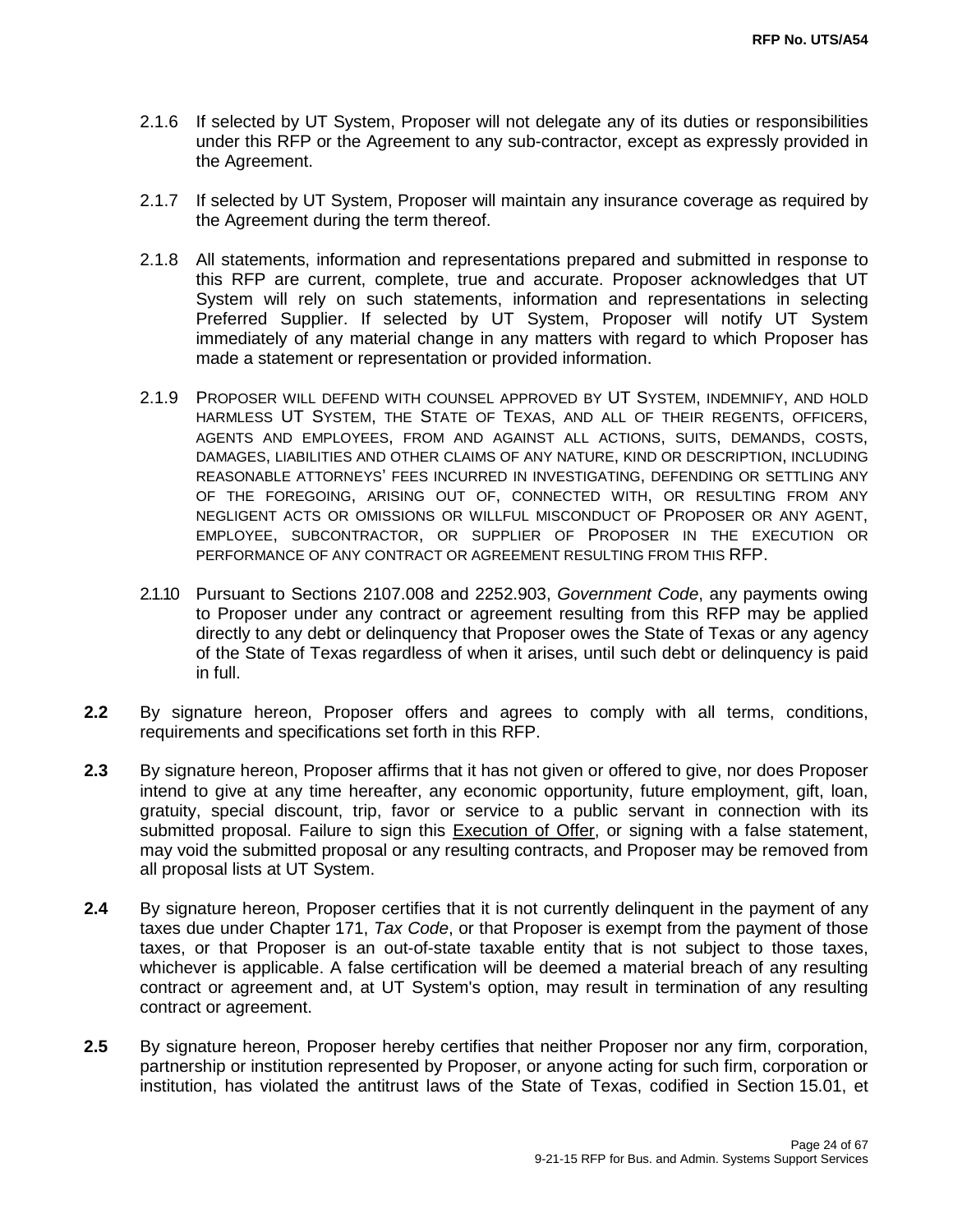seq., *Business and Commerce Code*, or the Federal antitrust laws, nor communicated directly or indirectly the proposal made to any competitor or any other person engaged in such line of business.

- **2.6** By signature hereon, Proposer certifies that the individual signing this document and the documents made a part of this RFP, is authorized to sign such documents on behalf of Proposer and to bind Proposer under any agreements and other contractual arrangements that may result from the submission of Proposer's proposal.
- **2.7** By signature hereon, Proposer certifies as follows:

"Under Section 231.006, *Family Code,* relating to child support, Proposer certifies that the individual or business entity named in Proposer's proposal is not ineligible to receive the specified contract award and acknowledges that any agreements or other contractual arrangements resulting from this RFP may be terminated if this certification is inaccurate."

- **2.8** By signature hereon, Proposer certifies that (i) no relationship, whether by blood, marriage, business association, capital funding agreement or by any other such kinship or connection exists between the owner of any Proposer that is a sole proprietorship, the officers or directors of any Proposer that is a corporation, the partners of any Proposer that is a partnership, the joint venturers of any Proposer that is a joint venture or the members or managers of any Proposer that is a limited liability company, on one hand, and any member of the Board of Regents of the University of Texas System or an employee of any component of The University of Texas System, on the other hand, other than the relationships which have been previously disclosed to UT System in writing; (ii) Proposer has not been an employee of any component institution of The University of Texas System within the immediate twelve (12) months prior to the Submittal Deadline; and (iii) no person who, in the past four (4) years served as an executive of a state agency was involved with or has any interest in Proposer's proposal or any contract resulting from this RFP (ref. Section 669.003, *Government Code*). All disclosures by Proposer in connection with this certification will be subject to administrative review and approval before UT System enters into a contract or agreement with Proposer.
- **2.9** By signature hereon, Proposer certifies that in accordance with Section 2155.004, *Government Code*, no compensation has been received for its participation in the preparation of the requirements or specifications for this RFP. In addition, Proposer certifies that an award of a contract to Proposer will not violate Section 2155.006, *Government Code*, prohibiting UT System from entering into a contract that involves financial participation by a person who, during the previous five years, has been convicted of violating federal law or assessed a penalty in a federal civil or administrative enforcement action in connection with a contract awarded by the federal government for relief, recovery, or reconstruction efforts as a result of Hurricane Rita, Hurricane Katrina, or any other disaster occurring after September 24, 2005. Pursuant to Sections 2155.004 and 2155.006, *Government Code*, Proposer certifies that Proposer is not ineligible to receive the award of or payments under the Agreement and acknowledges that the Agreement may be terminated and payment withheld if these certifications are inaccurate.
- **2..10** By signature hereon, Proposer certifies its compliance with all federal laws and regulations pertaining to Equal Employment Opportunities and Affirmative Action.
- **2..11** By signature hereon, Proposer represents and warrants that all products and services offered to UT System in response to this RFP meet or exceed the safety standards established and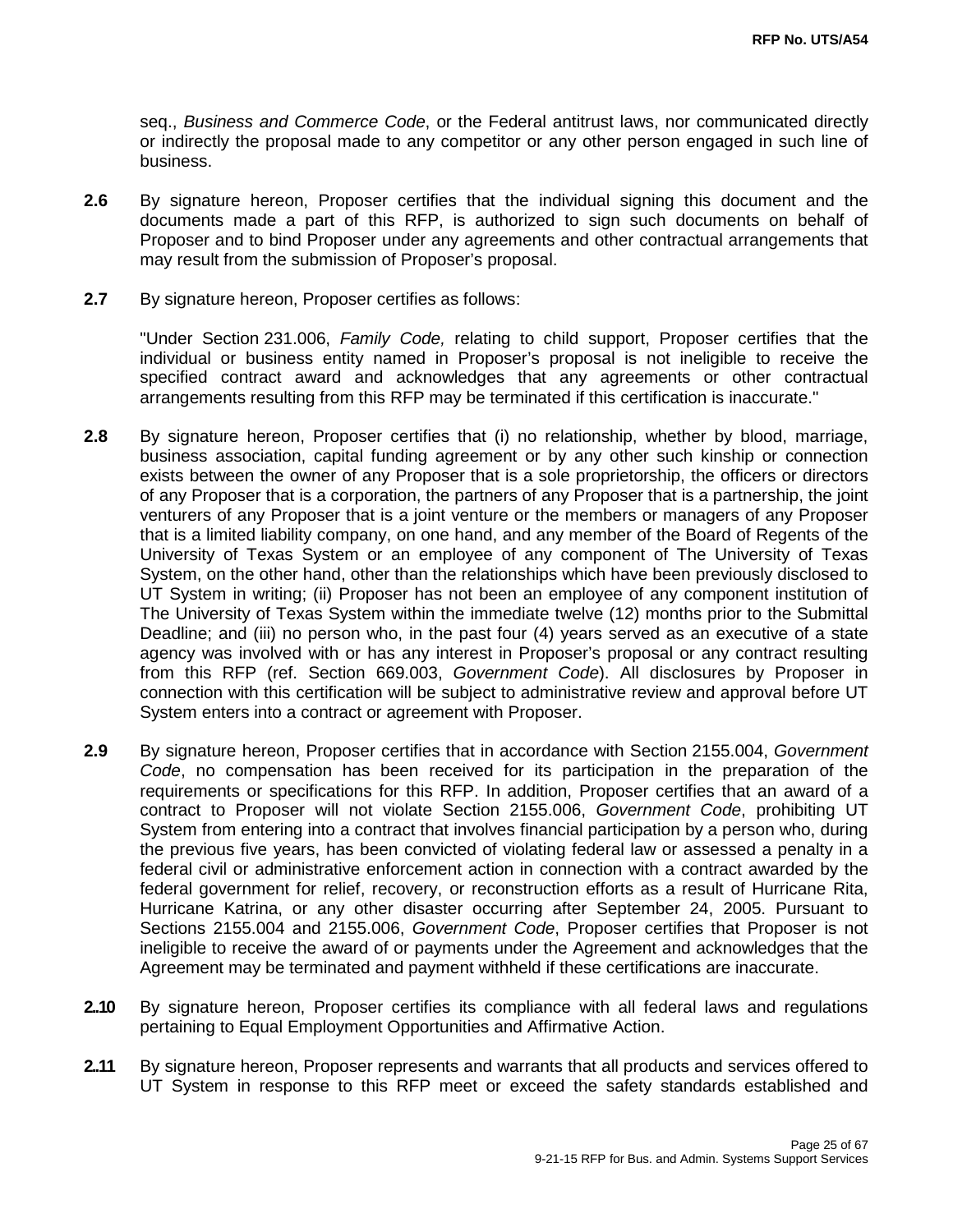promulgated under the Federal Occupational Safety and Health Law (Public Law 91-596) and the *Texas Hazard Communication Act*, Chapter 502, *Health and Safety Code*, and all related regulations in effect or proposed as of the date of this RFP.

- **2..12** Proposer will and has disclosed, as part of its proposal, any exceptions to the certifications stated in this Execution of Offer. All such disclosures will be subject to administrative review and approval prior to the time UT System makes an award or enters into any contract or agreement with Proposer.
- **2.13** If Proposer will sell or lease computer equipment to UT System under any agreements or other contractual arrangements that may result from the submission of Proposer's proposal then, pursuant to Section 361.965(c), *Health & Safety Code*, Proposer certifies that it is in compliance with the Manufacturer Responsibility and Consumer Convenience Computer Equipment Collection and Recovery Act set forth in Chapter 361, Subchapter Y, *Health & Safety Code* and the rules adopted by the Texas Commission on Environmental Quality under that Act as set forth in Title 30, Chapter 328, Subchapter I, *Texas Administrative Code*. Section 361.952(2), *Health & Safety Code* states that, for purposes of the Manufacturer Responsibility and Consumer Convenience Computer Equipment Collection and Recovery Act*,* the term "computer equipment" means a desktop or notebook computer and includes a computer monitor or other display device that does not contain a tuner.

### **2..14 Proposer should complete the following information:**

If Proposer is a Corporation, then State of Incorporation:

If Proposer is a Corporation then Proposer's Corporate Charter Number:

RFP No.: UTS/A-\_\_\_\_

**NOTICE: WITH FEW EXCEPTIONS, INDIVIDUALS ARE ENTITLED ON REQUEST TO BE INFORMED ABOUT THE INFORMATION THAT GOVERNMENTAL BODIES OF THE STATE OF TEXAS COLLECT ABOUT SUCH INDIVIDUALS. UNDER SECTIONS 552.021 AND 552.023,** *GOVERNMENT CODE***, INDIVIDUALS ARE ENTITLED TO RECEIVE AND REVIEW SUCH INFORMATION. UNDER SECTION 559.004,** *GOVERNMENT CODE***, INDIVIDUALS ARE ENTITLED TO HAVE GOVERNMENTAL BODIES OF THE STATE OF TEXAS CORRECT INFORMATION ABOUT SUCH INDIVIDUALS THAT IS INCORRECT.**

**THIS EXECUTION OF OFFER MUST BE COMPLETED, SIGNED AND RETURNED WITH PROPOSER'S PROPOSAL. FAILURE TO COMPLETE, SIGN AND RETURN THIS EXECUTION OF OFFER WITH PROPOSER'S PROPOSAL MAY RESULT IN THE REJECTION OF THE PROPOSAL.** 

**Submitted and Certified By:** 

(Proposer Institution's Name)

(Signature of Duly Authorized Representative)

(Printed Name/Title)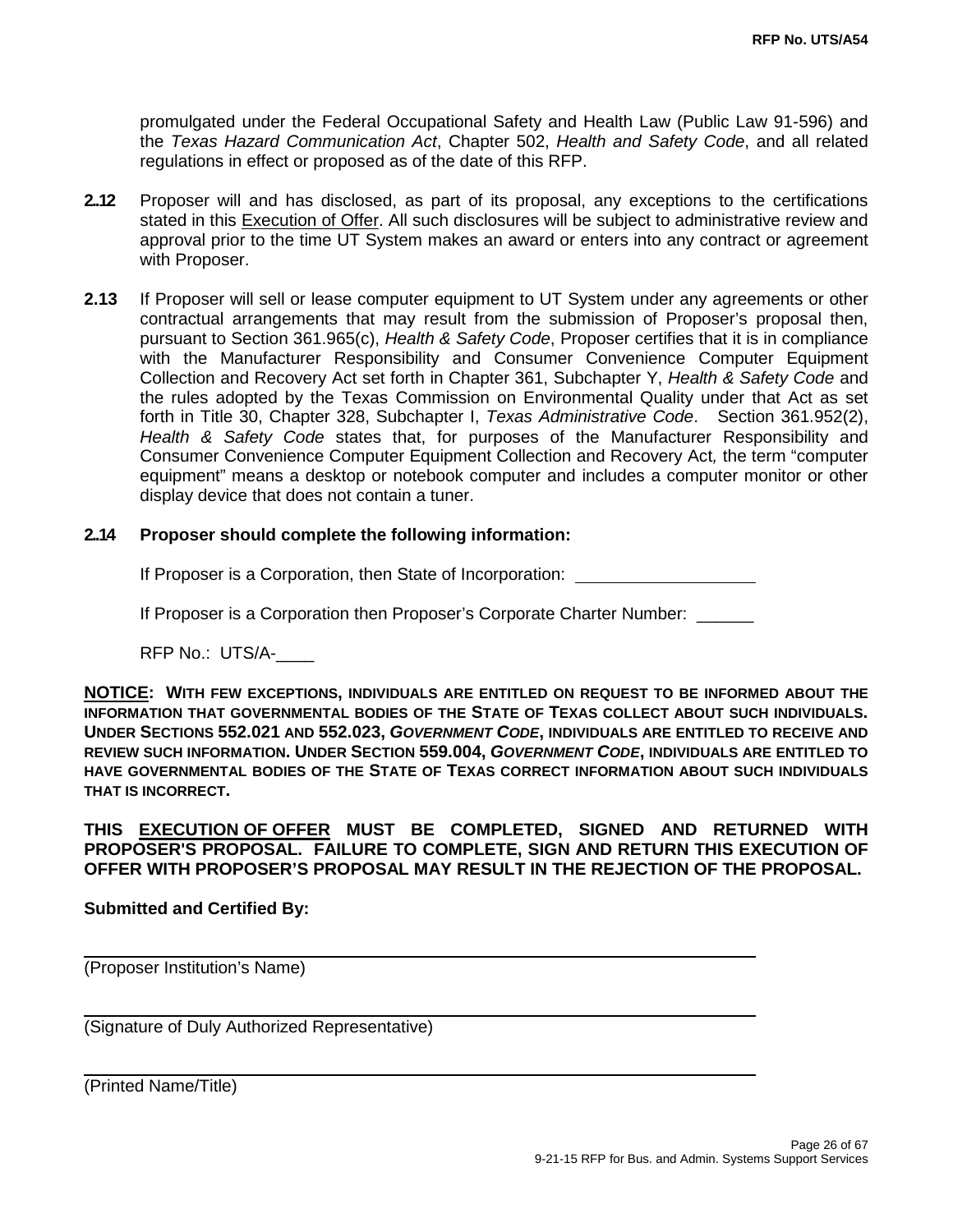(Date Signed)

(Proposer's Street Address)

(City, State, Zip Code)

(Telephone Number)

(FAX Number)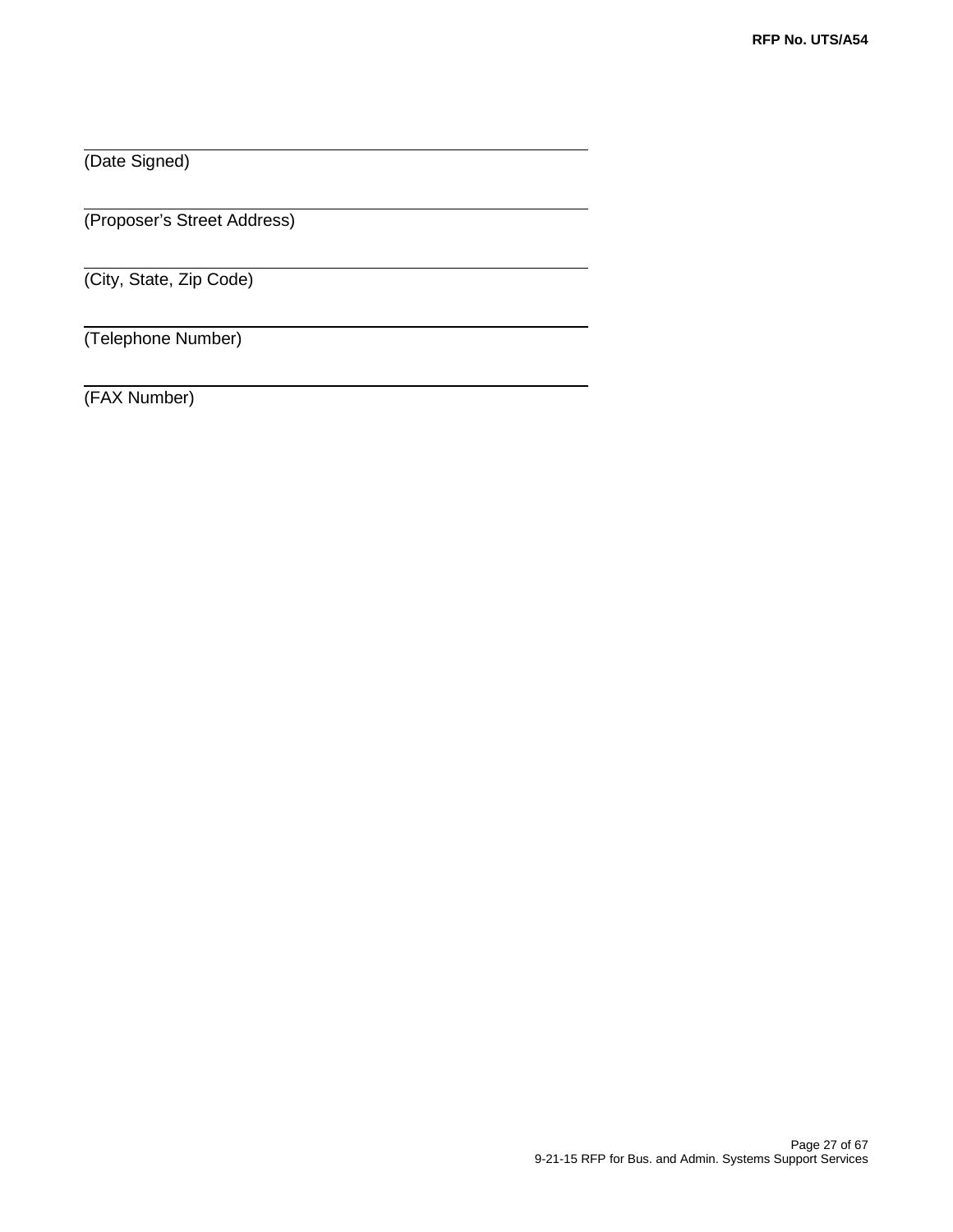## **APPENDIX TWO**

## **UT SYSTEM POLICY ON UTILIZATION OF HISTORICALLY UNDERUTILIZED BUSINESSES**

*[Note: the Alliance should include the most recent edition, obtained from the UT System HUB Office, of the System's Policy on Utilization of Historically Underutilized Businesses.]*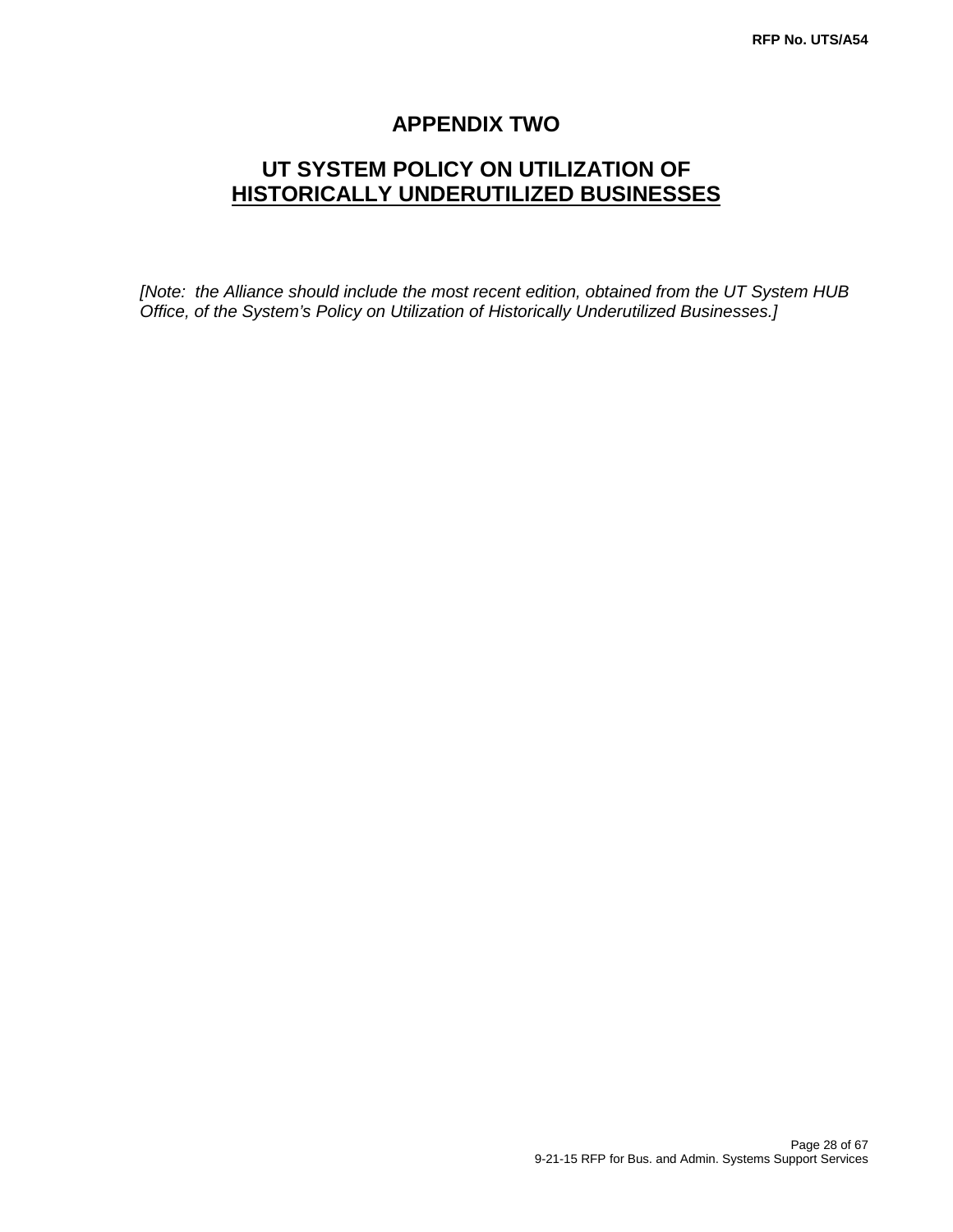## **APPENDIX THREE**

## **SAMPLE PREFERRED SUPPLIER AGREEMENT**

for

## **BUSINESS AND ADMINISTRATIVE SYSTEMS SUPPORT SERVICES**

between

## THE UNIVERSITY OF TEXAS SYSTEM

and

\_\_\_\_\_\_\_\_\_\_\_\_\_\_\_\_\_\_\_\_\_\_\_\_\_\_\_\_\_\_\_

### **University of Texas Agreement Number: \_\_\_\_\_\_\_\_\_\_\_\_**

This Preferred Supplier Agreement, dated effective as of \_\_\_\_\_\_\_\_, 20\_\_ ("**Effective Date**"), is made by and between **The University of Texas System** ("**UT System**"), a state agency and institution of higher education authorized under the laws of the State of Texas, and ("**Preferred Supplier**"), a \_\_\_\_\_\_\_\_\_ corporation, Federal Tax Identification Number \_\_\_\_\_\_\_\_\_\_\_\_\_\_\_\_, with its principal offices located at \_\_\_\_\_\_\_\_\_\_\_\_\_\_\_\_\_\_\_\_\_\_\_\_\_\_\_\_\_\_\_\_\_\_\_\_\_\_\_\_\_\_\_\_\_\_\_\_\_\_\_\_\_\_\_\_\_\_\_.

This Agreement specifies the terms and conditions applicable to the supply by Preferred Supplier of certain business and administrative systems support services to institutional participants, all as further described below.

Now, therefore, the parties, intending to be legally bound, agree as follows:

### **SECTION 1 – Definitions**

"**Alliance**" means The University of Texas System Supply Chain Alliance, an in-house group purchasing organization established by UT System to conduct and coordinate strategic purchasing initiatives across UT System. UT System health and academic institutions are members of the Alliance. The Alliance is also affiliated with other institutions of higher education that have executed an Alliance affiliate agreement.

"**Services**" means the business and administrative systems support services described in **Rider 100**, Scope of Work.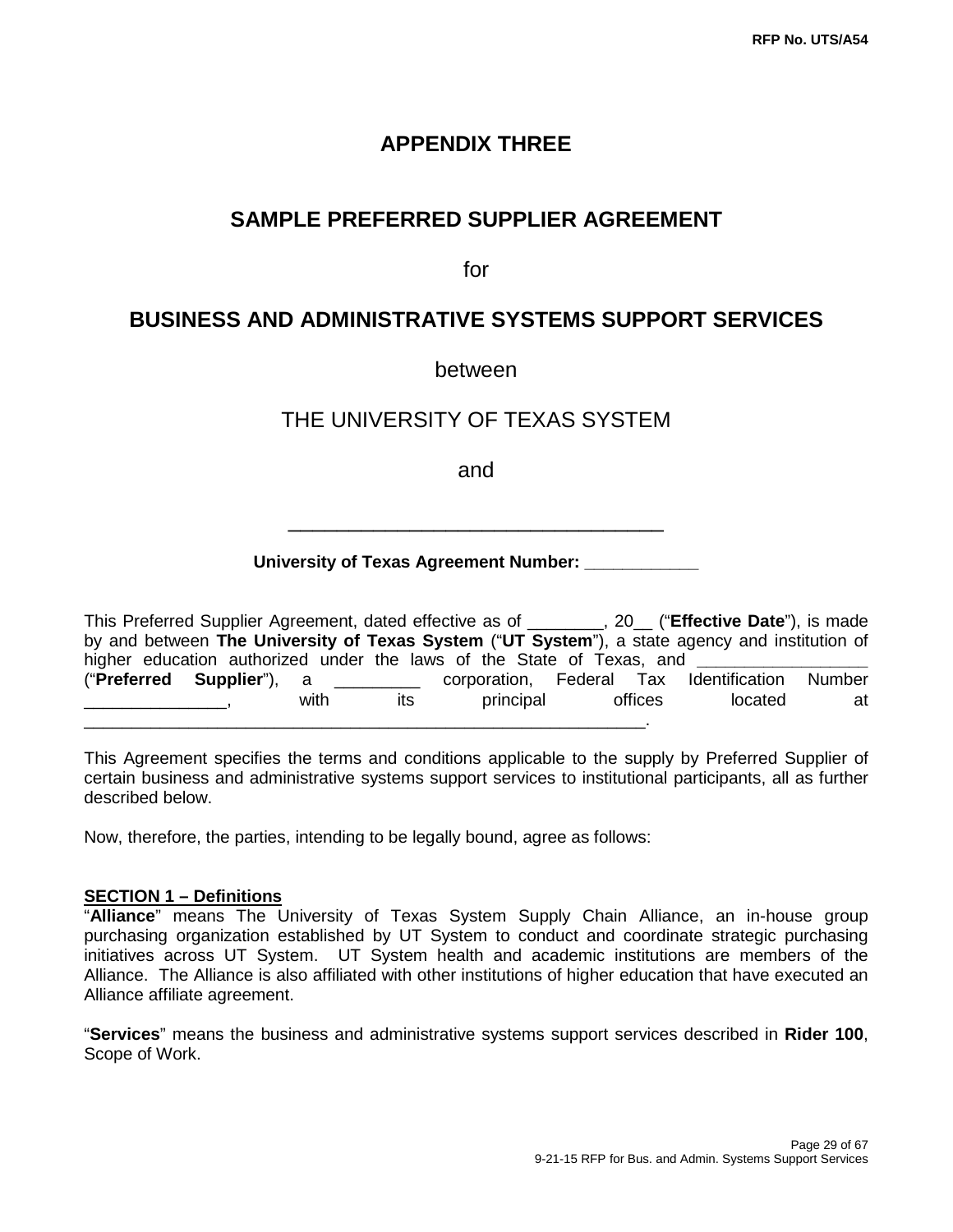"**Institutional Participant**" means an Alliance member or affiliated institution of higher education, as designated by the Alliance, that has executed an Institutional Participation Agreement in connection with this Agreement.

"**Institutional Participation Agreement**" or "**IPA**" means the Institutional Participation Agreement attached to this Agreement as **Rider 300** and incorporated for all purposes, to be executed by each Institutional Participant.

"**UT Party**" means, as applicable, UT System and/or the Institutional Participants.

"**UT System Contract Administrator**" means the Director of the Alliance, who will be the initial contact for all contractual concerns related to this Agreement.

### **SECTION 2 – Term:**

The term of this Agreement will begin on the Effective Date and expire \_\_\_\_\_\_\_\_\_\_\_\_\_\_\_ *[initial fixed term of three years],* unless earlier terminated in accordance with the provisions of this Agreement. UT System will have the option to extend the term of this Agreement for an additional two-year period, upon written notice given to Preferred Supplier at least 90 days in advance of the renewal term.

The Parties acknowledge that, prior to any scheduled expiration of this Agreement, UT System may conduct a competitive procurement for the purchase of products and services comparable to the Services, for the period following expiration. If Preferred Supplier is not selected as the source for the succeeding period, Institutional Participants may need to transition over a period of time to purchasing the products and services primarily from the new source, rather than from Preferred Supplier. In such event, in order to allow for an orderly transition, Institutional Participants may wish to continue purchasing from Preferred Supplier for a limited period of time after the anticipated expiration of this Agreement. As a result, Preferred Supplier agrees that, notwithstanding any other provision of this Agreement:

- − Preferred Supplier will make the Services available for purchase by Institutional Participants after \_\_\_\_\_\_\_\_\_\_\_\_, 20\_\_ (or the anticipated expiration date under any extended term of this Agreement), for a transitional period of six months (the "**Transition Period**"), on the same terms and conditions set forth in this Agreement.
- − The Administrative Fee provided for in **Rider 100** (Scope of Work) will apply to all Services purchased hereunder during the Transition Period, and all related obligations of Preferred Supplier under this Agreement (such as to report sales volumes to UT System) will continue during such period.
- − The Administrative Fee will apply to all future payments made by Institutional Participants for purchases of Services initiated during this Agreement, including the Transition Period, even if such payments are made following expiration of this Agreement.
- − All incentive / rebate trigger amounts that may be established in this Agreement for any calendar year will be pro-rated automatically on a straight-line basis, to account for partial calendar years during which this Agreement exists, including the Transition Period.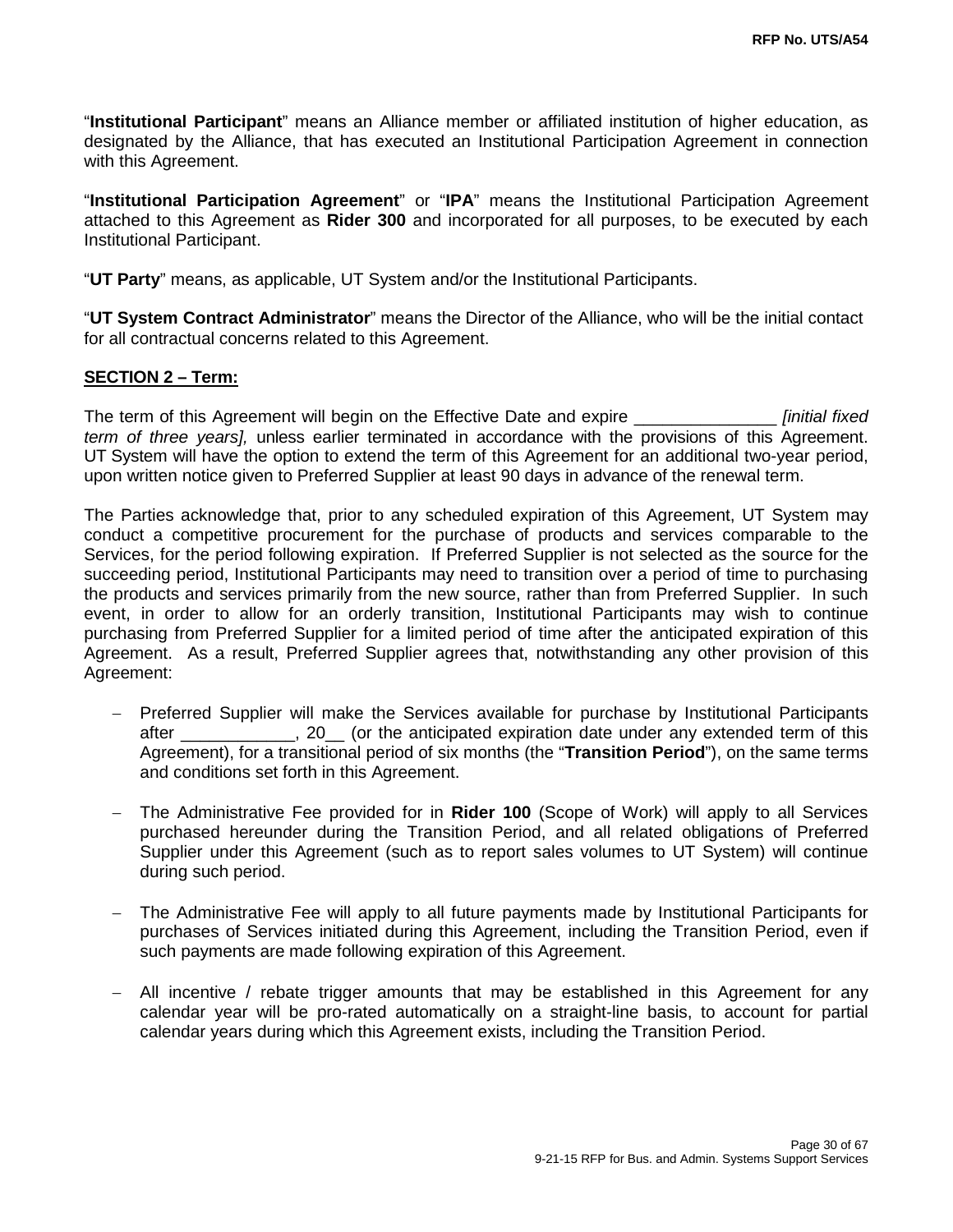### **SECTION 3 – Amendment:**

No change, modification, alteration, or waiver of this Agreement will be effective unless it is set forth in a written agreement that is signed by UT System and Preferred Supplier.

#### **SECTION 4 – Performance by Preferred Supplier:**

Preferred Supplier will perform its obligations under this Agreement to the satisfaction of UT Party. Time is of the essence in connection with this Agreement. UT Party will not have any obligation to accept late performance or waive timely performance by Preferred Supplier. Preferred Supplier will obtain, at its own cost, any and all approvals, licenses, filings, registrations and permits required by federal, state or local laws, regulations or ordinances, for its performance hereunder.

### **SECTION 5 – Family Code Child Support Certification:**

Pursuant to Section 231.006, *Family Code*, Preferred Supplier certifies that it is not ineligible to receive the award of or payments under this Agreement and acknowledges that this Agreement may be terminated and payment may be withheld if this certification is inaccurate.

#### **SECTION 6 – Eligibility Certifications:**

Pursuant to Sections 2155.004 and 2155.006, *Texas Government Code*, Preferred Supplier certifies that it has not received compensation for participation in the preparation of the Request for Proposal related to this Agreement and is not ineligible to receive the award of or payments under this Agreement; and acknowledges that this Agreement may be terminated and payment withheld if these certifications are inaccurate.

Pursuant to Section 361.965, Texas Health and Safety Code, Preferred Supplier also certifies that it is in full compliance with the State of Texas Manufacturer Responsibility and Consumer Convenience Computer Equipment Collection and Recovery Act set forth in Chapter 361, Subchapter Y, Texas Health and Safety Code, and the rules adopted by the Texas Commission on Environmental Quality under that Act as set forth in Title 30, Chapter 328, Subchapter I, Texas Administrative Code. Preferred Supplier acknowledges that this Agreement may be terminated and payment may be withheld if this certification is inaccurate.

#### **SECTION 7 – Tax Certification:**

If Preferred Supplier is a taxable entity as defined by Chapter 171, Texas Tax Code ("**Chapter 171**"), then Preferred Supplier certifies that it is not currently delinquent in the payment of any taxes due under Chapter 171, or that Preferred Supplier is exempt from the payment of those taxes, or that Preferred Supplier is an out-of-state taxable entity that is not subject to those taxes, whichever is applicable.

#### **SECTION 8 – Payment of Debt or Delinquency to the State:**

Pursuant to Sections 2107.008 and 2252.903, *Texas Government Code*, Preferred Supplier agrees that any payments owing to Preferred Supplier under this Agreement may be applied directly toward any debt or delinquency that Preferred Supplier owes the State of Texas or any agency of the State of Texas regardless of when it arises, until such debt or delinquency is paid in full.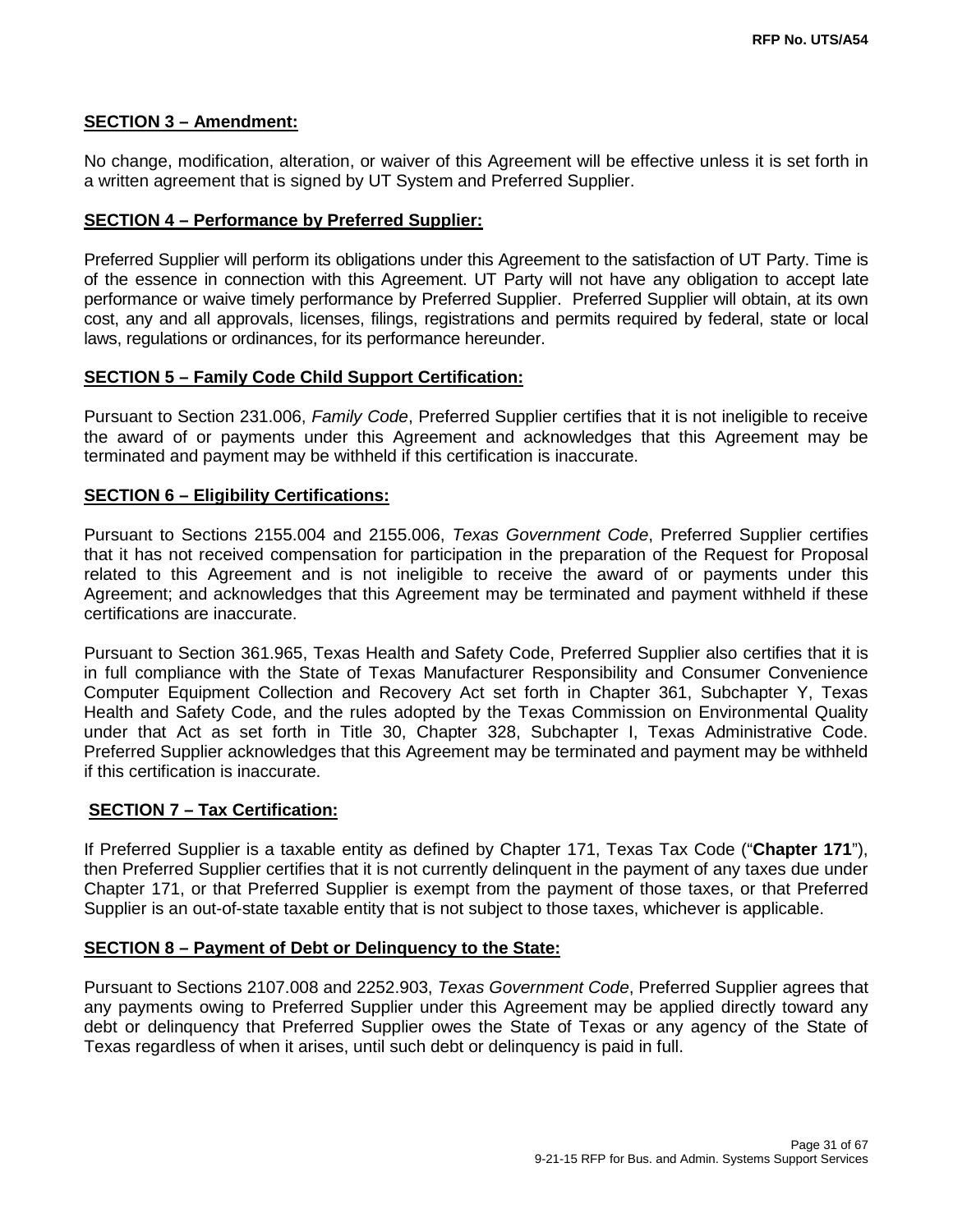### **SECTION 9 – Loss of Funding:**

Performance by UT Party under this Agreement may be dependent upon the appropriation and allotment of funds by the Texas State Legislature (the "**Legislature**") and/or allocation of funds by the Board of Regents of The University of Texas System (the "**Board**"). If the Legislature fails to appropriate or allot the necessary funds, or the Board fails to allocate the necessary funds, then UT Party will issue written notice to Preferred Supplier and UT Party may terminate this Agreement without further duty or obligation hereunder, other than payment for goods and services already delivered or provided to Institutional Participant. Preferred Supplier acknowledges that appropriation, allotment, and allocation of funds are beyond the control of UT Party.

#### **SECTION 10 – Force Majeure:**

None of the parties to this Agreement will be liable or responsible to another for any loss or damage or for any delays or failure to perform due to causes beyond its reasonable control including acts of God, strikes, epidemics, war, riots, flood, fire, sabotage, or any other circumstances of like character ("**force majeure occurrence**"). Provided, however, in the event of a force majeure occurrence, Preferred Supplier agrees to use its best efforts to mitigate the impact of the occurrence so that UT Party may continue to provide healthcare services during the occurrence.

#### **SECTION 11 – Notices:**

Except as otherwise provided in this Section, all notices, consents, approvals, demands, requests or other communications provided for or permitted to be given under any of the provisions of this Agreement will be in writing and will be sent via registered or certified mail, overnight courier, confirmed facsimile transmission (to the extent a facsimile number is set forth below), or email (to the extent an email address is set forth below), and notice will be deemed given (i) if mailed, when deposited, postage prepaid, in the United States mail, (ii) if sent by overnight courier, one business day after delivery to the courier, (iii) if sent by facsimile (to the extent a facsimile number is set forth below), when transmitted, and (iv) if sent by email (to the extent an email address is set forth below), when received:

| If to UT System:          | Office of Business Affairs<br>The University of Texas System<br>201 W. 7th Street<br>Attn: Executive Vice Chancellor for Business Affairs<br>Austin, Texas 78701-2982<br>Fax: 512-499-4289<br>Email: Lloyd@utsystem.edu    |
|---------------------------|----------------------------------------------------------------------------------------------------------------------------------------------------------------------------------------------------------------------------|
| with copy to:             | The University of Texas System Supply Chain Alliance<br><b>Mid Campus Building</b><br>7007 Bertner Ave., Suite 11.2339<br>Houston, TX 77030<br>Attention: Director<br>Fax: 713-792-8084<br>Email: if joshua@mdanderson.org |
| If to Preferred Supplier: |                                                                                                                                                                                                                            |

\_\_\_\_\_\_\_\_\_\_\_\_\_\_\_\_\_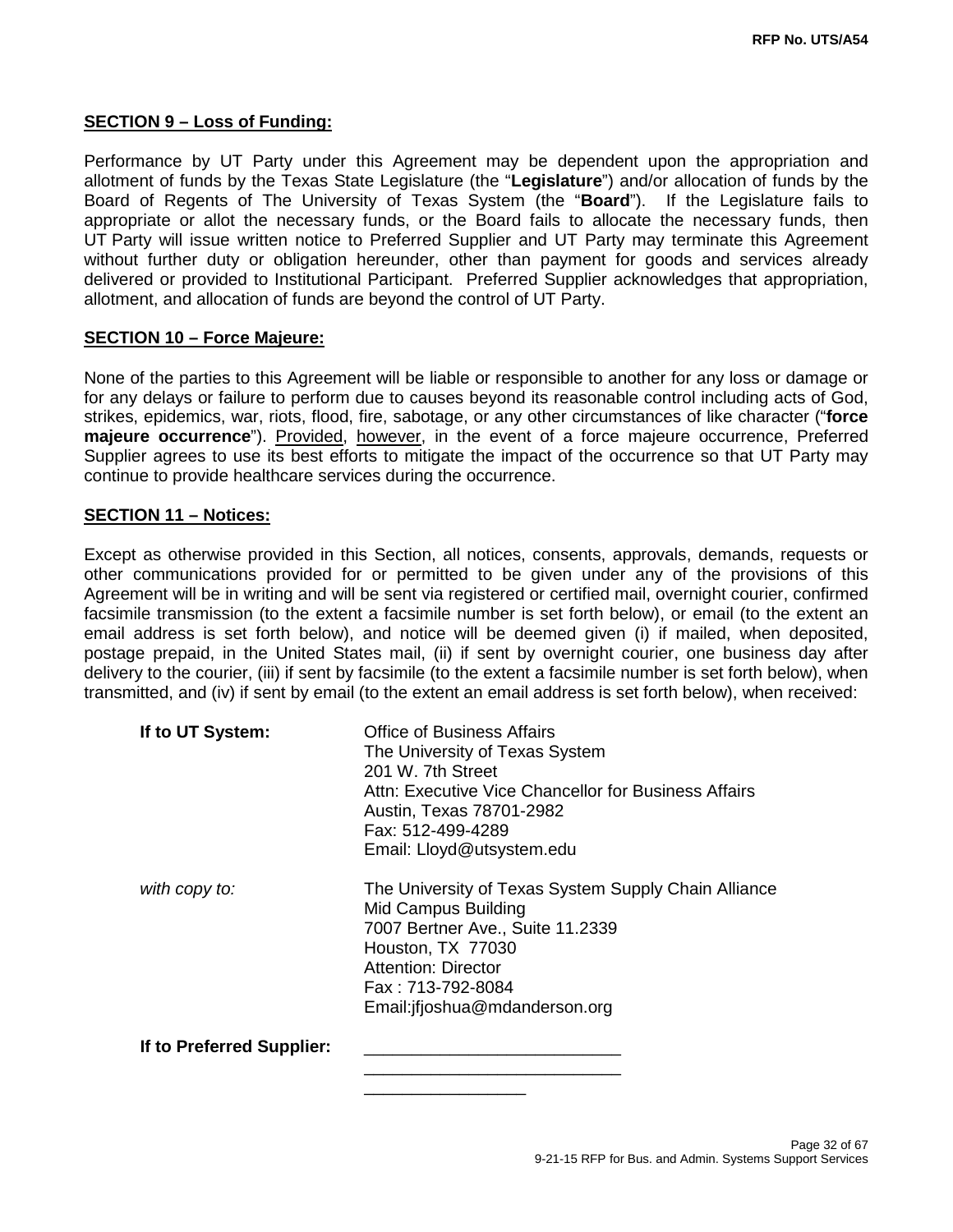| Attn:  |  |
|--------|--|
| Fax:   |  |
| Email: |  |

**If to an Institutional Participant:** The contact information for Institutional Participant as set forth in its IPA.

| with copy to: | <b>Office of Business Affairs</b><br>The University of Texas System |
|---------------|---------------------------------------------------------------------|
|               | 201 W. 7th Street                                                   |
|               | Attn: Executive Vice Chancellor for Business Affairs                |
|               | Austin, Texas 78701-2982                                            |
|               | Fax: 512-499-4289                                                   |
|               | Email: LegalNotices@utsystem.edu                                    |
| and           |                                                                     |
|               | The University of Texas System Supply Chain Alliance                |
|               | Mid Campus Building                                                 |
|               | 7007 Bertner Ave., Suite 11.2339                                    |
|               | Houston, TX 77030                                                   |
|               | <b>Attention: Director</b>                                          |
|               | Fax: 713-792-8084                                                   |
|               | Email: if joshua@mdanderson.org                                     |

or such other person or address as may be given in writing by either party to the other in accordance with the aforesaid.

### **SECTION 12 – Preferred Supplier's Obligations**.

**12.1** Preferred Supplier represents that it has the knowledge, ability, skills, and resources to perform its obligations hereunder.

**12.2** Preferred Supplier will maintain a staff of properly trained and experienced personnel to ensure satisfactory performance hereunder. Preferred Supplier will cause all persons connected with the Preferred Supplier directly in charge of performance hereunder to be duly registered and/or licensed under all applicable federal, state and municipal, laws, regulations, codes, ordinances and orders, including the rules, regulations and procedures promulgated by the Board or Institutional Participants, and those of any other body or authority having jurisdiction (collectively, "**Applicable Law**").

**12.3** Preferred Supplier represents, warrants and agrees that (a) it will use commercially reasonable efforts to perform hereunder, in a good and workmanlike manner and in accordance with commercially reasonable standards of Preferred Supplier's profession or business, and (b) all good and services provided hereunder will be of the quality that prevails among similar businesses engaged in providing similar products and services in major United States urban areas under the same or similar circumstances.

**12.4** Preferred Supplier warrants and agrees that all Services supplied under this Agreement will be accurate and free from any material defects. Preferred Supplier's performance hereunder will at no time be in any way diminished by reason of any approval by UT Party nor will Preferred Supplier be released from any liability by reason of any approval by UT Party, it being agreed that UT Party at all times is relying upon Preferred Supplier's skill and knowledge in performing hereunder. Preferred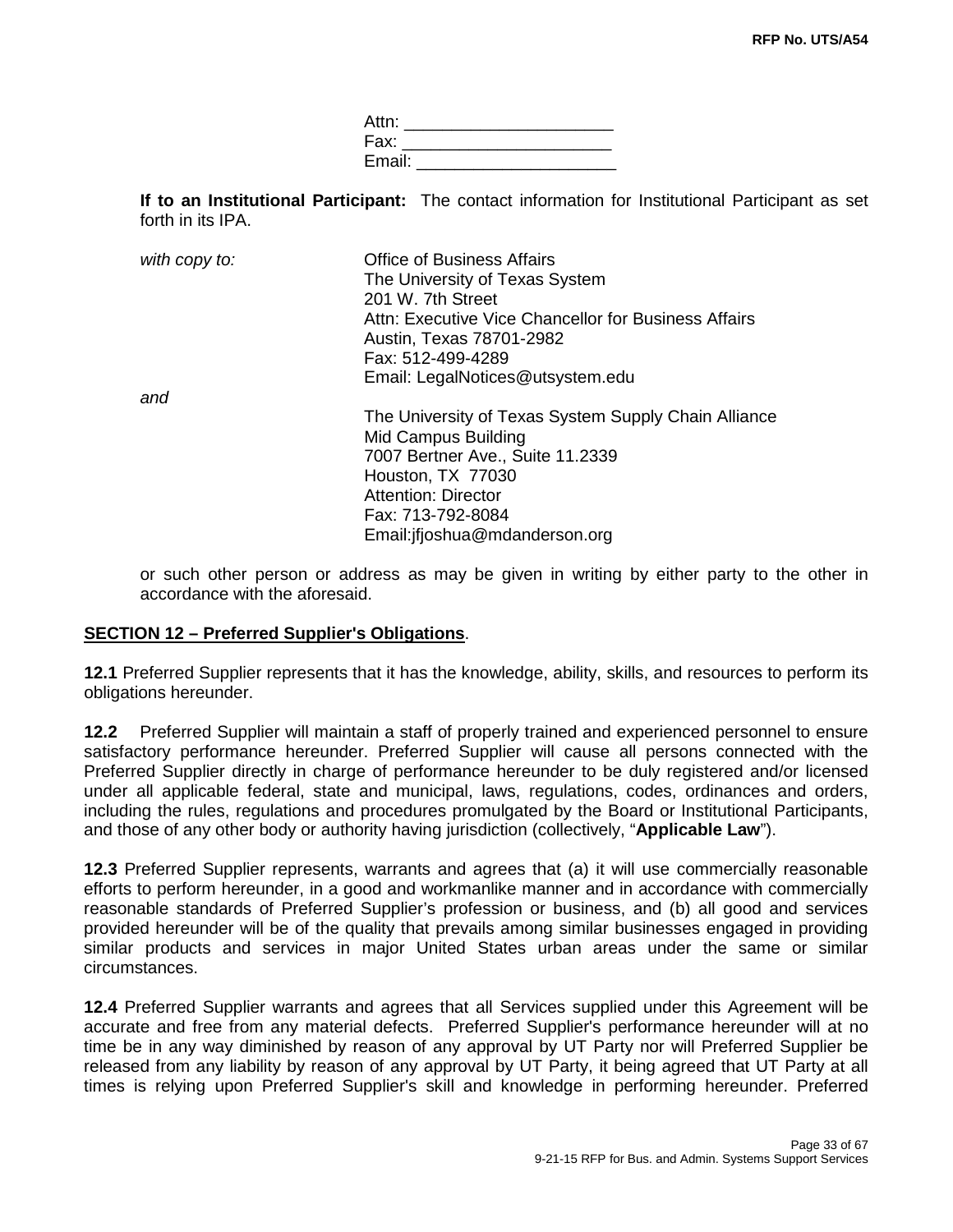Supplier will, at its own cost, correct all material defects in Services supplied under this Agreement, as soon as practical after Preferred Supplier becomes aware of the defects. If Preferred Supplier fails to correct such material defects within a reasonable time, then UT Party may correct the defect at Preferred Supplier's expense. This remedy is in addition to, and not in substitution for, any other remedy for the defect that UT Party may have at law or in equity.

**12.5** Preferred Supplier will call to the attention of UT Party, in writing, all information in any materials supplied to Preferred Supplier (by UT Party or any other party) that Preferred Supplier regards as unsuitable, improper or inaccurate in connection with the purposes for which the material is furnished.

**12.6** Preferred Supplier represents that if (i) it is a corporation or limited liability company, then it is a corporation duly organized, validly existing and in good standing under the laws of the State of Texas, or a foreign corporation or limited liability company duly authorized and in good standing to conduct business in the State of Texas, that it has all necessary corporate power and has received all necessary corporate approvals to execute and deliver this Agreement, and the individual executing this Agreement on behalf of Preferred Supplier has been duly authorized to act for and bind Preferred Supplier; or (ii) if it is a partnership, limited partnership, limited liability partnership, or limited liability company then it has all necessary power and has secured all necessary approvals to execute and deliver this Agreement and perform all its obligations hereunder, and the individual executing this Agreement on behalf of Preferred Supplier has been duly authorized to act for and bind Preferred Supplier.

**12.7** Preferred Supplier will provide the warranties more particularly described in Section of **Rider 100,** Scope of Work.

**12.8** Preferred Supplier represents and warrants that neither the execution and delivery of this Agreement by Preferred Supplier nor Preferred Supplier's performance hereunder will (a) result in the violation of any provision [i] if a corporation, of Preferred Supplier's articles of incorporation or by-laws, [ii] if a limited liability company, of its articles of organization or regulations, or [iii] if a partnership, of any partnership agreement by which Preferred Supplier is bound; (b) result in the violation of any provision of any agreement by which Preferred Supplier is bound; or (c) to the best of Preferred Supplier's knowledge and belief, conflict with any order or decree of any court or other body or authority having jurisdiction.

**12.9** Preferred Supplier represents and warrants that all of its Personnel contributing to the Work Material (ref. **Section 12.11**) under this Agreement will be required to (i) acknowledge in writing the ownership of Preferred Supplier (for the benefit of UT Party) of the Work Material and each element thereof produced by the Personnel while performing Services pursuant to this Agreement and (ii) make all assignments necessary to effectuate such ownership. "**Personnel**" means any and all persons associated with Preferred Supplier who provide any work or work product pursuant to this Agreement, including officers, managers, supervisors, full-time employees, part-time employees, and independent contractors.

**12.10** Preferred Supplier represents and warrants that: (i) the Services will be performed solely by Preferred Supplier, its full-time or part-time employees during the course of their employment, or independent contractors who have assigned in writing all right, title and interest in their work to Preferred Supplier for the benefit of UT Party; (ii) UT Party will receive free, good and clear title to all Work Material developed under this Agreement; (iii) the Work Material and the intellectual property rights protecting the Work Material are free and clear of all encumbrances, including security interests, licenses, liens, charges or other restrictions; (iv) the Work Material will not infringe upon or violate any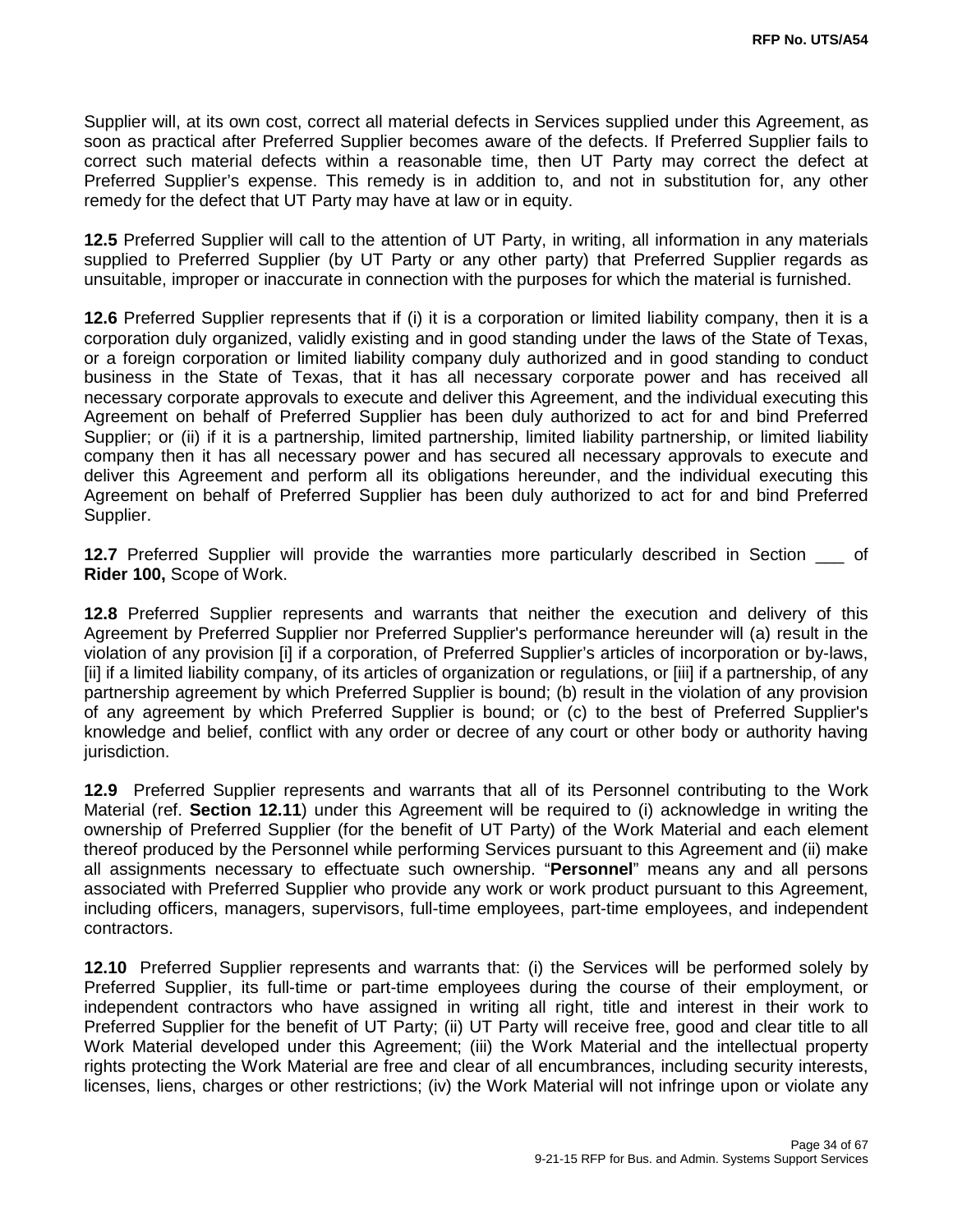patent, copyright, trade secret, trademark, service mark or other property right of any former employer, independent contractor, client or other third party; and (v) the use, reproduction, distribution, or modification of the Work Material will not violate the rights of any third parties in the Work Material, including trade secret, publicity, privacy, copyright, trademark, service mark and patent rights.

**12.11** All drawings, specifications, plans, computations, sketches, data, photographs, tapes, renderings, models, publications, statements, accounts, reports, studies, and other materials prepared by Preferred Supplier or any subcontractors in connection with the Services (collectively, "**Work Material**"), whether or not accepted or rejected by UT Party, are the sole property of UT Party and for its exclusive use and re use at any time without further compensation and without any restrictions.

**12.12** Preferred Supplier grants and assigns to UT Party all rights and claims of whatever nature and whether now or hereafter arising in and to the Work Material and will cooperate fully with UT Party in any steps UT Party may take to obtain or enforce patent, copyright, trademark or like protections with respect to the Work Material.

**12.13** Preferred Supplier will deliver all Work Material to UT Party upon expiration or termination of this Agreement. UT Party will have the right to use the Work Material for the completion of the Services or otherwise. UT Party may, at all times, retain the originals of the Work Material. The Work Material will not be used by any person other than UT Party on other projects unless expressly authorized by UT Party in writing.

**12.14** The Work Material will not be used or published by Preferred Supplier or any other party unless expressly authorized by UT Party in writing. Preferred Supplier will treat all Work Material as confidential.

**12.15** All title and interest in the Work Material will vest in UT Party and will be deemed to be a work made for hire and made in the course of the Services rendered under this Agreement. To the extent that title to any Work Material may not, by operation of law, vest in UT Party or Work Material may not be considered works made for hire, Preferred Supplier hereby irrevocably assigns, conveys and transfers to UT Party and its successors, licensees and assigns, all rights, title and interest worldwide in and to the Work Material and all proprietary rights therein, including all copyrights, trademarks, service marks, patents, trade secrets, moral rights, all contract and licensing rights and all claims and causes of action with respect to any of the foregoing, whether now known or hereafter to become known. If Preferred Supplier has any rights in the Work Material which cannot be assigned, Preferred Supplier agrees to waive enforcement worldwide of the rights against UT Party, its successors, licensees, assigns, distributors and customers or, if necessary, to exclusively license the rights, worldwide to UT Party with the right to sublicense. These rights are assignable by UT Party.

### **SECTION 13 – State Auditor's Office:**

Preferred Supplier understands that acceptance of funds under this Agreement constitutes acceptance of the authority of the Texas State Auditor's Office, or any successor agency (collectively, "**Auditor**"), to conduct an audit or investigation in connection with those funds pursuant to Sections 51.9335(c), 73.115(c) and 74.008(c), Education Code. Preferred Supplier agrees to cooperate with the Auditor in the conduct of the audit or investigation, including without limitation providing all records requested. Preferred Supplier will include this provision in all contracts with permitted subcontractors.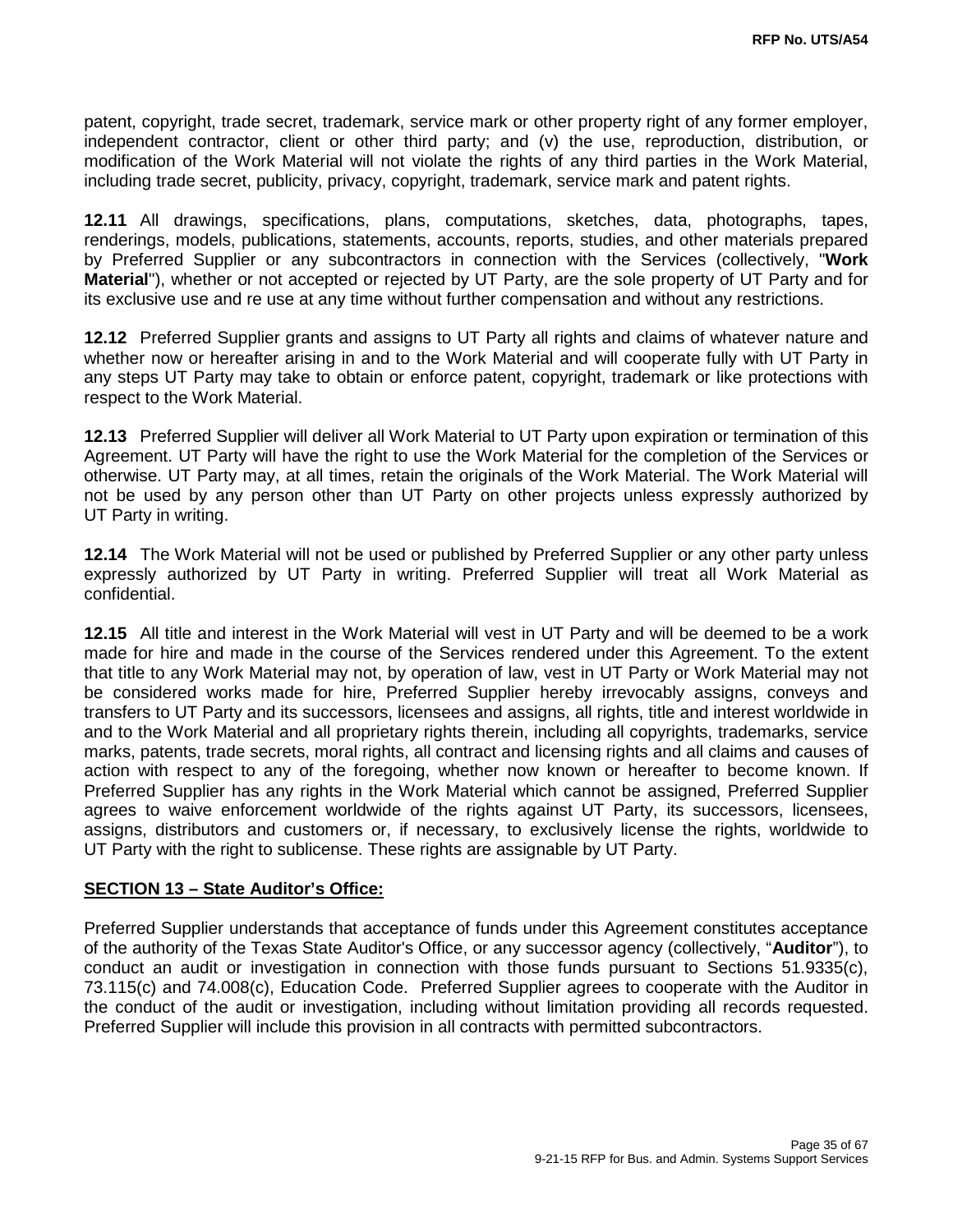#### **SECTION 14 – Governing Law:**

Travis County, Texas, will be the proper place of venue for suit on or in respect of this Agreement. This Agreement and all of the rights and obligations of the parties thereto and all of the terms and conditions thereof will be construed, interpreted and applied in accordance with and governed by and enforced under the internal laws of the State of Texas.

#### **SECTION 15 – Breach of Contract Claims:**

**15.1** To the extent that Chapter 2260, Texas Government Code, as it may be amended from time to time ("**Chapter 2260**"), is applicable to this Agreement and is not preempted by other Applicable Law, the dispute resolution process provided for in Chapter 2260 will be used, as further described herein, by UT Party and Preferred Supplier to attempt to resolve any claim for breach of contract made by Preferred Supplier:

**15.1.1** Preferred Supplier's claims for breach of this Agreement that the parties cannot resolve pursuant to other provisions of this Agreement or in the ordinary course of business will be submitted to the negotiation process provided in subchapter B of Chapter 2260. To initiate the process, Preferred Supplier will submit written notice, as required by subchapter B of Chapter 2260, to UT Party in accordance with the notice provisions in this Agreement. Preferred Supplier's notice will specifically state that the provisions of subchapter B of Chapter 2260 are being invoked, the date and nature of the event giving rise to the claim, the specific contract provision that UT Party allegedly breached, the amount of damages Preferred Supplier seeks, and the method used to calculate the damages. Compliance by Preferred Supplier with subchapter B of Chapter 2260 is a required prerequisite to Preferred Supplier's filing of a contested case proceeding under subchapter C of Chapter 2260. The UT Party's chief business officer, or another officer of UT Party as may be designated from time to time by UT Party by written notice thereof to Preferred Supplier in accordance with the notice provisions in this Agreement, will examine Preferred Supplier's claim and any counterclaim and negotiate with Preferred Supplier in an effort to resolve the claims.

**15.1.2** If the parties are unable to resolve their disputes under Section 4.11.1.1, the contested case process provided in subchapter C of Chapter 2260 is Preferred Supplier's sole and exclusive process for seeking a remedy for any and all of Preferred Supplier's claims for breach of this Agreement by UT Party.

**15.1.3** Compliance with the contested case process provided in subchapter C of Chapter 2260 is a required prerequisite to seeking consent to sue from the Legislature under Chapter 107, Civil Practices and Remedies Code. The parties hereto specifically agree that (i) neither the execution of this Agreement by UT Party nor any other conduct, action or inaction of any representative of UT Party relating to this Agreement constitutes or is intended to constitute a waiver of UT Party's or the state's sovereign immunity to suit and (ii) UT Party has not waived its right to seek redress in the courts.

**15.2** The submission, processing and resolution of Preferred Supplier's claim is governed by the published rules adopted by the Texas Attorney General pursuant to Chapter 2260, as currently effective, thereafter enacted or subsequently amended.

**15.3** UT Party and Preferred Supplier agree that any periods set forth in this Agreement for notice and cure of defaults are not waived.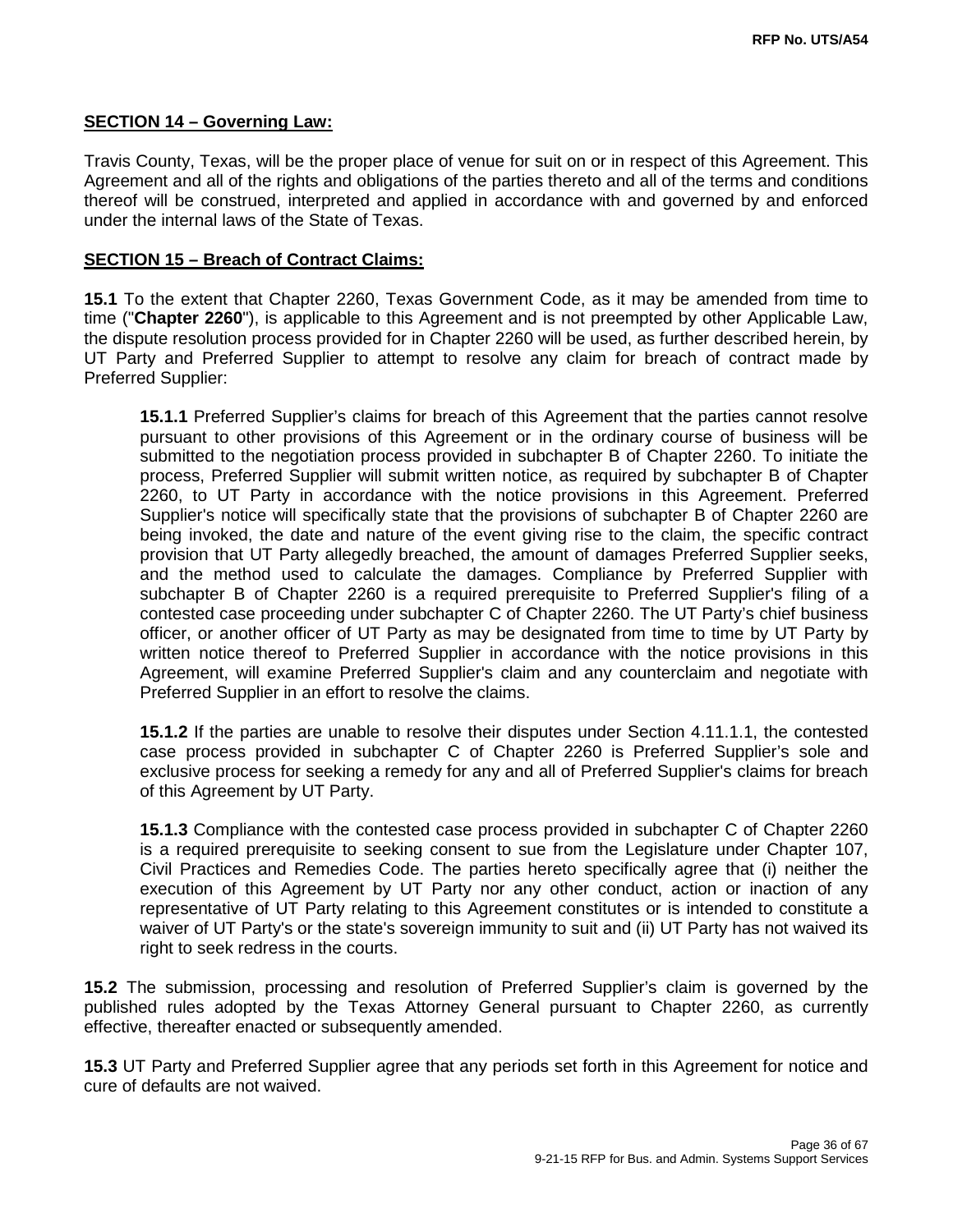### **SECTION 16 – Compliance with Law:**

Preferred Supplier will perform hereunder in compliance with all Applicable Law. Preferred Supplier represents and warrants that neither Preferred Supplier nor any firm, corporation or institution represented by Preferred Supplier, nor anyone acting for such firm, corporation or institution, (1) has violated the antitrust laws of the State of Texas, Chapter 15, *Texas Business and Commerce Code*, or federal antitrust laws, or (2) has communicated directly or indirectly the content of Preferred Supplier's response to UT System's procurement solicitation to any competitor or any other person engaged in a similar line of business during the procurement process.

### **SECTION 17 – UT Party's Right to Audit:**

At any time during the term of this Agreement and for a period of four (4) years thereafter UT System or a duly authorized audit representative of UT System, or the State of Texas, at its expense and at reasonable times, reserves the right to audit Preferred Supplier's records and books directly related to charges paid for all products and services provided under this Agreement. The right will not extend to any fixed fee component of the charges or to any services performed more than one year prior to the date of request for review. In the event such an audit by UT System reveals any errors or overpayments by UT System which error or overpayment is confirmed by Preferred Supplier, Preferred Supplier will refund UT System the full amount of such overpayments within thirty (30) days of such audit findings, or UT System, at its option, reserves the right to deduct such amounts owing to UT System from any payments due Preferred Supplier

### **SECTION 18 – Access to Documents:**

To the extent applicable to this Agreement, in accordance with Section 1861(v)(I)(i) of the Social Security Act (42 U.S.C. 1395x) as amended, and the provisions of 42 CFR Section 420.300, et seq., Preferred Supplier agrees to allow, during and for a period of not less than four (4) years after this Agreement term, access to this Agreement and its books, documents, and records; and contracts between Preferred Supplier and its subcontractors or related organizations, including books, documents and records relating to same, by the Comptroller General of the United States, the U.S. Department of Health and Human Services and their duly authorized representatives.

### **SECTION 19 – Insurance:**

**19.1** Preferred Supplier, consistent with its status as an independent contractor, will carry and will cause its subcontractors to carry, at least the following insurance, with companies authorized to do insurance business in the State of Texas or eligible surplus lines insurers operating in accordance with the Texas Insurance Code, having an A.M. Best Rating of A-:VII or better, and in amounts not less than the following minimum limits of coverage:

**19.1.1** Workers' Compensation Insurance with statutory limits, and Employer's Liability Insurance with limits of not less than \$1,000,000:

| Employers Liability - Each Accident        | \$1,000,000 |
|--------------------------------------------|-------------|
| <b>Employers Liability - Each Employee</b> | \$1,000,000 |
| Employers Liability - Policy Limit         | \$1,000,000 |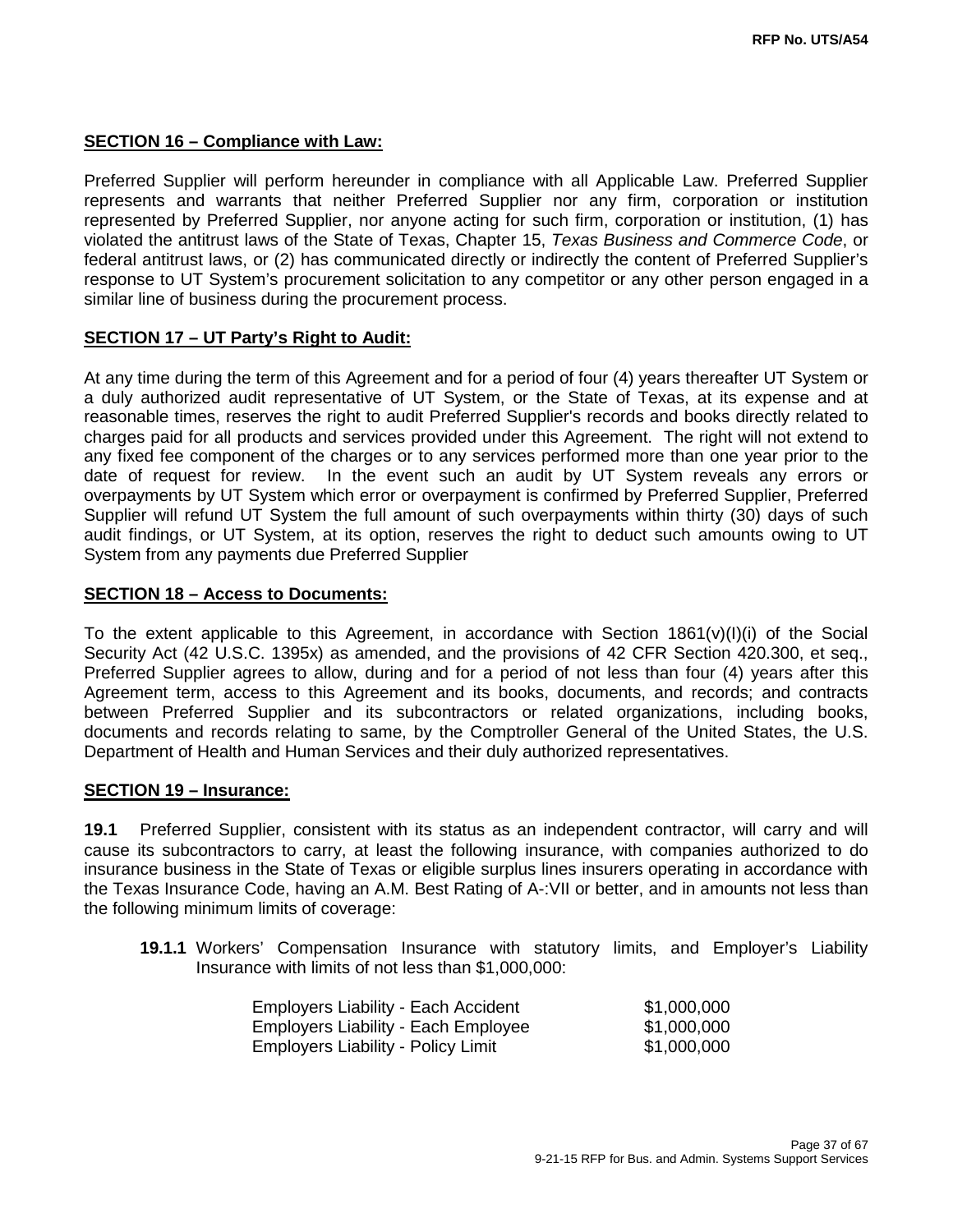Workers' Compensation policy must include under Item 3.A. on the information page of the workers' compensation policy the state in which services are to be performed for Institutional Participant.

**19.1.2** Commercial General Liability Insurance with limits of not less than:

| Each Occurrence Limit                     | \$1,000,000 |
|-------------------------------------------|-------------|
| Damage to Rented Premises                 | \$300,000   |
| Personal & Advertising Injury             | \$1,000,000 |
| General Aggregate                         | \$2,000,000 |
| Products - Completed Operations Aggregate | \$2,000,000 |

The required Commercial General Liability policy will be issued on a form that insures Preferred Supplier's and subcontractor's liability for bodily injury (including death), property damage, personal and advertising injury assumed under the terms of this Agreement.

- **19.1.3** Business Auto Liability Insurance covering all owned, non-owned or hired automobiles, with limits of not less than \$1,000,000 single limit of liability per accident for Bodily Injury and Property Damage. Contractors transporting hazardous materials must provide the MCS-90 endorsement and CA9948 Broadened Pollution Liability endorsement on the Business Auto Liability policy. Policy limits must be in line with Federal requirements.
- **19.1.4** Umbrella/Excess Liability Insurance with limits of not less than \$2,000,000 per occurrence and aggregate with a deductible of no more than \$10,000, and will be excess over and at least as broad as the underlying coverage as required under **Sections 19.1.1** Employer's Liability; **19.1.2** Commercial General Liability; and **19.1.3** Business Auto Liability. Inception and expiration dates will be the same as the underlying policies. Drop-down coverage will be provided for reduction or exhaustion of underlying aggregate limits and will provide a duty to defend for any insured.
- **19.1.5** Directors' and Officers' Liability Insurance with limits of not less than \$1,000,000 per claim. The coverage will be continuous for the duration of this Agreement and for not less than twenty-four (24) months following the expiration or termination of this Agreement.
- **19.2** Preferred Supplier will deliver to Institutional Participant:
	- **19.2.1** Evidence of insurance on a Texas Department of Insurance approved certificate form verifying the existence and actual limits of all required insurance policies after the execution and delivery of this Agreement and prior to the performance by Preferred Supplier under this Agreement. Additional evidence of insurance will be provided verifying the continued existence of all required insurance no later than thirty (30) days after each annual insurance policy renewal.
	- **19.2.2** *All insurance policies* (with the exception of workers' compensation, employer's liability and professional liability) will be endorsed and name The Board of Regents of The University of Texas System, The University of Texas System, and Institutional Participant as Additional Insureds for liability caused in whole or in part by Preferred Supplier's acts or omissions with respect to its on-going and completed operations up to the actual liability limits of the required insurance policies maintained by Preferred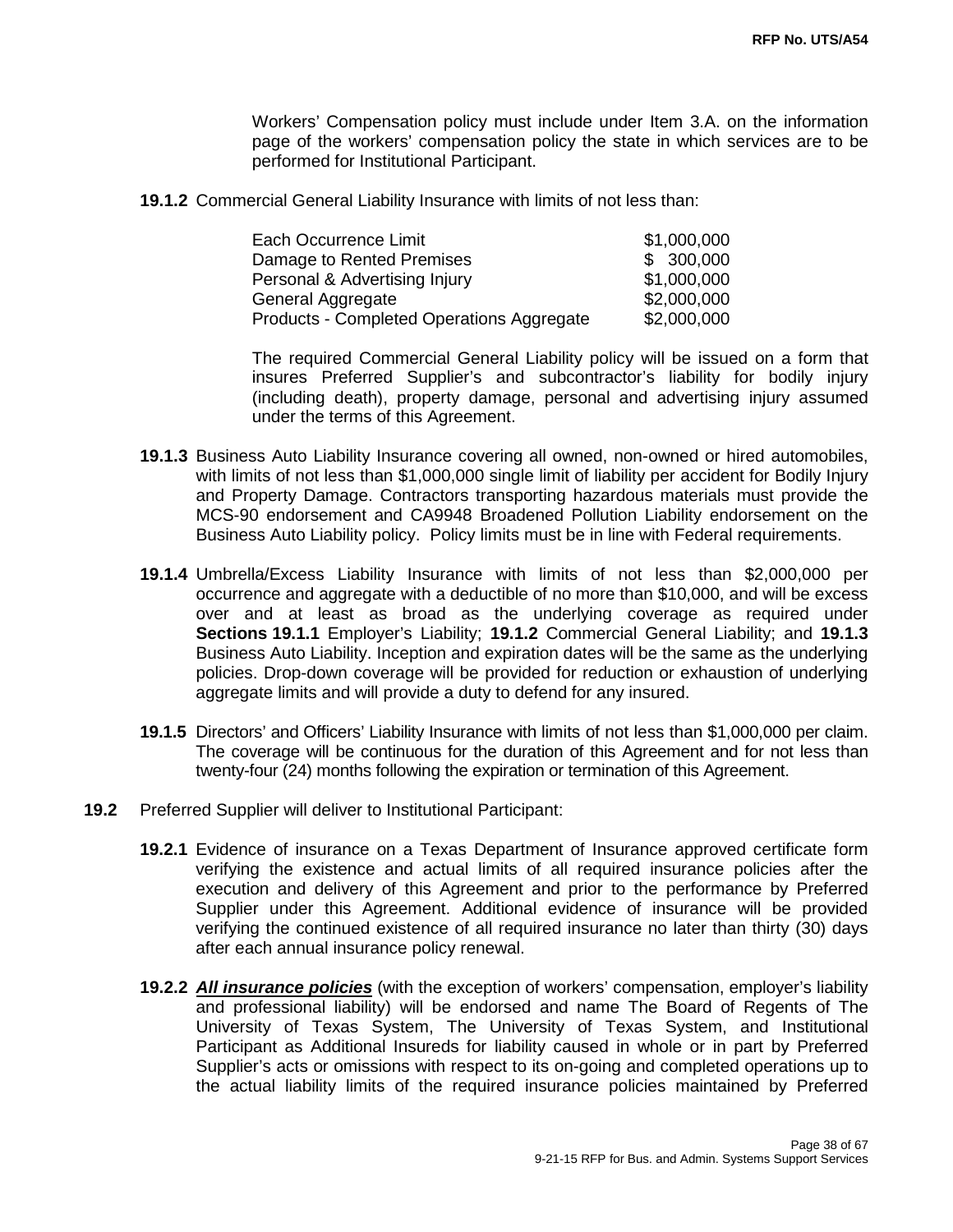Supplier. The Commercial General Liability Additional Insured endorsement including on-going and completed operations coverage will be submitted with the Certificates of Insurance. Commercial General Liability and Business Auto Liability will be endorsed to provide primary and non-contributory coverage.

- **19.2.3** Preferred Supplier hereby waives all rights of subrogation against The Board of Regents of The University of Texas System, The University of Texas System and Institutional Participant. *All insurance policies* will be endorsed to provide a waiver of subrogation in favor of The Board of Regents of The University of Texas System, The University of Texas System and Institutional Participant. No policy will be canceled until after thirty (30) days' unconditional written notice to Institutional Participant. *All insurance policies* will be endorsed to require the insurance carrier providing coverage to send notice to Institutional Participant thirty (30) days prior to any cancellation, material change, or nonrenewal relating to any insurance policy required in this **Section 19**.
- **19.2.4** Preferred Supplier will pay any deductible or self-insured retention for any loss. Any self-insured retention must be declared to and approved by Institutional Participant prior to the performance by Preferred Supplier under this Agreement. All deductibles and selfinsured retentions will be shown on the Certificates of Insurance.
- **19.2.5** Certificates of Insurance and Additional Insured Endorsements as required by this Agreement will be mailed, faxed, or emailed to the Institutional Participant contact identified in the Institutional Participation Agreement.

**19.3** Preferred Supplier's or subcontractor's insurance will be primary to any insurance carried or self-insurance program established by Institutional Participant or The University of Texas System. Preferred Supplier's or subcontractor's insurance will be kept in force until all obligations under this Agreement have been fully performed and accepted by Institutional Participant in writing, except as provided in this **Section 19.3**.

**19.3.1** Directors and Officers Liability insurance coverage written on a claims-made basis requires Preferred Supplier to purchase an Extended Reporting Period Endorsement, effective for 24 months after the expiration or cancellation of this policy.

### **SECTION 20 – Indemnification:**

**20.1** TO THE FULLEST EXTENT PERMITTED BY LAW, PREFERRED SUPPLIER WILL AND DOES HEREBY AGREE TO INDEMNIFY, PROTECT, DEFEND WITH COUNSEL APPROVED BY UT PARTY, AND HOLD HARMLESS UT PARTY AND ITS AFFILIATED ENTERPRISES, REGENTS, OFFICERS, DIRECTORS, ATTORNEYS, EMPLOYEES, REPRESENTATIVES AND AGENTS (COLLECTIVELY "**INDEMNITEES**") FROM AND AGAINST ALL DAMAGES, LOSSES, LIENS, CAUSES OF ACTION, SUITS, JUDGMENTS, EXPENSES, AND OTHER CLAIMS OF ANY NATURE, KIND, OR DESCRIPTION, INCLUDING REASONABLE ATTORNEYS' FEES INCURRED IN INVESTIGATING, DEFENDING OR SETTLING ANY OF THE FOREGOING (COLLECTIVELY "**CLAIMS**") BY ANY PERSON OR ENTITY, ARISING OUT OF, CAUSED BY, OR RESULTING FROM PREFERRED SUPPLIER'S PERFORMANCE UNDER OR BREACH OF THIS AGREEMENT, AND THAT ARE CAUSED IN WHOLE OR IN PART BY ANY NEGLIGENT ACT, NEGLIGENT OMISSION OR WILLFUL MISCONDUCT OF PREFERRED SUPPLIER, ANYONE DIRECTLY EMPLOYED BY PREFERRED SUPPLIER OR ANYONE FOR WHOSE ACTS PREFERRED SUPPLIER MAY BE LIABLE. THE PROVISIONS OF THIS SECTION WILL NOT BE CONSTRUED TO ELIMINATE OR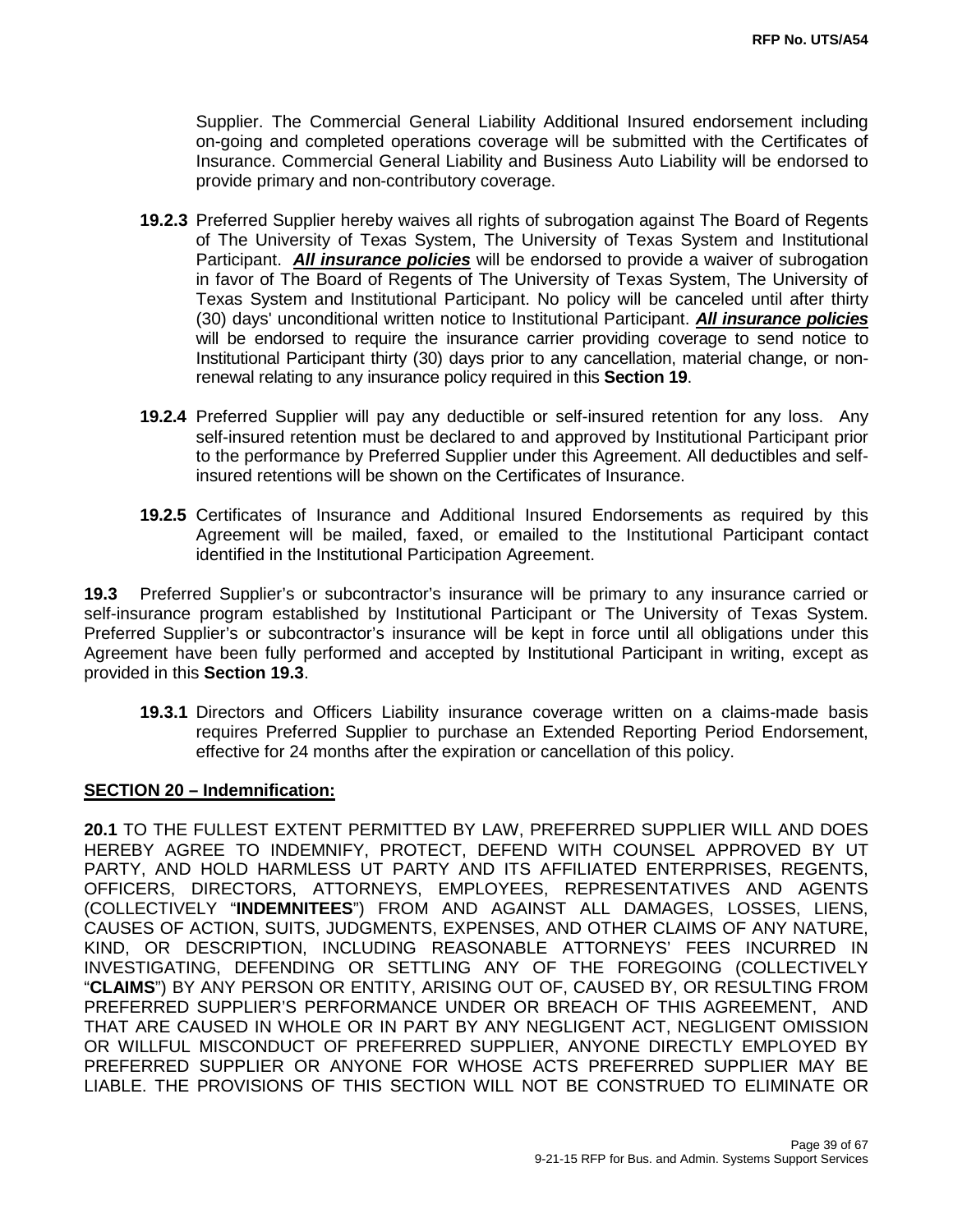REDUCE ANY OTHER INDEMNIFICATION OR RIGHT WHICH ANY INDEMNITEE HAS BY LAW OR EQUITY. ALL PARTIES WILL BE ENTITLED TO BE REPRESENTED BY COUNSEL AT THEIR OWN EXPENSE.

**20.2** IN ADDITION, PREFERRED SUPPLIER WILL AND DOES HEREBY AGREE TO INDEMNIFY, PROTECT, DEFEND WITH COUNSEL APPROVED BY UT PARTY, AND HOLD HARMLESS INDEMNITEES FROM AND AGAINST ALL CLAIMS ARISING FROM INFRINGEMENT OR ALLEGED INFRINGEMENT OF ANY PATENT, COPYRIGHT, TRADEMARK OR OTHER PROPRIETARY INTEREST ARISING BY OR OUT OF THE PERFORMANCE OF SERVICES OR THE PROVISION OF GOODS BY PREFERRED SUPPLIER, OR THE USE BY INDEMNITEES, AT THE DIRECTION OF PREFERRED SUPPLIER, OF ANY ARTICLE OR MATERIAL; PROVIDED, THAT, UPON BECOMING AWARE OF A SUIT OR THREAT OF SUIT FOR INFRINGEMENT, UT PARTIES WILL PROMPTLY NOTIFY PREFERRED SUPPLIER AND PREFERRED SUPPLIER WILL BE GIVEN THE OPPORTUNITY TO NEGOTIATE A SETTLEMENT. IN THE EVENT OF LITIGATION, UT PARTIES AGREE TO REASONABLY COOPERATE WITH PREFERRED SUPPLIER. ALL PARTIES WILL BE ENTITLED TO BE REPRESENTED BY COUNSEL AT THEIR OWN EXPENSE.

### **SECTION 21 – Ethics Matters; No Financial Interest:**

Preferred Supplier and its employees, agents, representatives and subcontractors have read and understand UT System's Conflicts of Interest Policy available at [http://www.utsystem.edu/policy/policies/int160.html,](http://www.utsystem.edu/policy/policies/int160.html) UT System's Standards of Conduct Guide available at [http://www.utsystem.edu/systemcompliance/,](http://www.utsystem.edu/systemcompliance/) and applicable state ethics laws and rules available at [www.utsystem.edu/ogc/ethics.](http://www.utsystem.edu/ogc/ethics) Neither Preferred Supplier nor its employees, agents, representatives or subcontractors will assist or cause UT Party's employees to violate UT System's Conflicts of Interest Policy, provisions described by UT System's Standards of Conduct Guide, or applicable state ethics laws or rules. Preferred Supplier represents and warrants that no member of the Board has a direct or indirect financial interest in the transaction that is the subject of this Agreement.

### **SECTION 22 – Assignment of Overcharge Claims:**

Preferred Supplier hereby assigns to UT Party any and all claims for overcharges associated with this Agreement arising under the antitrust laws of the United States, 15 U.S.C.A., Sec. 1 et seq., or arising under the antitrust laws of the State of Texas, Business and Commerce Code, Sec. 15.01, et seq.

#### **SECTION 23 – Assignment and Subcontracting:**

Except as specifically provided in any Historically Underutilized Business Subcontracting Plan ("**HSP**") attached as **Rider 500** and incorporated for all purposes, neither Preferred Supplier's interest in this Agreement, its duties and obligations under this Agreement nor fees due to Preferred Supplier under this Agreement may be subcontracted, assigned, delegated or otherwise transferred to a third party, in whole or in part, and any attempt to do so will (1) not be binding on UT Party; and (2) be a breach of this Agreement for which Preferred Supplier will be subject to any remedial actions provided by Texas law, including Chapter 2161, Texas Government Code, and 34 Texas Administrative Code ("**TAC**") Section 20.14. UT Party may report nonperformance under this Agreement to the Texas Procurement and Support Services Division of the Texas Comptroller of Public Accounts or any successor agency (collectively, "**TPSS**") in accordance with 34 TAC Chapter 20, Subchapter F, Vendor Performance and Debarment Program. The benefits and burdens of this Agreement are, however, assignable by UT Party.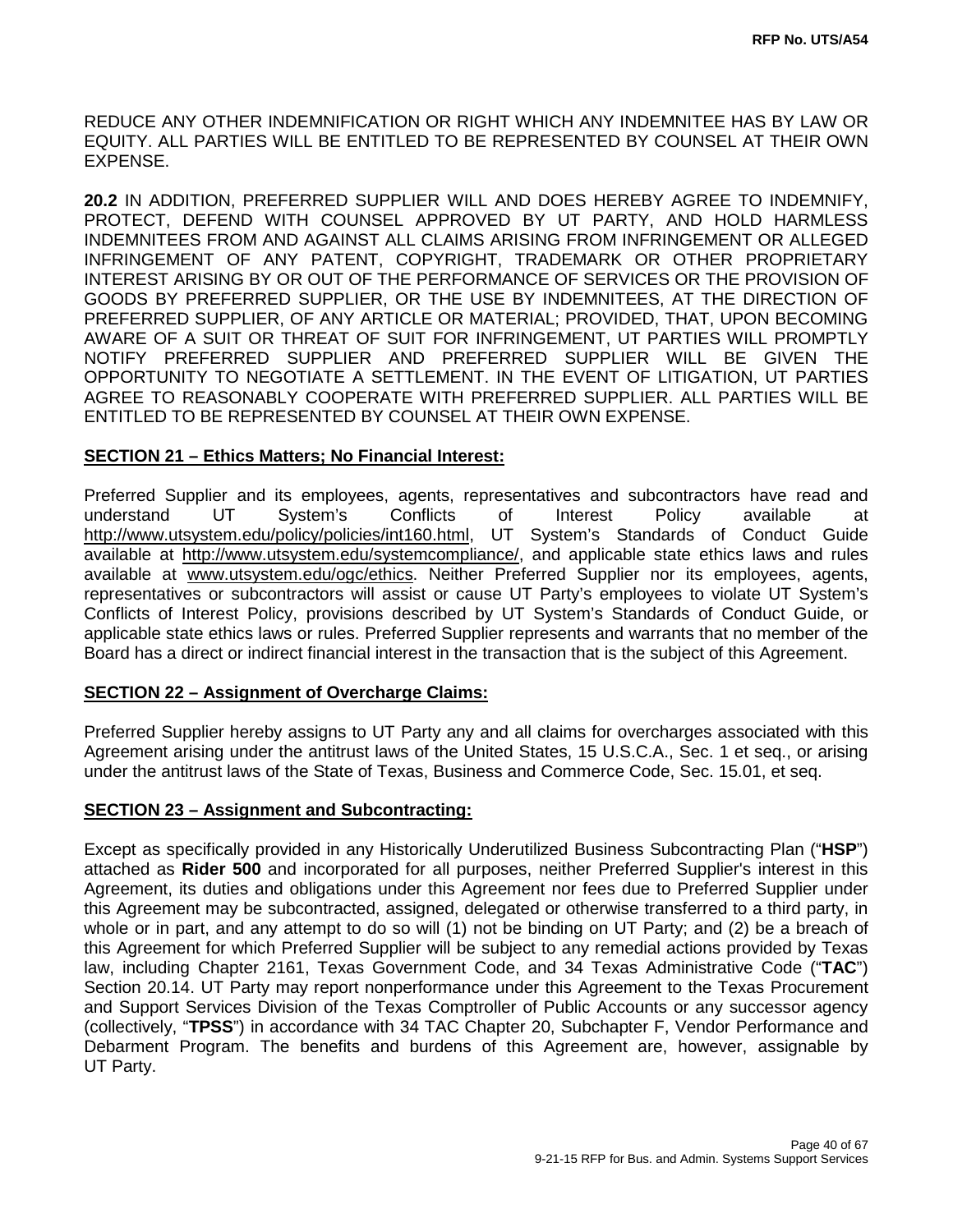### **SECTION 24 – Historically Underutilized Business Subcontracting Plan:**

**24.1** If an HSP is attached to this Agreement, Preferred Supplier agrees to use good faith efforts to subcontract the scope of work in accordance with the HSP. Preferred Supplier agrees to maintain business records documenting its compliance with the HSP and to submit a monthly compliance report to UT Party in the format required by the TPSS. Submission of compliance reports will be required as a condition for payment under this Agreement. If UT Party determines that Preferred Supplier has failed to subcontract as set out in the HSP, UT Party will notify Preferred Supplier of any deficiencies and give Preferred Supplier an opportunity to submit documentation and explain why the failure to comply with the HSP should not be attributed to a lack of good faith effort by Preferred Supplier. If UT Party determines that Preferred Supplier failed to implement the HSP in good faith, UT Party, in addition to any other remedies, may report nonperformance to the TPSS in accordance with 34 TAC Chapter 20, Subchapter F, Vendor Performance and Debarment Program. UT Party may also revoke this Agreement for breach and make a claim against the Preferred Supplier.

**24.2** If at any time during the term of this Agreement, Preferred Supplier desires to change the HSP, before the proposed changes become effective (1) Preferred Supplier must comply with 34 TAC Section 20.14; (2) the changes must be reviewed and approved by UT Party; and (3) if UT Party approves changes to the HSP, this Agreement must be amended in accordance with Section 2.5.3 to replace the HSP with the revised subcontracting plan.

**24.3** If UT Party expands the scope of this Agreement through a change order or any other amendment, UT Party will determine if the additional scope of work contains probable subcontracting opportunities not identified in the initial solicitation for the scope of work. If UT Party determines additional probable subcontracting opportunities exist, Preferred Supplier will submit an amended subcontracting plan covering those opportunities. The amended subcontracting plan must comply with the provisions of 34 TAC Section 20.14 before (1) this Agreement may be amended to include the additional scope of work; or (2) Preferred Supplier may perform the additional scope of work. If Preferred Supplier subcontracts any of the additional subcontracting opportunities identified by UT Party without prior authorization and without complying with 34 TAC Section 20.14, Preferred Supplier will be deemed to be in breach of this Agreement under Section 4.19 and will be subject to any remedial actions provided by Texas law including Chapter 2161, Texas Government Code, and 34 TAC Section 20.14. UT Party may report nonperformance under this Agreement to the TPSS in accordance with 34 TAC Chapter 20, Subchapter F, Vendor Performance and Debarment Program.

#### **SECTION 25 – Payment and Invoicing:**

Institutional Participant agrees to pay fees due under this Agreement in accordance with the Texas Prompt Payment Act ("**Act**"), Chapter 2251, *Texas Government Code*. Pursuant to the Act, payment will be deemed late on the 31<sup>st</sup> day after the later of: 1) the date the performance is completed, or 2) the date Institutional Participant receives an invoice for the related goods or services. Institutional Participant will be responsible for interest on overdue payments equal to the sum of: 1) one percent, plus 2) the prime rate as published in the Wall Street Journal on the first day of July of the preceding fiscal year (Institutional Participant's fiscal year begins September 1) that does not fall on a Saturday or Sunday. Institutional Participant will have the right to verify the details set forth in Preferred Supplier's invoices and supporting documentation, either before or after payment, by (a) inspecting the books and records of Preferred Supplier at mutually convenient times; (b) examining any reports with respect to the related goods or services; and (c) other reasonable action.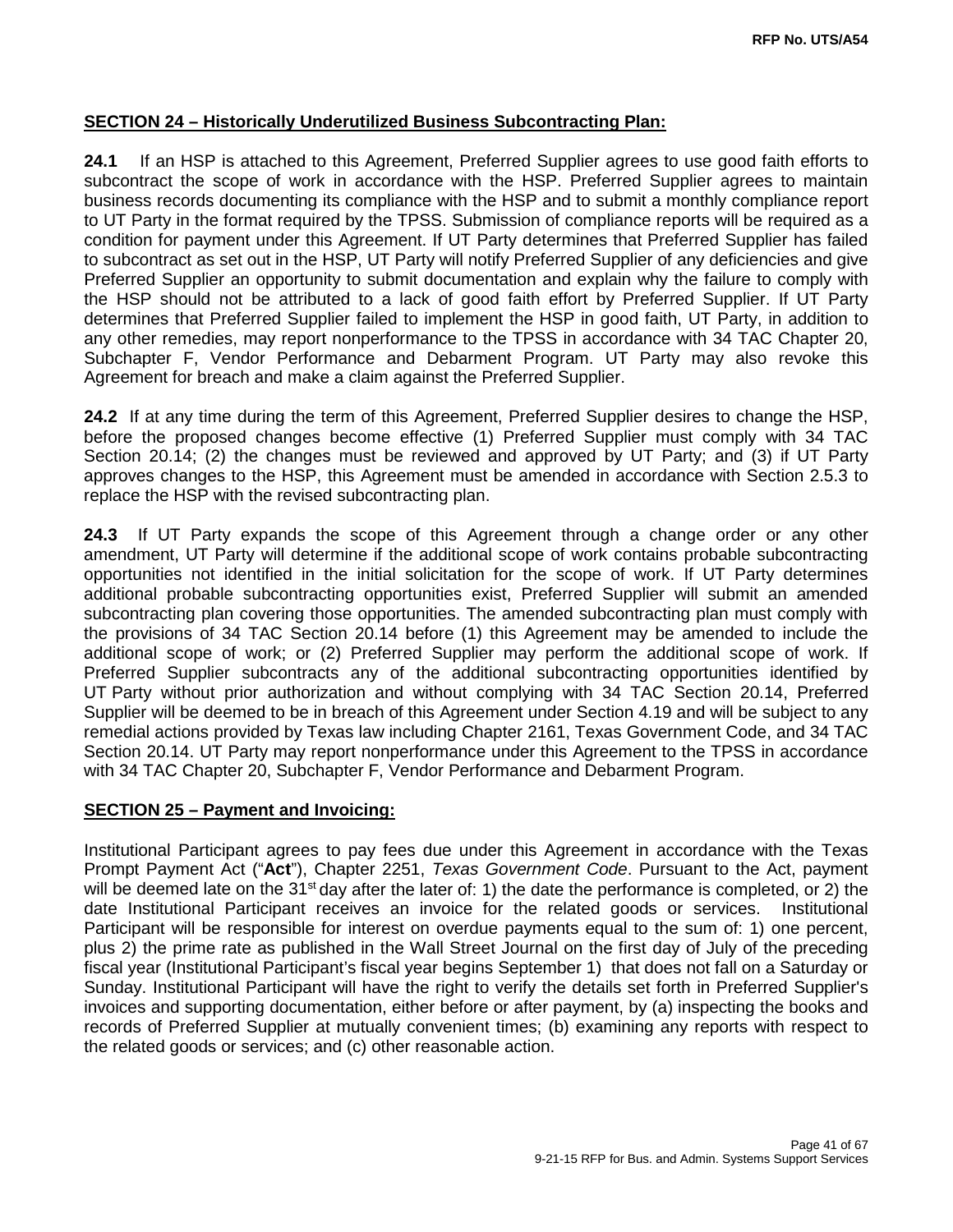Section 51.012, *Texas Education Code*, authorizes UT Party to make any payment through electronic funds transfer methods. Preferred Supplier agrees to receive payments from UT Party through electronic funds transfer methods, including the automated clearing house system (also known as ACH). Prior to the first payment under this Agreement, UT Party will confirm Preferred Supplier's banking information. Any changes to Preferred Supplier's banking information will be communicated by Preferred Supplier to UT Party in writing at least thirty (30) days in advance of the effective date of the change.

#### **SECTION 26 – Limitations:**

The parties to this Agreement are aware that there are constitutional and statutory limitations on the authority of UT Party (a state agency) to enter into certain terms and conditions of this Agreement, including, but not limited to, those terms and conditions relating to disclaimers and limitations of warranties; disclaimers and limitations of liability for damages; waivers, disclaimers and limitations of legal rights, remedies, requirements and processes; limitations of periods to bring legal action; granting control of litigation or settlement to another party; liability for acts or omissions of third parties; payment of attorneys' fees; dispute resolution; indemnities; and confidentiality (collectively, the "**Limitations**"), and terms and conditions related to the Limitations will not be binding on UT Party except to the extent authorized by the laws and Constitution of the State of Texas.

#### **SECTION 27 – Affirmative Action:**

Preferred Supplier agrees that either a written copy of Preferred Supplier's Civil Rights "Affirmative Action Compliance Program" or, if Preferred Supplier is not required to have such a written program, the reason Preferred Supplier is not subject to such requirement, is attached to this Agreement as **Rider 600** and incorporated for all purposes.

#### **SECTION 28 – OSHA Compliance:**

Preferred Supplier represents and warrants that all products and services furnished under this Agreement meet or exceed the safety standards established and promulgated under the Federal Occupational Safety and Health Law (Public Law 91-598) and its regulations in effect or proposed as of the date of this Agreement.

### **SECTION 29 - Certifications of Nonsegregated Facilities and Equal Employment Opportunities Compliance:**

Preferred Supplier certifies that, except for restrooms and wash rooms and one (1) or more lactation rooms each of which is segregated on the basis of sex: (1) it does not maintain or provide for its employees any segregated facilities at any of its establishments and that it does not permit its employees to perform their services at any location under its control where segregated facilities are maintained; (2) it will not maintain or provide for its employees any segregated facilities at any of its establishments; and (3) it will not permit its employees to perform their services at any location under its control where segregated facilities are maintained. Preferred Supplier agrees that a breach of this certification is a violation of the Equal Opportunity clause in this Agreement. The term "**segregated facilities**" means any waiting rooms, work area, rest rooms and wash rooms, entertainment areas, transportation, or housing facilities provided for employees which are segregated by explicit directive or are in fact segregated on the basis of race, color, religion, sex, or national origin, because of habit, local custom, or otherwise. Preferred Supplier further agrees that, except where it has contracts prior to the award with subcontractors exceeding \$10,000.00 which are not exempt from the provisions of the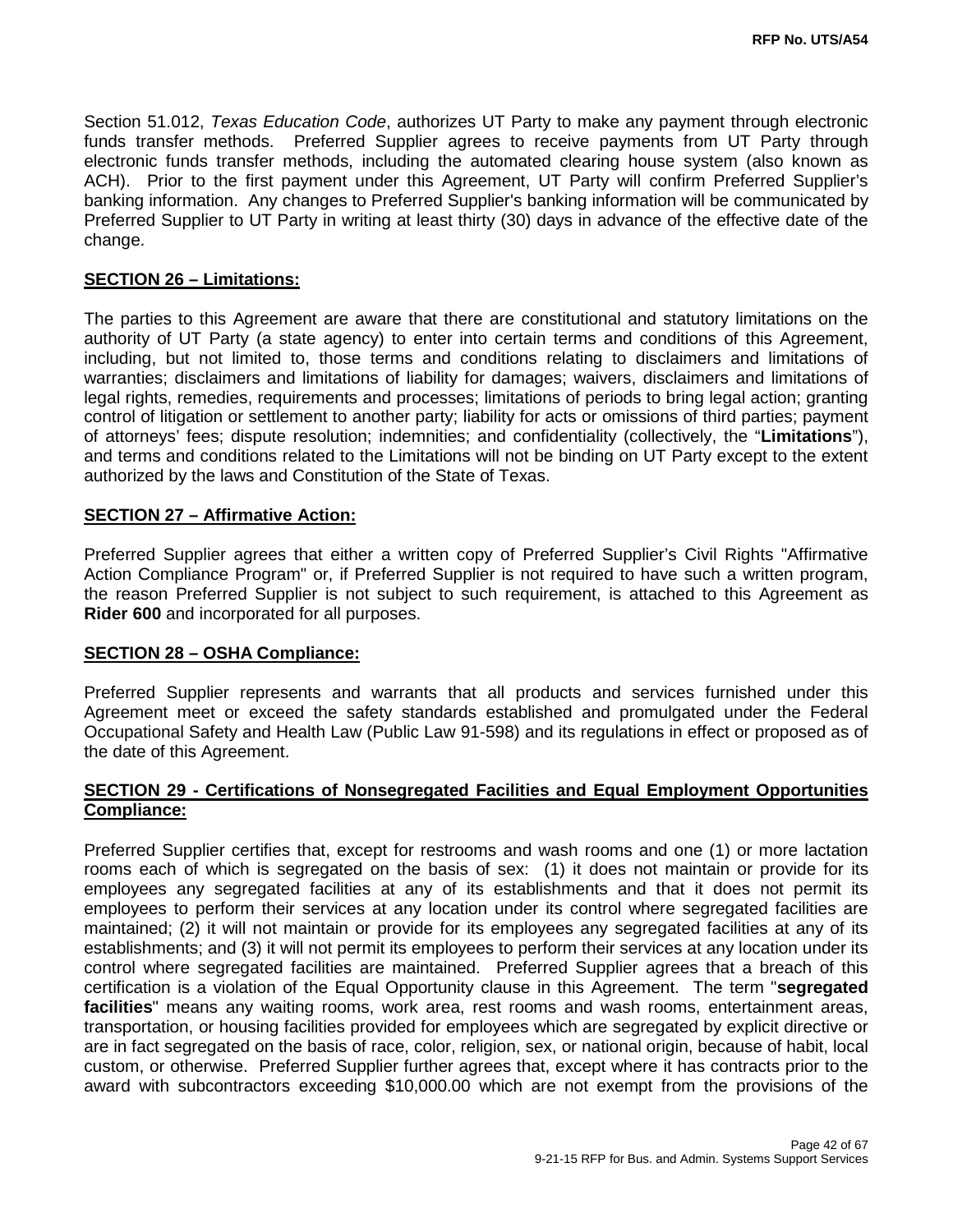Equal Opportunity clause, Preferred Supplier will retain such certifications for each one of its subcontractors in Preferred Supplier's' files, and that it will forward the following notice to all proposed subcontractors (except where the proposed subcontractors have submitted identical certifications for specific time periods):

NOTICE TO PROSPECTIVE SUBCONTRACTORS OF REQUIREMENTS FOR CERTIFICATIONS OF NONSEGREGATED FACILITIES - A Certification on Nonsegregated Facilities must be submitted prior to the award of any subcontract exceeding \$10,000.00 which is not exempt from the provisions of the Equal Opportunity clause. The certification may be submitted either for each subcontract or for all subcontracts during a period (i.e. quarterly, semiannually, or annually).

Preferred Supplier understands that the penalty for making false statements regarding the subject matters of this Section is prescribed in 18 U.S.C. 1001.

#### **SECTION 30 – Premises Rules:**

If this Agreement requires Preferred Supplier's presence on UT Party's premises or in UT Party's facilities, Preferred Supplier agrees to cause its representatives, agents, employees and permitted subcontractors (if any) to become aware of, fully informed about, and in full compliance with all applicable UT Party rules and policies, including, without limitation, those relative to personal health, security, environmental quality, safety, fire prevention, noise, smoking, and access restrictions; consideration for students, patients and their families as well as employees; parking; and security.

#### **SECTION 31 – Debarment:**

Preferred Supplier confirms that neither Preferred Supplier nor its Principals are suspended, debarred, proposed for debarment, declared ineligible, or voluntarily excluded from the award of contracts from United States ("**U.S.**") federal government procurement or nonprocurement programs, or are listed in the List of Parties Excluded from Federal Procurement or Nonprocurement Programs issued by the U.S. General Services Administration. "**Principals**" means officers, directors, owners, partners, and persons having primary management or supervisory responsibilities within a business entity (e.g. general manager, plant manager, head of a subsidiary, division or business segment, and similar positions). Preferred Supplier will provide immediate written notification to UT Party if, at any time prior to award, Preferred Supplier learns that this certification was erroneous when submitted or has become erroneous by reason of changed circumstances. This certification is a material representation of fact upon which reliance will be placed when UT Party executes this Agreement. If it is later determined that Preferred Supplier knowingly rendered an erroneous certification, in addition to the other remedies available to UT Party, UT Party may terminate this Agreement for default by Preferred Supplier.

#### **SECTION 32 – Office of Inspector General Certification:**

Preferred Supplier acknowledges that UT Party is prohibited by federal regulations from allowing any employee, subcontractor, or agent of Preferred Supplier to work on site at UT Party premises or facilities if that individual is not eligible to work on federal healthcare programs such as Medicare, Medicaid, or other similar federal programs. Therefore, Preferred Supplier will not assign any employee, subcontractor or agent that appears on the List of Excluded Individuals issued by the United States Office of the Inspector General ("**OIG**") to work on site at UT Party premises or facilities. Preferred Supplier will perform an OIG sanctions check quarterly on each of its employees, subcontractors and agents during the time such employees, subcontractors and agents are assigned to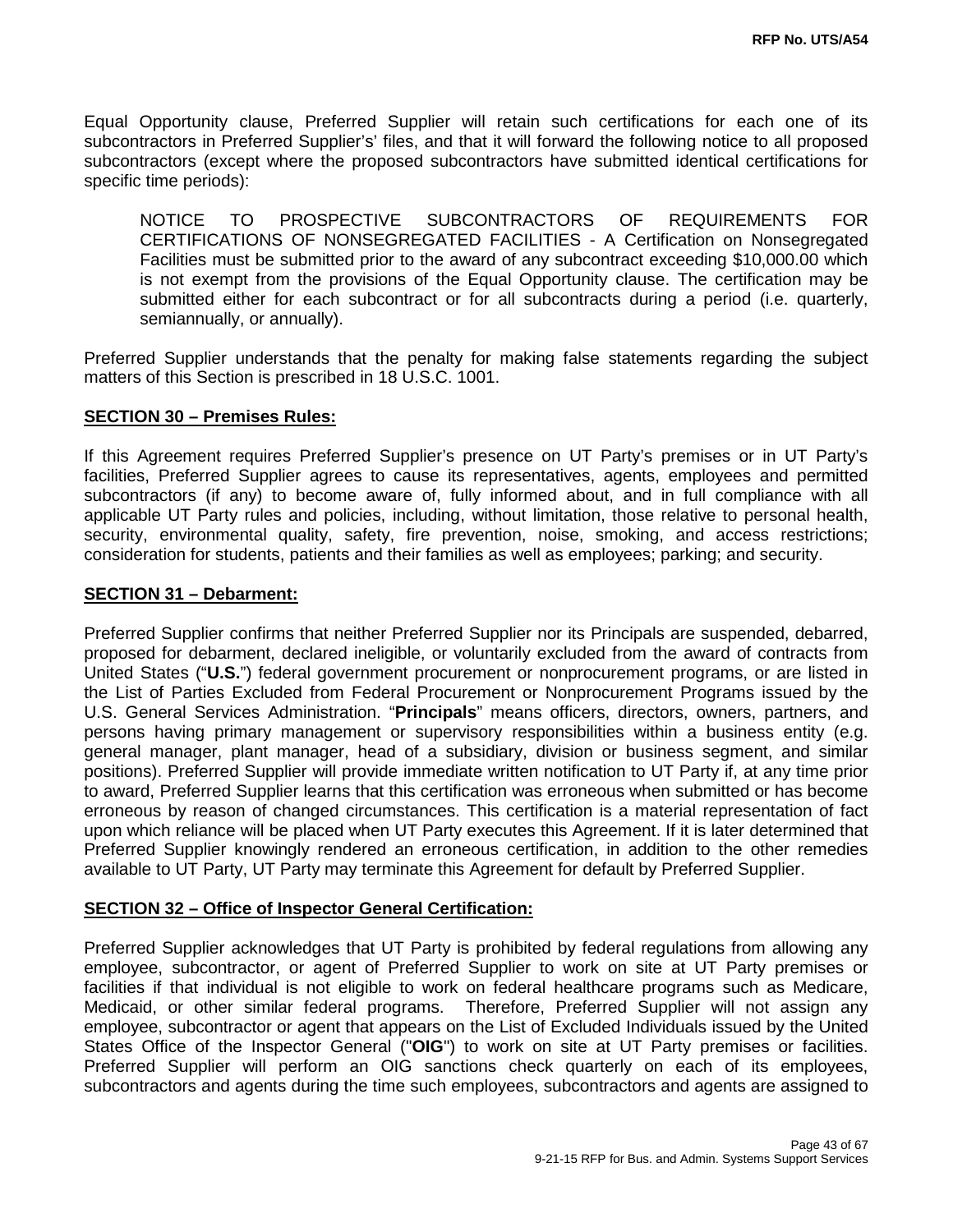work on site at UT Party premises or facilities. Preferred Supplier acknowledges that UT Party will require immediate removal of any employee, subcontractor or agent of Preferred Supplier assigned to work at UT Party premises or facilities if such employee, subcontractor or agent is found to be on the OIG's List of Excluded Individuals. The OIG's List of Excluded Individuals may be accessed through the following Internet website: http://www.dhhs.gov/progorg/oig/cumsan/index.htm.

#### **SECTION 33 – Termination:**

**33.1** In the event of a material failure by either party to perform in accordance with the terms of this Agreement ("**default**"), the other, non-defaulting party may terminate this Agreement upon thirty (30) days' written notice of termination setting forth the nature of the material failure. The termination will not be effective if the material failure is fully cured prior to the end of the 30-day period. No such termination will relieve the defaulting party from liability for the underlying default or breach of this Agreement or any other act or omission.

**33.2** UT System may terminate this Agreement, without cause, upon written notice to Preferred Supplier; provided, however, this Agreement will not terminate until the later of (1) 90 days after receipt of notice of termination, or (2) the date that performance is complete under all purchase orders issued by Institutional Participant to Preferred Supplier prior to receipt of notice of termination. Institutional Participant may not issue any purchase orders after receipt of notice of termination. Termination of this Agreement will not relieve any party from liability for its default under or breach of this Agreement or any other act or omission of that party. In the event that this Agreement is terminated, then within thirty (30) days after termination, Preferred Supplier will reimburse UT Party for all fees paid by UT Party to Preferred Supplier that were (a) not earned by Preferred Supplier prior to termination, or (b) for goods or services that UT Party did not receive from Preferred Supplier prior to termination.

**33.3** UT System or Institutional Participant may terminate an IPA, without cause, upon written notice to Preferred Supplier; provided, however, the IPA will not terminate until the later of (1) thirty (30) days after receipt of notice of termination, or (2) the date that performance is complete under all purchase orders issued by Institutional Participant to Preferred Supplier prior to receipt of notice of termination. Institutional Participant may not issue any purchase orders after receipt of notice of termination. Termination of an IPA will not relieve any party from liability for its default under or breach of the IPA or any other act or omission of that party. In the event that an IPA is terminated, then within thirty (30) days after termination, Preferred Supplier will reimburse Institutional Participant for all fees paid by Institutional Participant to Preferred Supplier that were (a) not earned by Preferred Supplier prior to termination, or (b) for goods or services that Institutional Participant did not receive from Preferred Supplier prior to termination.

### **SECTION 34 – Authority:**

The individuals executing this Agreement on behalf of each party have been duly authorized to act for and bind the party they represent.

#### **SECTION 35 – Survival of Provisions:**

Expiration or termination of this Agreement will not relieve either party of any obligations under this Agreement that by their nature survive such expiration or termination.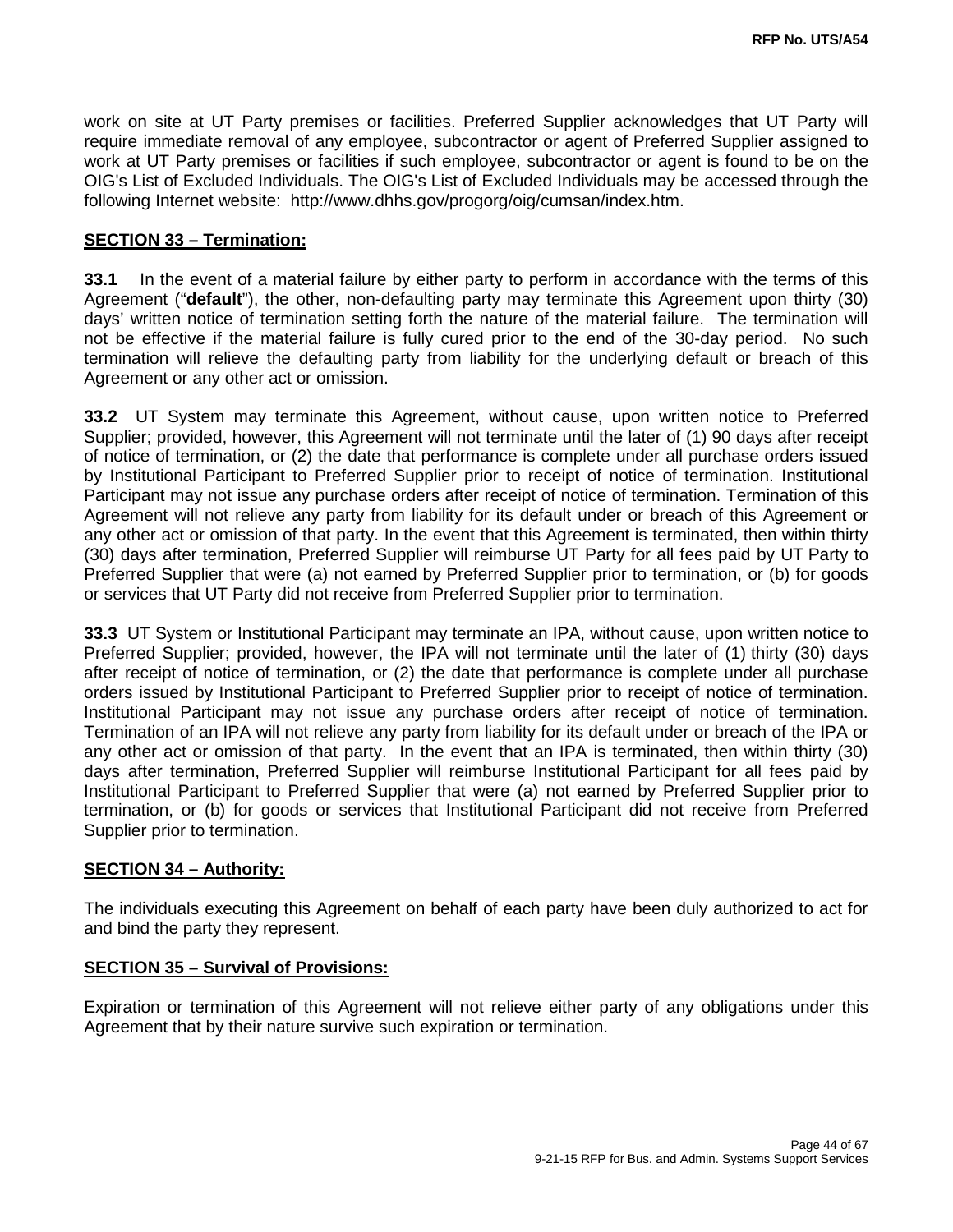### **SECTION 36 – Confidentiality; Press Releases; Public Information:**

**36.1** Confidentiality and Safeguarding of UT Party Records; Press Releases; Public Information. Under this Agreement, Preferred Supplier may (1) create, (2) receive from or on behalf of UT Party, or (3) have access to, UT Party's records or record systems (collectively, "**UT Party Records**"). Among other things, UT Party Records may contain social security numbers, credit card numbers, or data protected or made confidential or sensitive by applicable federal, state and local, laws, regulations, and ordinances. Preferred Supplier represents, warrants, and agrees that it will: (1) hold UT Party Records in strict confidence and will not use or disclose UT Party Records except as (a) permitted or required by this Agreement, (b) required by law, or (c) otherwise authorized by UT Party in writing; (2) safeguard UT Party Records according to reasonable administrative, physical and technical standards (such as standards established by (i) the National Institute of Standards and Technology and (ii) the Center for Internet Security, as well as the Payment Card Industry Data Security Standards) that are no less rigorous than the standards by which Preferred Supplier protects its own confidential information; (3) continually monitor its operations and take any action necessary to ensure that UT Party Records are safeguarded and that the confidentiality of UT Party Records is maintained in accordance with all applicable federal, state and local, laws, regulations, and ordinances, and the terms of this Agreement; and (4) comply with UT Party's rules, policies, and procedures regarding access to and use of UT Party's computer systems. At the request of UT Party, Preferred Supplier will provide UT Party with a written summary of the procedures Preferred Supplier uses to safeguard and maintain the confidentiality of UT Party Records.

**36.2** Notice of Impermissible Use.If an impermissible use or disclosure of any UT Party Records occurs, Preferred Supplier will provide written notice to UT Party within one (1) business day after Preferred Supplier's discovery of that use or disclosure. Preferred Supplier will promptly provide UT Party with all information requested by UT Party regarding the impermissible use or disclosure.

**36.3** Return of UT Party Records. Preferred Supplier agrees that within thirty (30) days after the expiration or termination of this Agreement for any reason, all UT Party Records created or received from or on behalf of UT Party will be (1) returned to UT Party, with no copies retained by Preferred Supplier; or (2) if return is not feasible, destroyed. Twenty (20) days before destruction of any UT Party Records, Preferred Supplier will provide UT Party with written notice of Preferred Supplier's intent to destroy UT Party Records. Within five (5) days after destruction, Preferred Supplier will confirm to UT Party in writing the destruction of UT Party Records.

**36.4** Disclosure. If Preferred Supplier discloses any UT Party Records to a subcontractor or agent, Preferred Supplier will require the subcontractor or agent to comply with the same restrictions and obligations as are imposed on Preferred Supplier by this Section.

**36.5** Press Releases. Neither party will make any press releases, public statements, or advertisement referring to the engagement of Preferred Supplier as an independent Preferred Supplier of UT Party, or release any information relative to the engagement for publication, advertisement or any other purpose, without the prior written approval of the other party.

**36.6** Public Information. UT Party strictly adheres to all statutes, court decisions and the opinions of the Texas Attorney General with respect to disclosure of public information under the *Texas Public Information Act*, Chapter 552, *Texas Government Code*.

**36.7** Termination. In addition to any other termination rights set forth in this Agreement and any other rights at law or equity, if UT System reasonably determines that Preferred Supplier has breached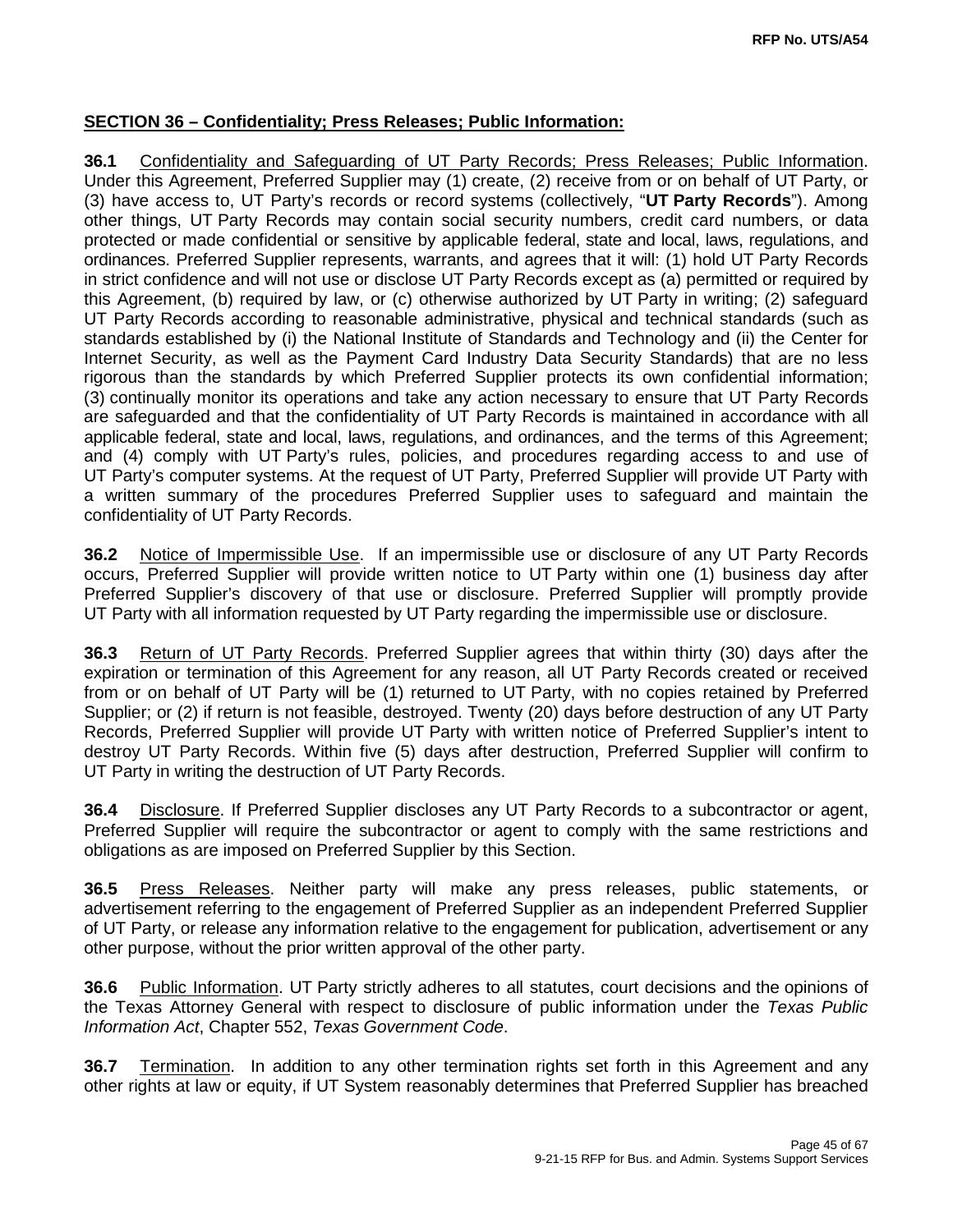any of the restrictions or obligations set forth in this Section, UT System may immediately terminate this Agreement without notice or opportunity to cure.

**36.8** Duration. The restrictions and obligations under this Section will survive expiration or termination of this Agreement for any reason.

### **SECTION 37 – FERPA Compliance:**

**37.1** The Parties agree that UT Party Records, as referenced in **Section 36**, that Preferred Supplier may (1) create, (2) receive from or on behalf of UT Party, or (3) have access to, may include records that (a) are subject to the Federal Education Rights and Privacy Act ("**FERPA**") or (b) contain personally identifiable information from "Education Records" as defined by and subject to FERPA (collectively, "**FERPA Records**"). FERPA Records include all such data in any form whatsoever, including electronic, written and machine readable form.

**37.2** With respect to all UT Party Records that also constitute FERPA Records, Preferred Supplier is designated as a UT Party Official with a legitimate educational interest in and with respect to such FERPA Records, only to the extent to which Preferred Supplier is required to create, receive or maintain FERPA Records to carry out this Agreement.

**37.3** In addition to all of the other obligations imposed upon Preferred Supplier with regard to UT Party Records pursuant to this Agreement, Preferred Supplier understands and agrees to abide by the following terms and conditions as to all FERPA Records, without reservation. To the extent that this **Section 37** conflicts with any other terms of this Agreement, this **Section 37** will prevail.

- **37.3.1** Prohibition on Unauthorized Use or Disclosure of FERPA Records: Preferred Supplier will hold FERPA Records in strict confidence. Preferred Supplier will not use or disclose FERPA Records received from or on behalf of UT System, except as permitted or required by this Agreement.
- **37.3.2** Maintenance of the Security of FERPA Records: Preferred Supplier will use administrative, technical and physical security measures, including secure encryption in the case of electronically maintained or transmitted FERPA Records, approved by UT Party that are at least as stringent as the requirements of UT System's Information<br>and Resource Use & Security Policy UTS165 (ref. and Resource Use & Security Policy, UTS165 (ref. [http://www.utsystem.edu/bor/procedures/policy/policies/uts165.html\)](http://www.utsystem.edu/bor/procedures/policy/policies/uts165.html), to preserve the confidentiality and security of all FERPA Records received from, or on behalf of UT Party, its students or any third party pursuant to this Agreement.
- **37.3.3** Reporting of Unauthorized Disclosures or Misuse of FERPA Records and Information: Preferred Supplier, within one (1) day after discovery, will report to UT System any use or disclosure of FERPA Records not authorized by this Agreement. Preferred Supplier's report will identify: (i) the nature of the unauthorized use or disclosure, (ii) the FERPA Records used or disclosed, (iii) who made the unauthorized use or received the unauthorized disclosure, (iv) what Preferred Supplier has done or will do to mitigate any deleterious effect of the unauthorized use or disclosure, and (v) what corrective action Preferred Supplier has taken or will take to prevent future similar unauthorized use or disclosure. Preferred Supplier will provide such other information, including written reports, as reasonably requested by UT System. For purposes of this **Section 37.3.3**, an unauthorized disclosure or use includes any access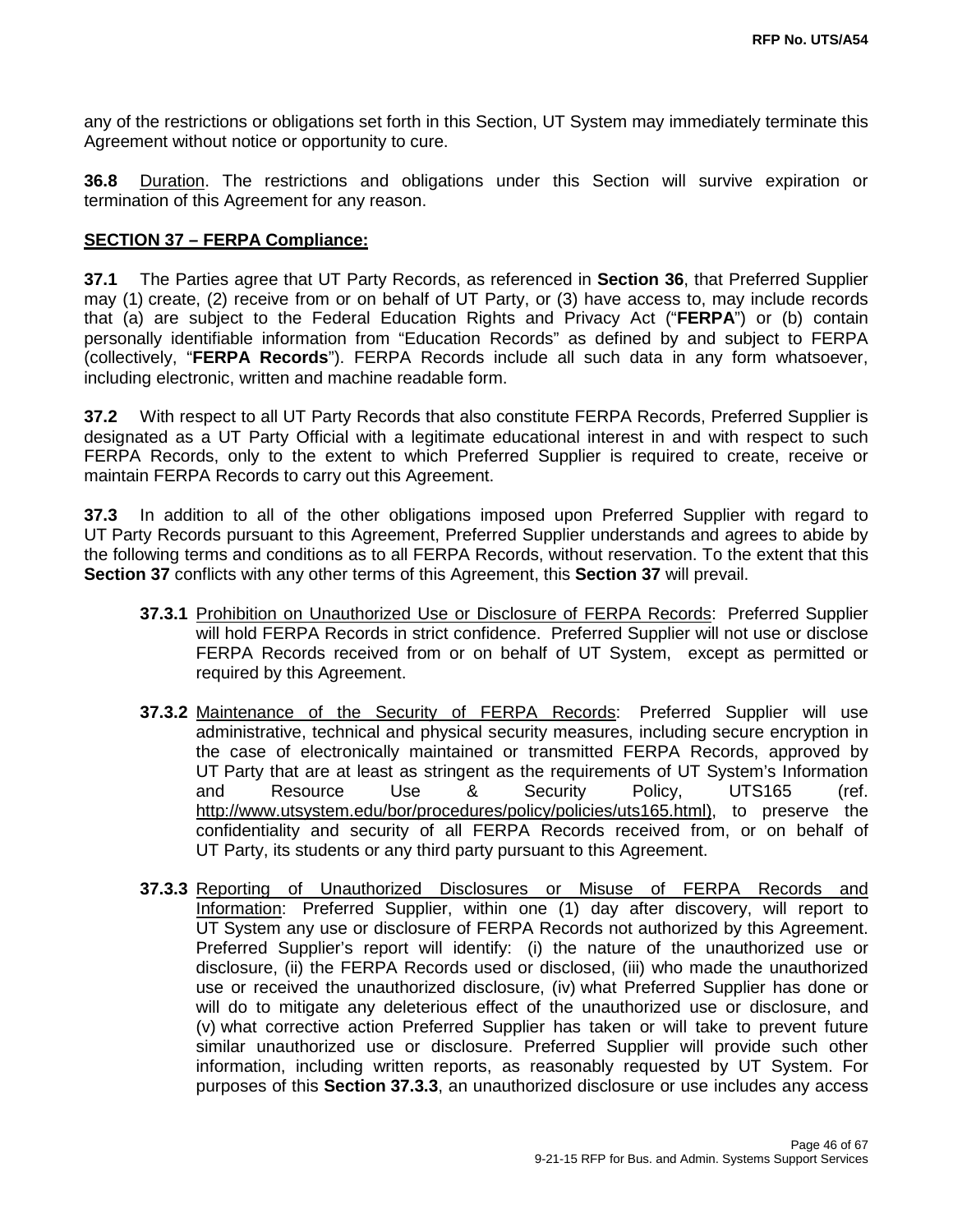or use of an "Education Record" (as defined by FERPA) by an Preferred Supplier employee or agent that the employee or agent does not require to perform Services or access by any employee or agent that does not involve the provision of Services.

- **37.3.4** Right to Audit:If UT Party has a reasonable basis to believe that Preferred Supplier is not in compliance with the terms of this **Section 37**, UT System may audit Preferred Supplier's compliance with FERPA as such compliance relates to FERPA Records maintained by Preferred Supplier.
- **37.3.5** Five-Year Exclusion for Improper Disclosure of Education Records.Under the federal regulations implementing FERPA, improper disclosure or redisclosure of personally identifiable information from "Education Records" (as defined by FERPA) by Preferred Supplier or its employees or agents may result in Preferred Supplier's complete exclusion from eligibility to contract with UT Party for at least five (5) years.
- **37.3.6** Secure Destruction of FERPA Records. Preferred Supplier agrees that no later than 30 days after expiration or termination of this Agreement for any reason, or within thirty (30) days after UT System's written request, Preferred Supplier will halt all access, use, creation, or processing of FERPA Records and will Securely Destroy all FERPA Records, including any copies created by Preferred Supplier or any subcontractor; and Preferred Supplier will certify in writing to UT System that all FERPA records have been Securely Destroyed. "**Securely Destroy**" means shredding, erasing or otherwise modifying a record so as to make it unreadable or indecipherable.
- **37.3.7** Disclosure. Preferred Supplier will restrict disclosure of FERPA Records solely to those employees, subcontractors or agents of Preferred Supplier that have a need to access the FERPA Records in order for Preferred Supplier to perform its obligations under this Agreement. If Preferred Supplier discloses any FERPA Records to a contractor or agent, Preferred Supplier will require the subcontractor or agent to comply with restrictions and obligations that align with the restrictions and obligations imposed on Preferred Supplier by this Agreement, including requiring each subcontractor or agent to agree to the same restrictions and obligations in writing.
- **37.3.8** Termination. Preferred Supplier's duties under this **Section 37** will survive expiration or termination of this Agreement as to any FERPA Records that have not been Securely Destroyed by Preferred Supplier as required by **Section 37.3.6**.
- **37.3.9** Breach. In the event of a breach, threatened breach or intended breach of this **Section 37** by Preferred Supplier, UT Party (in addition to any other rights and remedies available to UT Party at law or in equity) will be entitled to preliminary and final injunctions, enjoining and restraining such breach, threatened breach or intended breach.

### **SECTION 38 – Tax Exemption**

UT Party may be an agency of the State of Texas or other non-profit entity and may be exempt from certain state taxes under various exemption statutes, including Texas Sales & Use Tax in accordance with Section 151.309, *Tax Code,* and Title 34 *Texas Administrative Code* ("**TAC**") Section 3.322. Notwithstanding its exemption from certain state taxes, UT Party will be responsible for any taxes (except corporate income taxes, franchise taxes, and taxes on Preferred Supplier's personnel, including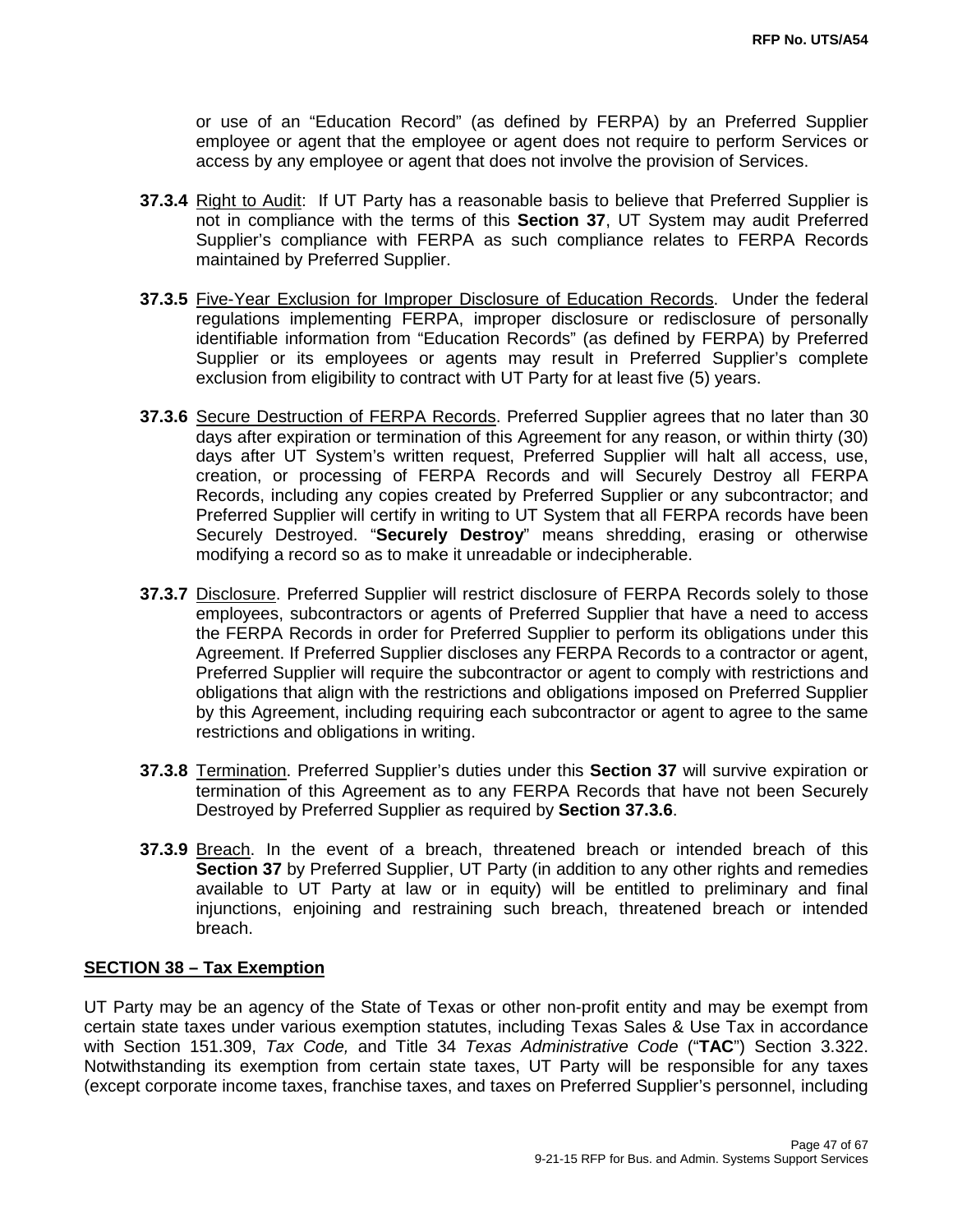personal income tax and social security taxes) from which UT Party is not exempt. Preferred Supplier will provide reasonable cooperation and assistance to UT Party in obtaining any tax exemptions to which UT Party is entitled.

#### **SECTION 389 – Undocumented Workers:**

The *Immigration and Nationality Act* (8 *United States Code* 1324a) ("**Immigration Act**") makes it unlawful for an employer to hire or continue employment of undocumented workers. The United States Immigration and Customs Enforcement Service has established the Form I-9 Employment Eligibility Verification Form ("**I-9 Form**") as the document to be used for employment eligibility verification (8 *Code of Federal Regulations* 274a). Among other things, Preferred Supplier is required to: (1) have all employees complete and sign the I-9 Form certifying that they are eligible for employment; (2) examine verification documents required by the I-9 Form to be presented by the employee and ensure the documents appear to be genuine and related to the individual; (3) record information about the documents on the I-9 Form, and complete the certification portion of the I-9 Form; and (4) retain the I-9 Form as required by law. It is illegal to discriminate against any individual (other than a citizen of another country who is not authorized to work in the United States) in hiring, discharging, or recruiting because of that individual's national origin or citizenship status. If Preferred Supplier employs unauthorized workers during performance of this Agreement in violation of the Immigration Act then, in addition to other remedies or penalties prescribed by law, UT Party may terminate this Agreement in accordance with Section 4.31. Preferred Supplier represents and warrants that it is in compliance with and agrees that it will remain in compliance with the provisions of the Immigration Act.

#### **SECTION 40 – No Required Quantities or Minimum Amounts:**

Preferred Supplier understands that this Agreement does not obligate UT Party to purchase any specific amount of goods or services from Preferred Supplier under this Agreement or otherwise. For example, this Agreement does not establish any minimum quantity or minimum dollar amount of goods or services that UT Party must purchase from Preferred Supplier during the term of this Agreement.

#### **SECTION 41 – Access by Individuals with Disabilities:**

Preferred Supplier represents and warrants ("**EIR Accessibility Warranty**") that the electronic and information resources and all associated information, documentation, and support that it provides under this Agreement (collectively, the "**EIRs**") comply with the applicable requirements set forth in Title 1, Chapter 213, *Texas Administrative Code,* and Title 1, Chapter 206, Rule §206.70, *Texas Administrative Code* (as authorized by Chapter 2054, Subchapter M, *Government Code*). To the extent Preferred Supplier becomes aware that the EIRs, or any portion thereof, do not comply with the EIR Accessibility Warranty, then Preferred Supplier represents and warrants that it will, at no cost to UT Party, either (1) perform all necessary remediation to make the EIRs satisfy the EIR Accessibility Warranty or (2) replace the EIRs with new EIRs that satisfy the EIR Accessibility Warranty. In the event Preferred Supplier fails or is unable to do so, UT Party may terminate this Agreement, and Preferred Supplier will refund to UT Party all amounts UT Party has paid under this Agreement within thirty (30) days after the termination date.

### **SECTION 42 – Background Checks:**

Preferred Supplier will not knowingly assign any individual to provide services on a UT Party's campus if the individual has a history of criminal conduct unacceptable for a university campus or healthcare center, including violent or sexual offenses. If requested by any UT Party to comply with its policy,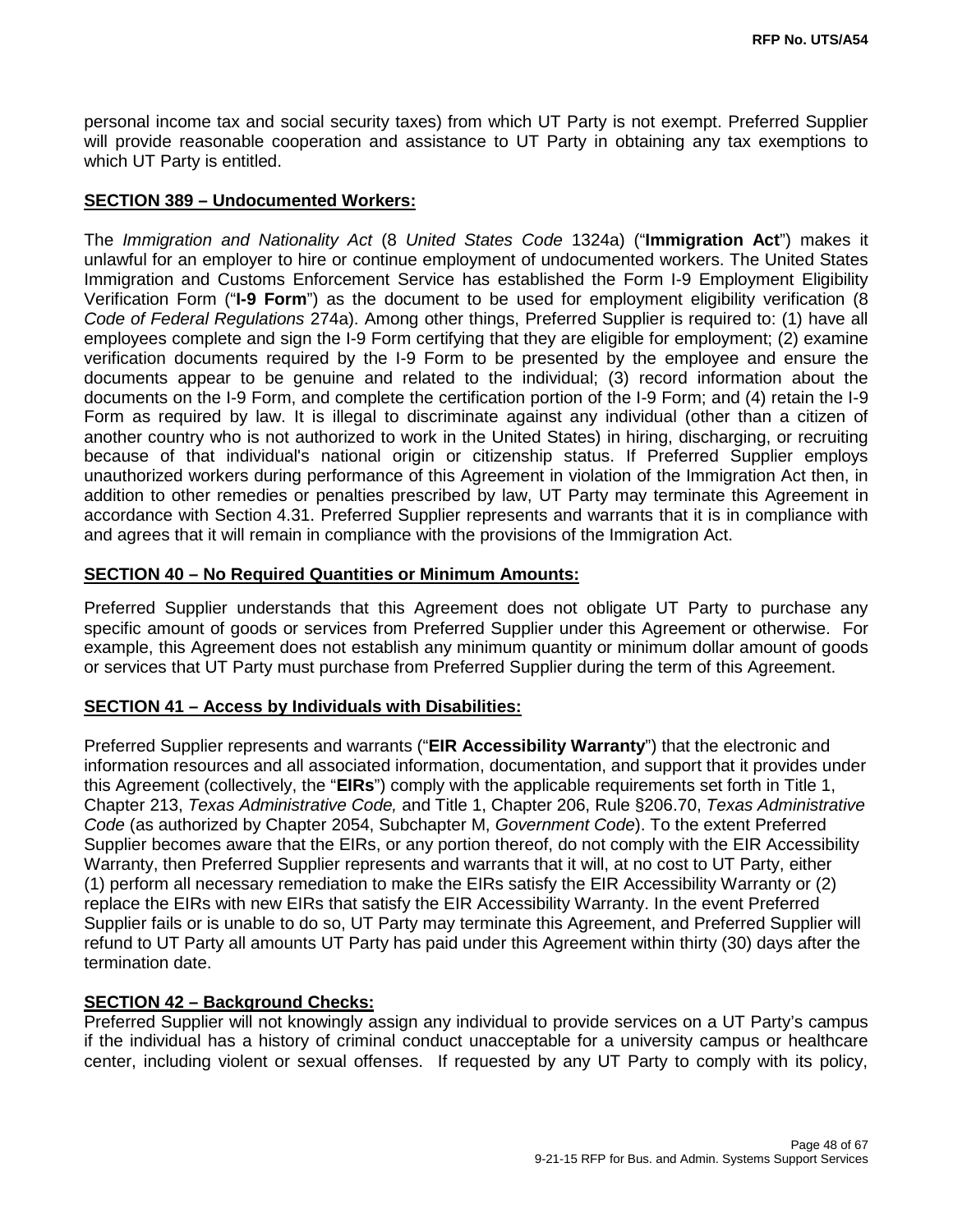Preferred Supplier will perform appropriate criminal background checks on each individual who will provide such services on the UT Party's campus.

#### **SECTION 43 – Business Associate Agreements:**

Preferred Supplier acknowledges that some Institutional Participants are subject to the Health Insurance Portability and Accountability Act of 1996, Public 104-191 ("**HIPAA**") as amended by the Health Information Technology for Economic and Clinical Health, Title XII of Division A and Title IV of Division B of the American Recovery and Reinvestment Act of 2009 (Public Law 111-5) ("**HITECH**  Act"). UT System and the respective Institutional Participants are separate entities for purposes of HIPAA. Therefore, Preferred Supplier will enter into a separate HIPAA Business Associate Agreement ("**BAA**") with each Institutional Participant, if required. If either Preferred Supplier or any Institutional Participant reasonably believes that Preferred Supplier will be exposed to any Protected Health Information, as that term is defined by HIPAA, as part of the Services to be provided under this Agreement, Preferred Supplier will work with the Institutional Participant to put in place an appropriate BAA, prior to accessing such Protected Health Information.

#### **SECTION 44 – Entire Agreement; Modifications:**

This Agreement supersedes all prior agreements, written or oral, between Preferred Supplier and UT System and will constitute the entire agreement and understanding between the parties with respect to the subject matter of this Agreement. This Agreement and each of its provisions will be binding upon the parties and may not be waived, modified, amended or altered except by a writing signed by UT System and Preferred Supplier.

### **SECTION 45 – Captions:**

The captions of sections and subsections in this Agreement are for convenience only and will not be considered or referred to in resolving questions of interpretation or construction.

#### **SECTION 46 – Waivers:**

No delay or omission in exercising any right accruing upon a default in performance of this Agreement will impair any right or be construed to be a waiver of any right. A waiver of any default under this Agreement will not be construed to be a waiver of any subsequent default under this Agreement.

#### **SECTION 47 – Binding Effect:**

This Agreement will be binding upon and inure to the benefit of the parties hereto and their respective permitted assigns and successors.

#### **SECTION 48 – Limitations of Liability:**

Except for UT Party's obligation (if any) to pay Preferred Supplier certain fees and expenses, UT Party will have no liability to Preferred Supplier or to anyone claiming through or under Preferred Supplier by reason of the execution or performance of this Agreement. Notwithstanding any duty or obligation of UT Party to Preferred Supplier or to anyone claiming through or under Preferred Supplier, no present or future affiliated enterprise, subcontractor, agent, officer, director, employee, representative, attorney or regent of UT Party, or anyone claiming under UT Party has or will have any personal liability to Preferred Supplier or to anyone claiming through or under Preferred Supplier by reason of the execution or performance of this Agreement.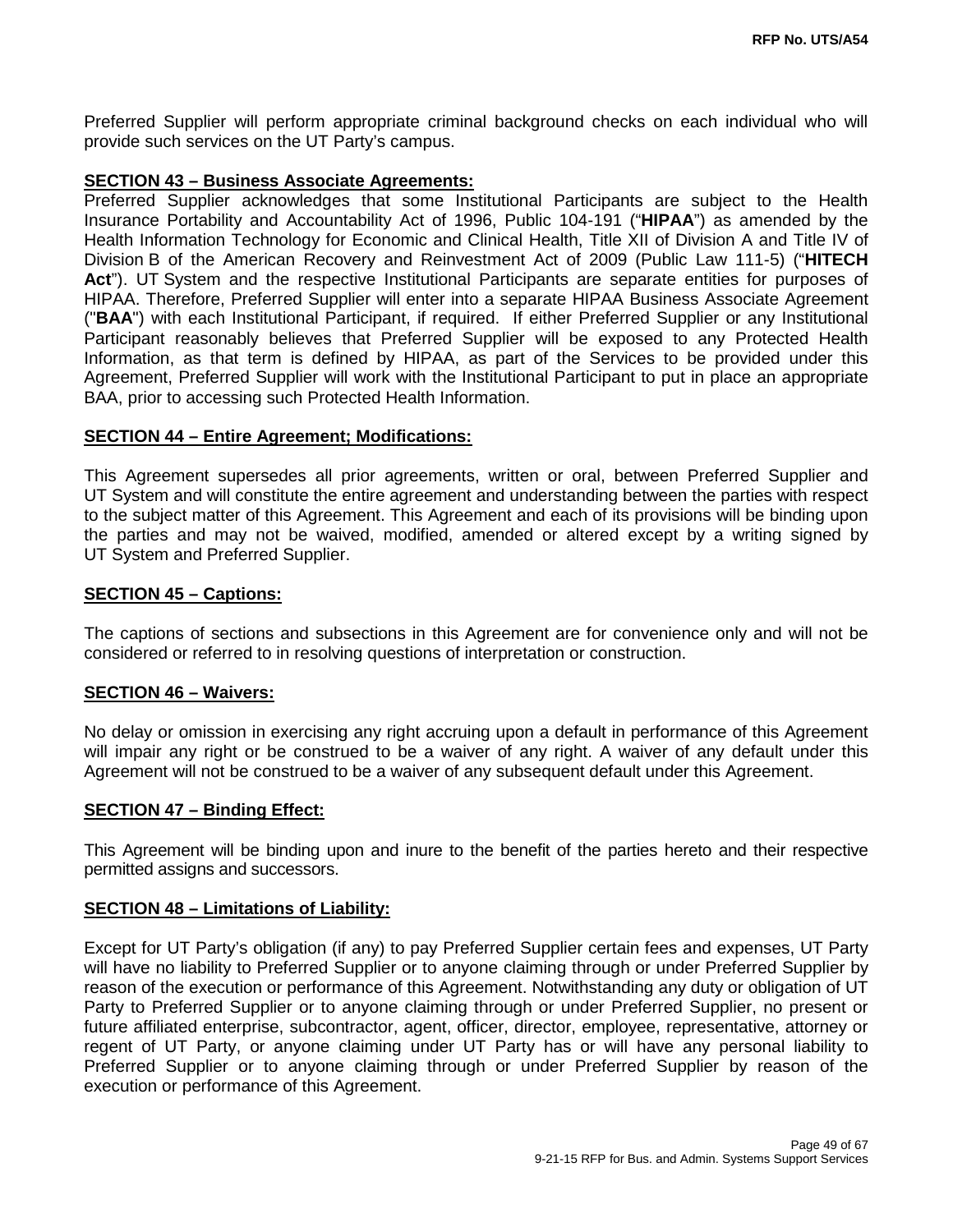### **SECTION 49 – Relationship of the Parties:**

For all purposes of this Agreement and notwithstanding any provision of this Agreement to the contrary, Preferred Supplier is an independent contractor and is not a state employee, partner, joint venturer, or agent of UT Party. Preferred Supplier will not bind nor attempt to bind UT Party to any agreement or contract. As an independent contractor, Preferred Supplier is solely responsible for all taxes, withholdings, and other statutory or contractual obligations of any sort, including workers' compensation insurance.

### **SECTION 50 – Severability:**

In case any provision of this Agreement will, for any reason, be held invalid or unenforceable in any respect, the invalidity or unenforceability will not affect any other provision of this Agreement, and this Agreement will be construed as if the invalid or unenforceable provision had not been included.

### **SECTION 51 – External Terms:**

This Agreement completely supplants, replaces, and overrides all other terms and conditions or agreements, written or oral ("**External Terms**"), concerning Preferred Supplier's performance under this Agreement. Such External Terms are null and void and will have no effect under this Agreement, regardless of whether UT Party or any of its employees, contractors, or agents consents or agrees to External Terms. External Terms include any shrinkwrap, clickwrap, browsewrap, web-based terms and conditions of use, and any other terms and conditions displayed in any format that UT Party, or its employees, contractors, or agents are required to accept or agree to before or in the course of accessing or using any goods or services provided solely by Preferred Supplier.

#### **SECTION 52 – Conflicts:**

In the event of a conflict between the terms and conditions of this Agreement and those of an IPA, the terms of this Agreement will control and govern.

#### **SECTION 53 – Attachments:**

The Riders listed below are attached to and fully incorporated into this Agreement as substantive parts of this Agreement:

- **Rider 100** Scope of Work
- **Rider 200** Pricing Schedule
- **Rider 300** Institutional Participation Agreement Form
- **Rider 400** Supplier Relationship Management
- **Rider 500** HUB Subcontracting Plan
- **Rider 600** Affirmative Action Compliance Program

Having agreed to the foregoing terms, and with the intention of being legally bound, the parties have executed this Agreement on the dates shown below.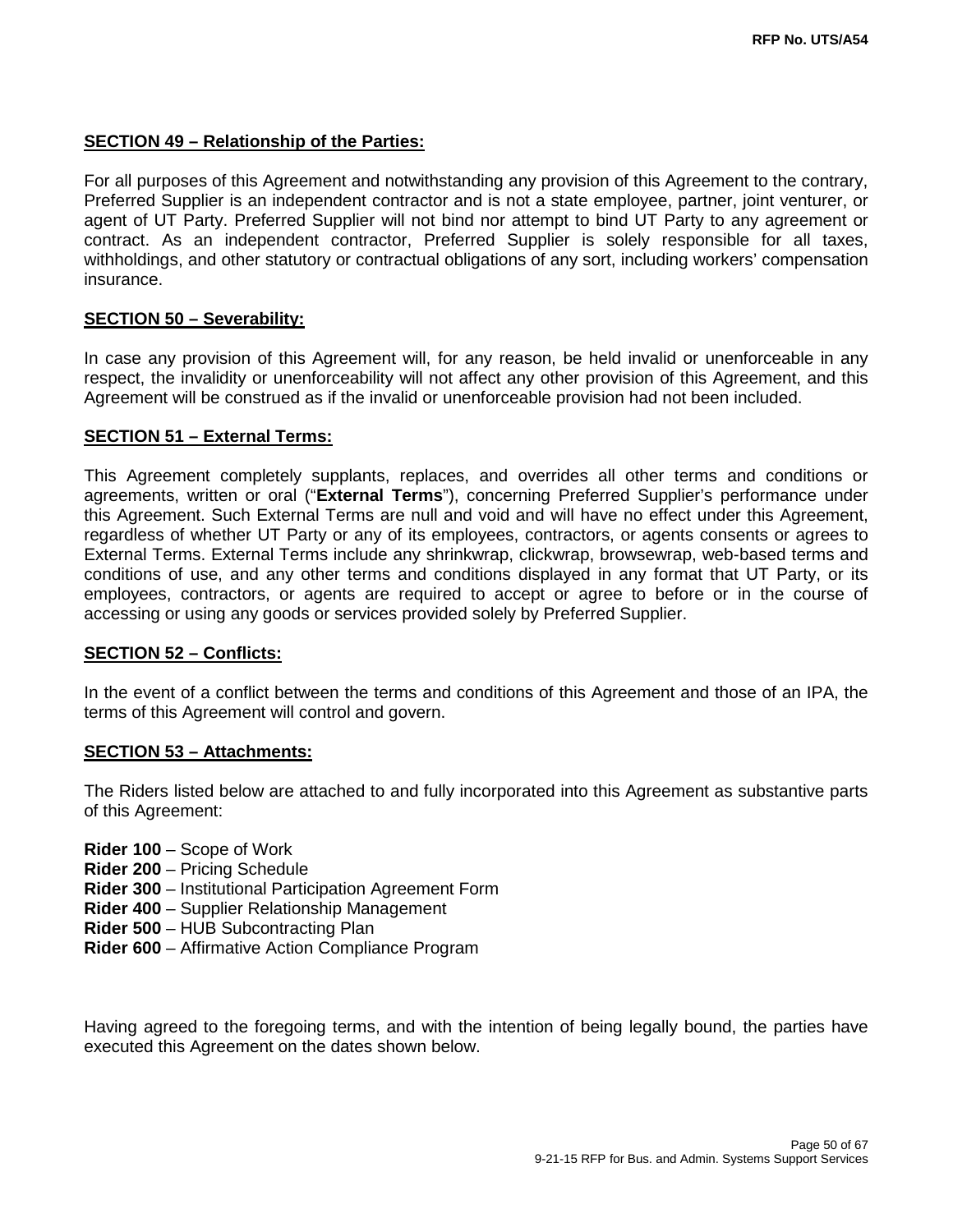## **THE UNIVERSITY OF TEXAS SYSTEM [PREFERRED SUPPLIER]**

Scott C. Kelley, Executive Vice Chancellor for Business Affairs

Date: \_\_\_\_\_\_\_\_\_\_\_\_\_\_\_\_\_\_\_\_\_\_\_\_\_\_\_\_

Signed: \_\_\_\_\_\_\_\_\_\_\_\_\_\_\_\_\_\_\_\_\_\_\_\_\_\_ Signed: \_\_\_\_\_\_\_\_\_\_\_\_\_\_\_\_\_\_\_\_\_\_\_\_\_\_\_\_

Printed Name: **Example 20** 

Title: \_\_\_\_\_\_\_\_\_\_\_\_\_\_\_\_\_\_\_\_\_\_\_\_\_\_\_\_\_\_

Date: \_\_\_\_\_\_\_\_\_\_\_\_\_\_\_\_\_\_\_\_\_\_\_\_\_\_\_\_\_\_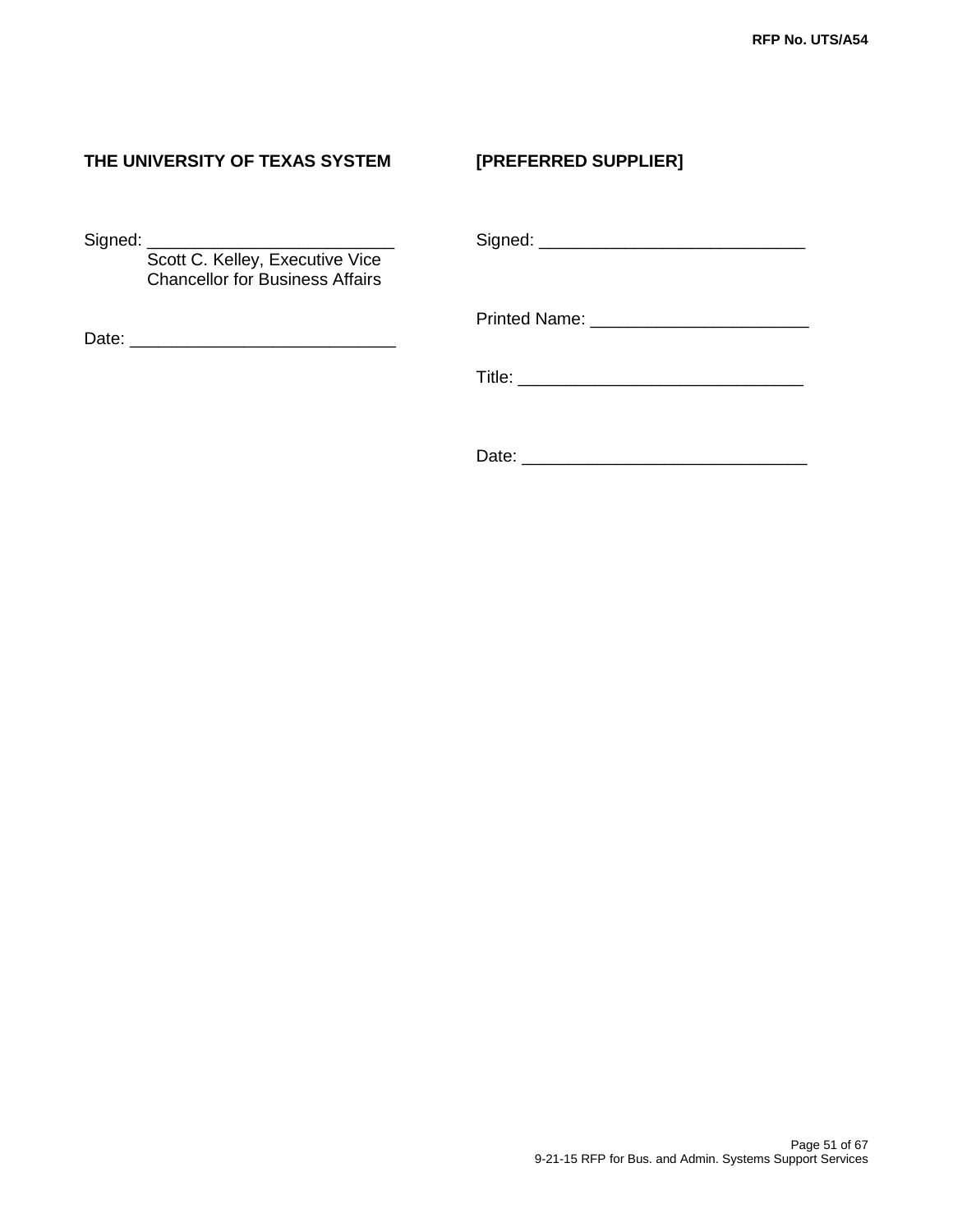## **APPENDIX THREE- 300**

## **INSTITUTIONAL PARTICIPATION AGREEMENT**

By entering into this Institutional Participation Agreement ("**Institutional Participation Agreement**"), the undersigned institution ("**Institutional Participant**") agrees to the terms and conditions set forth in the Preferred Supplier Agreement between The University of Texas System and Agreement Number UTSSCA\_\_\_\_\_, dated effective \_\_\_\_\_\_\_\_\_\_\_\_\_\_\_\_\_\_, 20\_\_ (the "**Preferred Supplier Agreement**" or "**PSA**"). All of the terms and conditions of the PSA are incorporated into this Institutional Participation Agreement for all purposes. Unless otherwise specified in this Institutional Participation Agreement, all defined terms used in this Institutional Participation Agreement have the same meaning as assigned to those terms in the PSA.

By entering into this Institutional Participation Agreement, Institutional Participant is authorized to take full advantage of all of the benefits and provisions set forth in the PSA including, but not limited to, the benefits listed below, which are specified in detail in the PSA:

#### Benefits from Preferred Supplier Agreement:

To obtain a broad range of business and administrative systems support services at discounted prices.

#### Institutional Participant's Responsibilities

To the extent authorized by applicable law and relevant rules and regulations of UT System and Institutional Participant, Institutional Participant will use commercially reasonable efforts to perform the following responsibilities:

- Identify Preferred Supplier as the "preferred supplier" of the Services.
- Organize and share benefits of the PSA at one or more "kick-off" events.
- Facilitate and promote at least one (1) Preferred Supplier products show per year, involving the Services available for purchase under the PSA.
- Assist in the organization of technical presentations by Preferred Supplier.
- Permit Preferred Supplier, at its sole cost, to create and distribute sales and technical materials involving products and services available for purchase under the PSA and that may include updates on: pricing, new services information, technical developments, and special promotions. All such communications will be subject to prior approval by Institutional Participant.
- Periodically provide information to Preferred Supplier on current and projected projects by Institutional Participant that might provide opportunities for supply of Preferred Supplier's Services under the PSA.
- On an ongoing basis, make Institutional Participant's end-users aware of the business relationship with Preferred Supplier and value-generation opportunities.
- Conduct quarterly business reviews to review reports and commitments.
- Facilitate resolution of customer/supplier conflicts.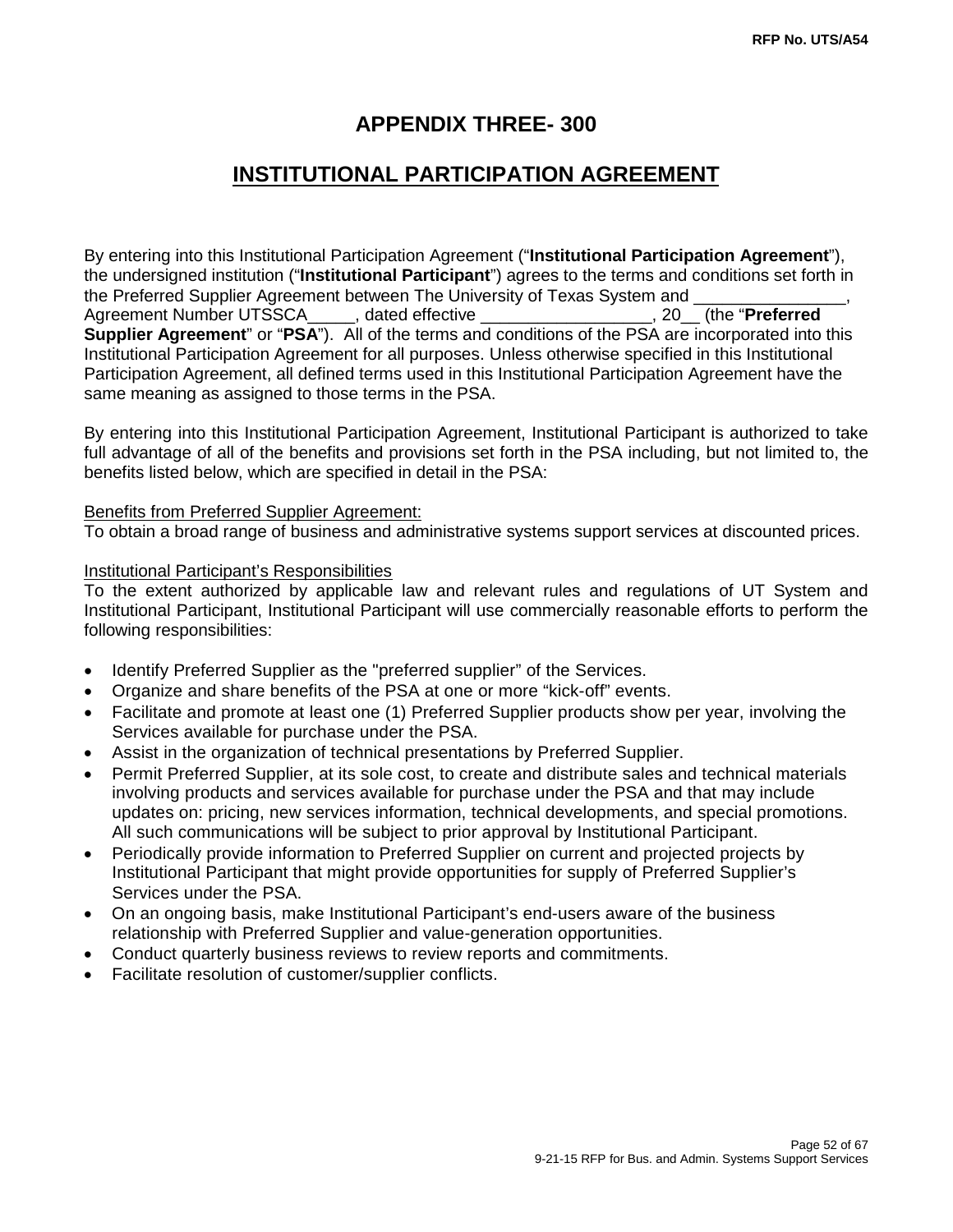Institutional Participant's notice address and contact information is:

| The University of Texas at __________                                                                                                                                                                                          |
|--------------------------------------------------------------------------------------------------------------------------------------------------------------------------------------------------------------------------------|
|                                                                                                                                                                                                                                |
| Fax: Figure 1999 and the contract of the contract of the contract of the contract of the contract of the contract of the contract of the contract of the contract of the contract of the contract of the contract of the contr |
| Email: Email:                                                                                                                                                                                                                  |
| Attention: Attention                                                                                                                                                                                                           |

Institutional Participant designates the following contacts who will be responsible for facilitating this Institutional Participation Agreement:

#### **INSTITUTIONAL PARTICIPANT: Primary Contact:**

| Name:      |  |  |  |
|------------|--|--|--|
| Title:     |  |  |  |
| Telephone: |  |  |  |
| Fax:       |  |  |  |
| Email:     |  |  |  |
|            |  |  |  |

#### **INSTITUTIONAL PARTICIPANT: HUB Contact:**

| Name:      |  |
|------------|--|
| Title:     |  |
| Telephone: |  |
| Fax:       |  |
| Email:     |  |

Preferred Supplier designates the following contact who will be responsible for facilitating this Institutional Participation Agreement:

#### **PREFERRED SUPPLIER Primary Contact:**

| Name:      |  |
|------------|--|
| Title:     |  |
| Telephone: |  |
| Fax:       |  |
| Email:     |  |

**Insurance Paperwork**. The insurance provisions of this Agreement require certain certificates and endorsements to be mailed, faxed, or emailed to Institutional Participant. Contact information for the Institutional Participant's representative authorized to receive such certificates and endorsements is as follows:

| Name:<br>.            |  |  |  |
|-----------------------|--|--|--|
| -<br>ם חד<br>$\cdots$ |  |  |  |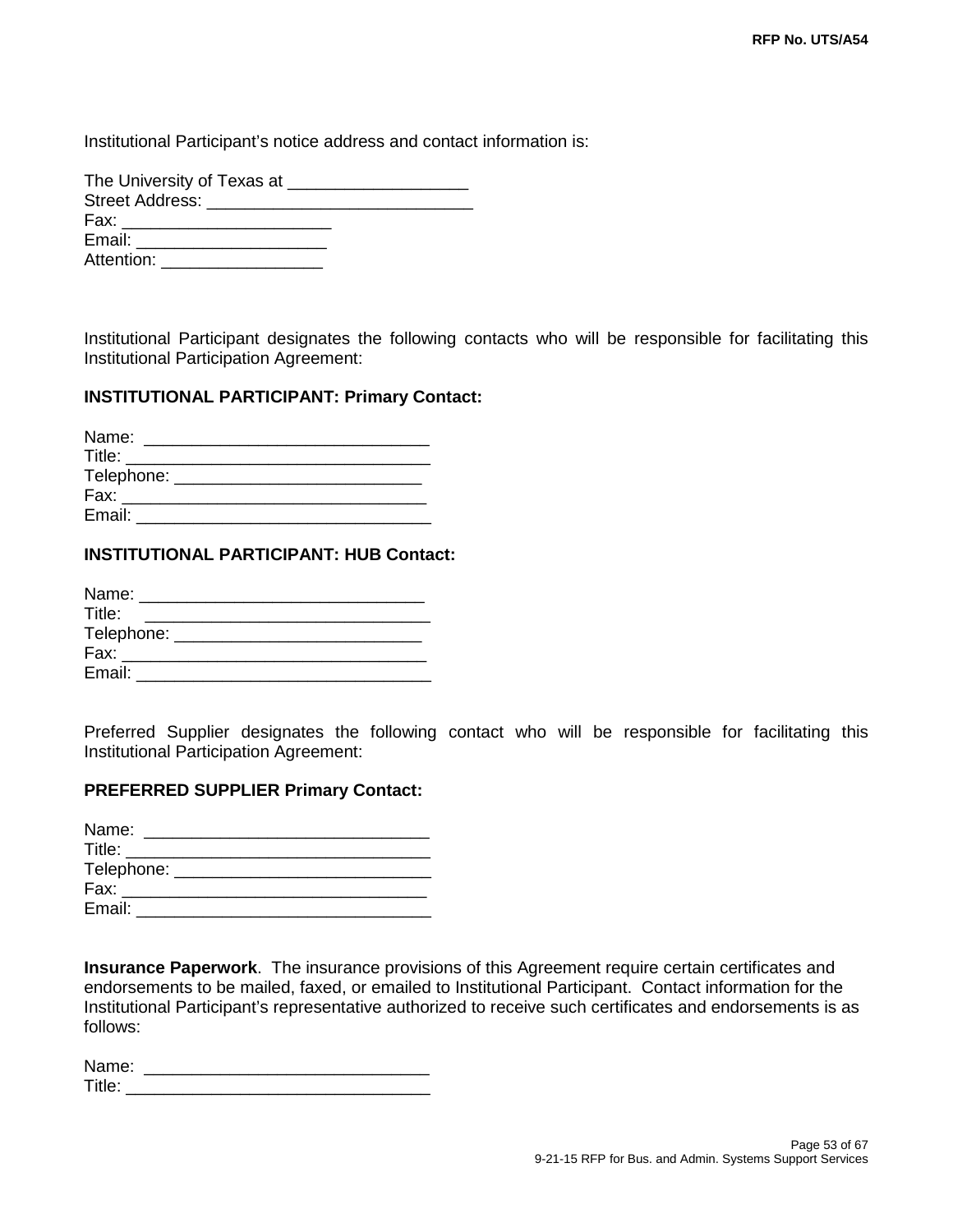| Address: |  |
|----------|--|
| Fax:     |  |
| Email:   |  |

### **Institutional Participant agrees to the terms of this Institutional Participation Agreement:**

The University of Texas \_\_\_\_\_\_\_\_\_\_\_\_\_\_\_\_\_\_\_\_\_\_\_\_\_\_\_\_\_\_\_\_\_\_\_\_

| City: | State: $\frac{Zip:$ |
|-------|---------------------|
| Date: |                     |

**Upon activation of this Institutional Participation Agreement, Institutional Participant's Primary Contact will receive notification of activation via email. Please return signed completed form to the UT System Supply Chain Alliance Strategic Services Group at utsscainfo@mdanderson.org.**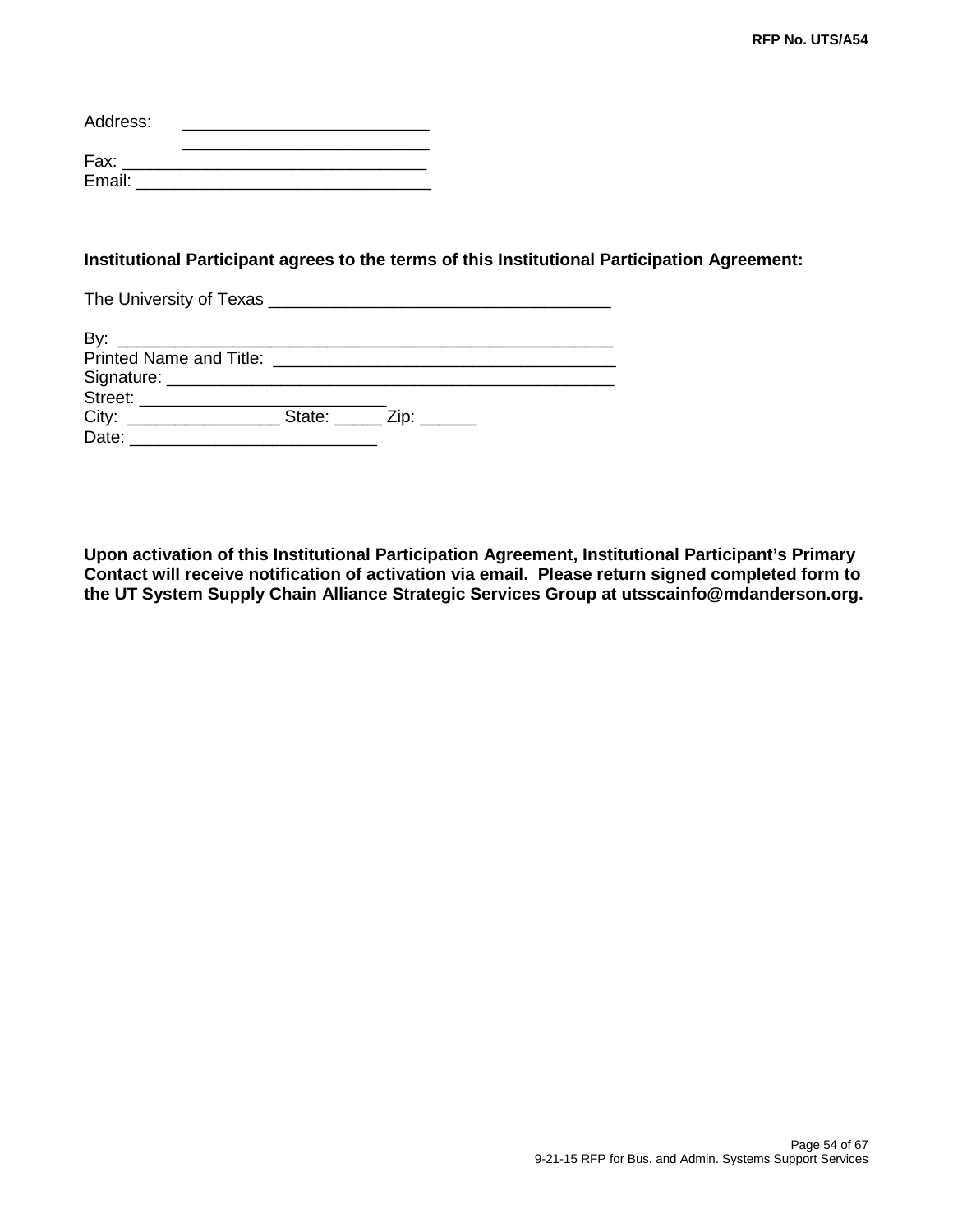## **APPENDIX THREE - 400**

## **SUPPLIER RELATIONSHIP MANAGEMENT**

### *[Note: this is a Sample for Discussion]*

### **1.0 Supplier Relationship Management ("SRM") Program Requirements**

Quarterly Business Reviews ("**QBRs**") of Preferred Supplier's performance under this Agreement will be conducted by the UT System Contract Administrator on behalf of UT System. QBRs will be held four times annually and generally scheduled within sixty (60) days after the end of a calendar year quarter. Institutional Participants may elect to establish a local level SRM program by separate agreement with Preferred Supplier.

### **2.0 Quarterly Business Reviews**

- 2.1 QBRs will consist of two major components:
	- (a) Key Performance Indicators: Preferred Supplier's performance will be determined as measured against the Service Level for each Performance Measure set forth in **Table 1** below.

| <b>Performance</b><br><b>Measure</b>              | <b>Service</b><br>Level         | Variance<br>from Service<br>Level       | <b>Maximum</b><br><b>Score</b><br>(TBD) | <b>Definition and Measurement</b>                                                                                                                                        |
|---------------------------------------------------|---------------------------------|-----------------------------------------|-----------------------------------------|--------------------------------------------------------------------------------------------------------------------------------------------------------------------------|
| Administrative<br>Fees &<br>Incentive<br>Payments | Not more<br>than 5<br>days late | Y<br>N                                  | 10                                      | Paid accurately and on time within<br>contract schedules                                                                                                                 |
| Reports                                           | Not more<br>than 5<br>days late | Y<br>N                                  | 10                                      | Submitted within contract schedule<br>each month to the Alliance                                                                                                         |
| Customer                                          | 90% of                          | $\leq 3\%$                              | 80                                      | Preferred Supplier will attain                                                                                                                                           |
| Satisfaction                                      | metric                          | >3%-⊴8%<br>>8%- <u>&lt;</u> 15%<br>>15% | 75<br>65<br>0                           | customer satisfaction score of 90%<br>or greater. Survey content and<br>distribution to be agreed with<br>Preferred Supplier to ensure<br>appropriate measures recorded. |
|                                                   |                                 |                                         |                                         |                                                                                                                                                                          |

### **Table 1: Key Performance Indicators**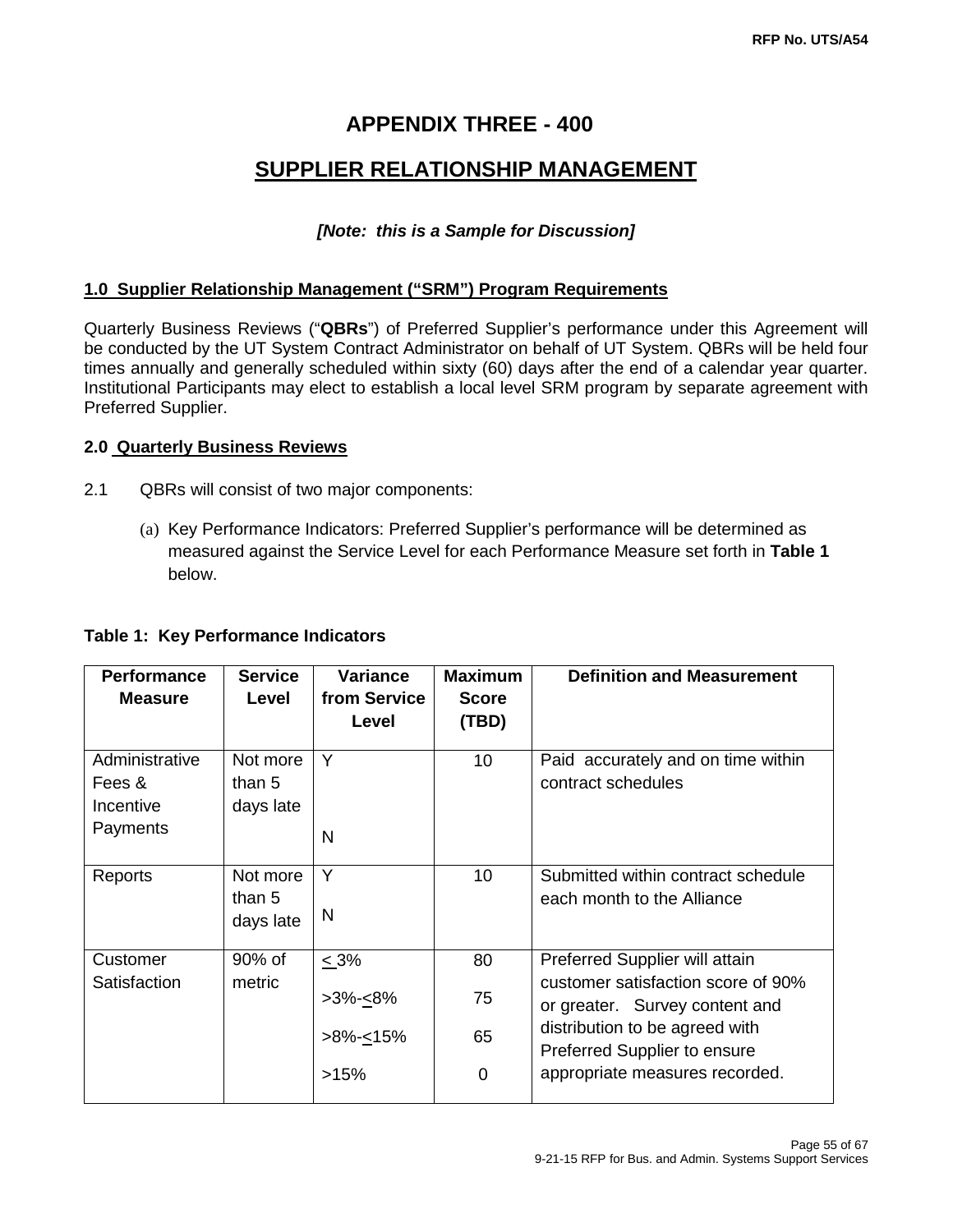#### 2.2 QBR Meeting Reports and Metrics

Preferred Supplier will prepare and deliver to the UT System Contract Administrator for review at each QBR a report of the Key Performance Indicators. The Key Performance Indicator report will be provided both in the aggregate, reflecting the total score for all Institutional Participants, and also will be reported separately for each Institutional Participant.

An advance copy of the Key Performance Indicator Report will be sent to the UT System Contract Administrator no less than five (5) days prior to the scheduled QBR meeting date.

All report requirements may be modified by Institutional Participants within Preferred Supplier's reasonable capabilities to meet local requirements and service levels. Metrics may be revised upon mutual agreement between Preferred Supplier and the UT System Contract Administrator or the applicable Institutional Participant.

#### **3.0 Preferred Supplier Evaluation and Rating**

No less than once each quarter the UT System Contract Administrator will prepare and present to Preferred Supplier a scorecard of Preferred Supplier's performance based on their measured results under each of the KPIs for the preceding quarter. The scorecard will be presented and reviewed by Preferred Supplier and the UT System Contract Administrator during each QBR.

Beginning the second full calendar quarter after the Effective Date, Preferred Supplier must obtain a minimum composite score of 85, from UT System for each quarter during the remaining term of this Agreement.

#### **4.0 Corrective Action Plan**

The UT System Contract Administrator will notify Preferred Supplier during a QBR if Preferred Supplier receives a composite score of less than 85, during the previous quarter or a score of Zero (0) for any KPI.

Within fifteen (15) calendar days after receipt of such notice, Preferred Supplier will provide the UT System Contract Administrator with a written corrective action plan ("**CAP**") acceptable to the UT System Contract Administrator to address such unacceptable scores. At a minimum, the CAP will address Preferred Supplier's performance issues resulting in unacceptable score(s) and contain a root cause analysis of the problems causing such performance issue, proposed solutions to those problems, proposed process modifications to prevent recurrence of such problems, a time frame for Preferred Supplier's implementation of the proposed solutions and process modifications, and the person(s) who will be responsible for Preferred Supplier's implementation of the CAP. The CAP will be presented to the UT System Contract Administrator for concurrence prior to implementation. Concurrence with the CAP by the UT System Contract Administrator will not be unreasonably withheld or delayed. Concurrence with the CAP will not constitute a waiver by UT System of any rights regarding remedies.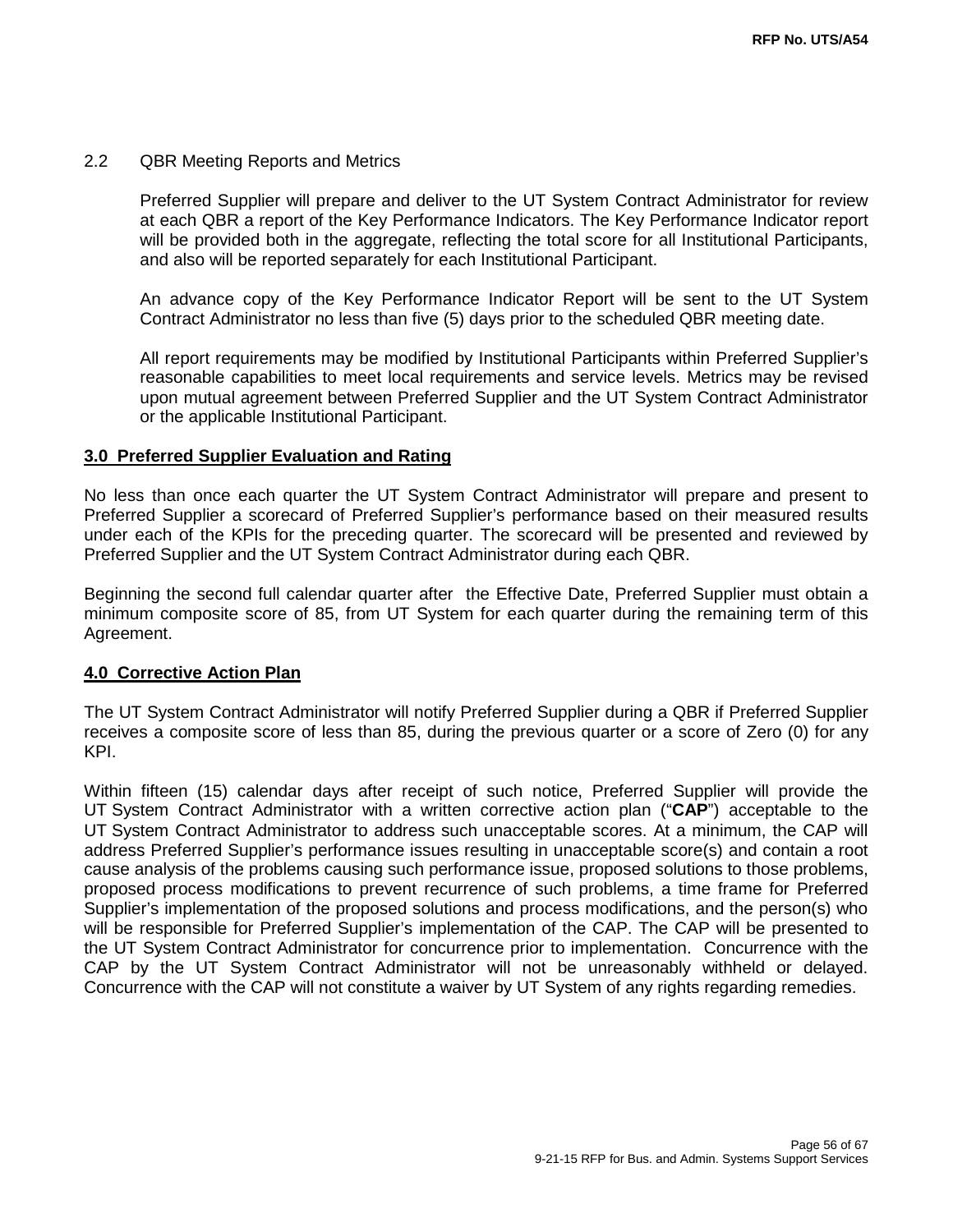### **5.0 Corrective Action and Remedies**

If Preferred Supplier's implementation of the CAP does not result in a minimum composite score of 85 or greater or if two (2) or more KPI's remain with a score of Zero ("0") during each subsequent calendar quarter, UT System may, at its sole discretion:

- Permit Preferred Supplier to resubmit a further Corrective Action Plan, or
- Exercise other remedies available under this Agreement or applicable law.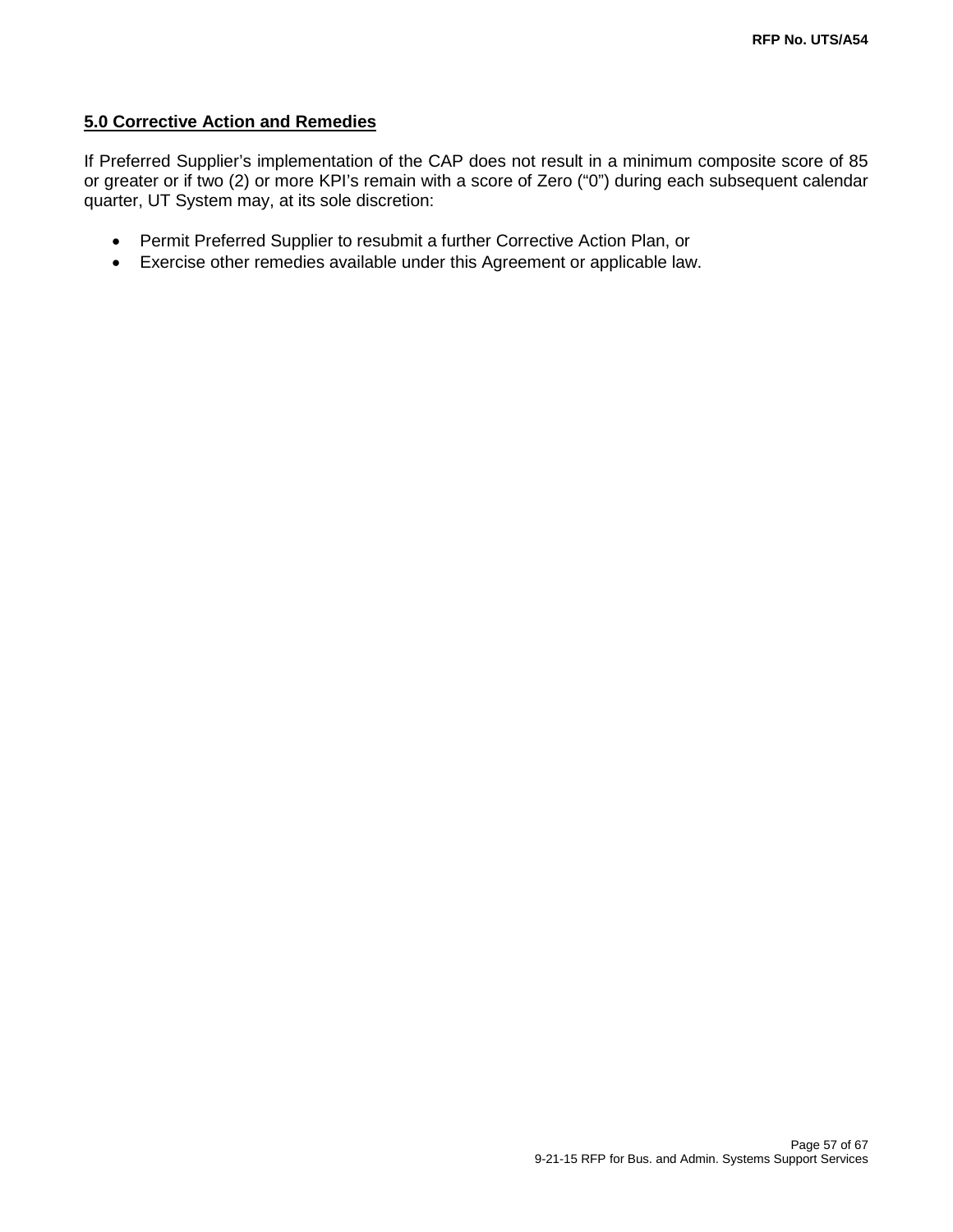## **APPENDIX FOUR**

## **ACCESS BY INDIVIDUALS WITH DISABILITIES**

**Access by Individuals with Disabilities.** Preferred Supplier represents and warrants ("**EIR Accessibility Warranty**") that the electronic and information resources and all associated information, documentation, and support that it provides under this Agreement (collectively, the "**EIRs**") comply with the applicable requirements set forth in Title 1, Chapter 213, *Texas Administrative Code,* and Title 1, Chapter 206, Rule §206.70, *Texas Administrative Code* (as authorized by Chapter 2054, Subchapter M, *Government Code*). To the extent Preferred Supplier becomes aware that the EIRs, or any portion thereof, do not comply with the EIR Accessibility Warranty, then Preferred Supplier represents and warrants that it will, at no cost to UT Party, either (1) perform all necessary remediation to make the EIRs satisfy the EIR Accessibility Warranty or (2) replace the EIRs with new EIRs that satisfy the EIR Accessibility Warranty. In the event Preferred Supplier fails or is unable to do so, UT Party may terminate this Agreement, and Preferred Supplier will refund to UT Party all amounts UT Party has paid under this Agreement within thirty (30) days after the termination date.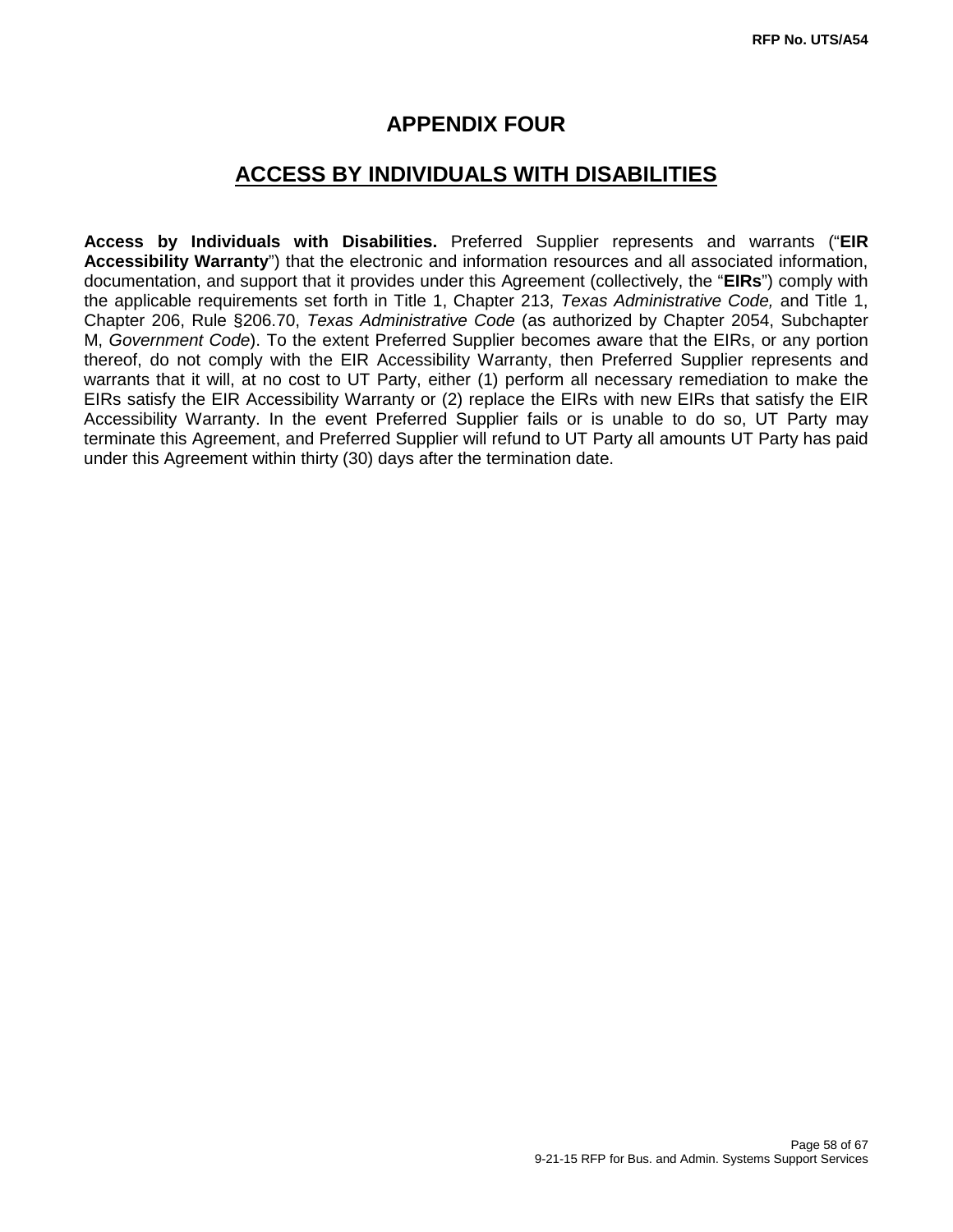## **APPENDIX FIVE**

## **ELECTRONIC AND INFORMATION RESOURCES ENVIRONMENT SPECIFICATIONS**

The specifications, representations, warranties and agreements set forth in Proposer's responses to this **APPENDIX FIVE** will be incorporated into the Agreement.

### **Basic Specifications**

- 1. If the EIR will be hosted by Institutional Participant, please describe the overall environment requirements for the EIR (size the requirements to support the number of concurrent users, the number of licenses and the input/output generated by the application as requested in the application requirements).
	- A. Hardware: If Proposer will provide hardware, does the hardware have multiple hard drives utilizing a redundant RAID configuration for fault tolerance? Are redundant servers included as well?
	- B. Operating System and Version:
	- C. Web Server: Is a web server required? If so, what web application is required (Apache or IIS)? What version? Are add-ins required?
	- D. Application Server:
	- E. Database:
	- F. Other Requirements: Are any other hardware or software components required?
	- G. Assumptions: List any assumptions made as part of the identification of these environment requirements.
	- H. Storage: What are the space/storage requirements of this implementation?
	- I. Users: What is the maximum number of users this configuration will support?
	- J. Clustering: How does the EIR handle clustering over multiple servers?
	- K. Virtual Server Environment: Can the EIR be run in a virtual server environment?
- 2. If the EIR will be hosted by Proposer, describe in detail what the hosted solution includes, and address, specifically, the following issues:
	- A. Describe the audit standards of the physical security of the facility; and
	- B. Indicate whether Proposer is willing to allow an audit by Institutional Participant or its representative.
- 3. If the user and administrative interfaces for the EIR are web-based, do the interfaces support Firefox on Mac as well as Windows and Safari on the Macintosh?
- 4. If the EIR requires special client software, what are the environment requirements for that client software?
- 5. Manpower Requirements: Who will operate and maintain the EIR? Will additional Institutional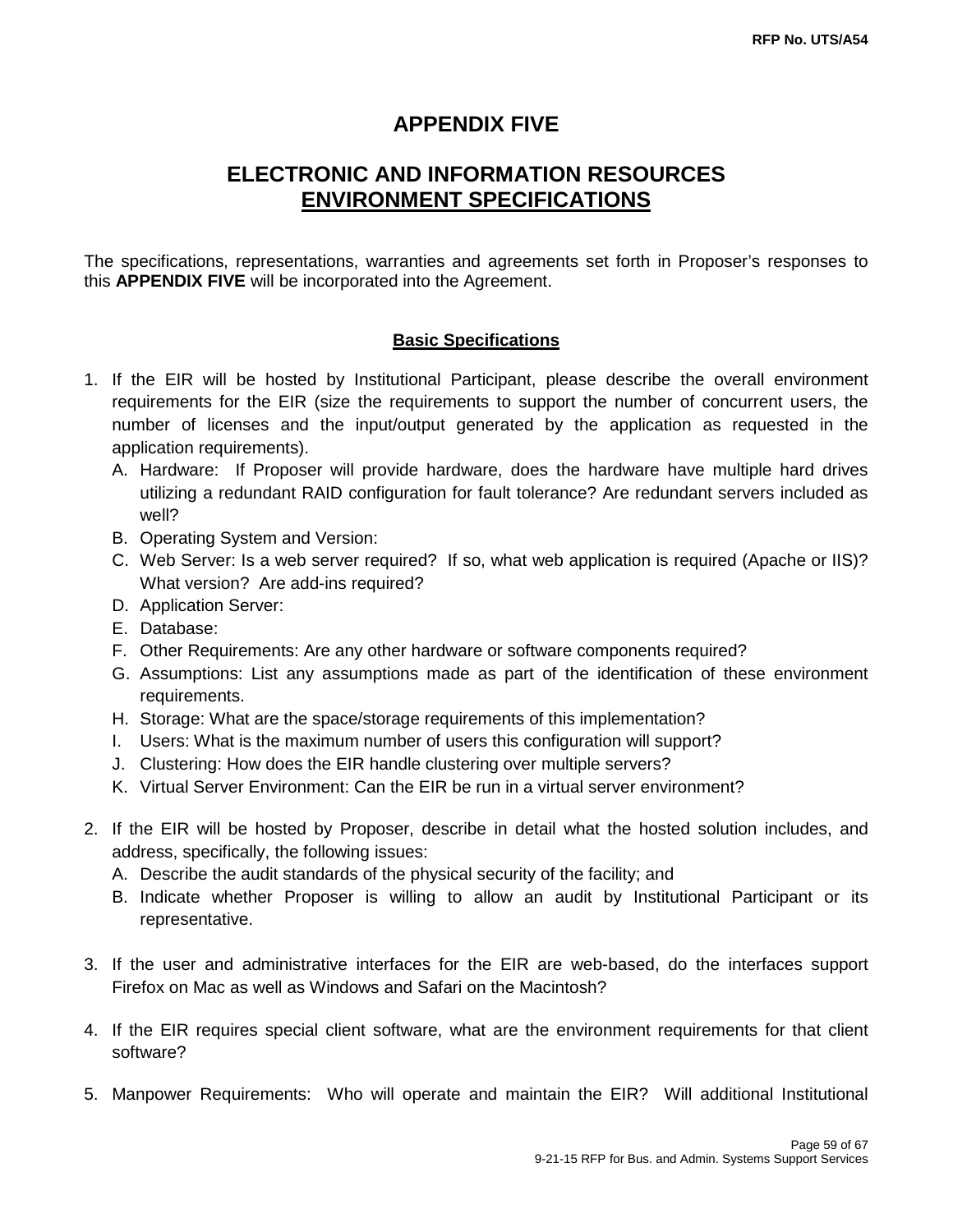Participant full time employees (FTEs) be required? Will special training on the EIR be required by Proposer's technical staff? What is the estimated cost of required training.

6. Upgrades and Patches: Describe Proposer's strategy regarding EIR upgrades and patches for both the server and, if applicable, the client software. Included Proposer's typical release schedule, recommended processes, estimated outage and plans for next version/major upgrade.

### **Security**

- 1. Has the EIR been tested for application security vulnerabilities? For example, has the EIR been evaluated against the Open Web Application Security Project ("**OWASP**") Top 10 list that includes flaws like cross site scripting and SQL injection? If so, please provide the scan results and specify the tool used. Institutional Participant will not take final delivery of the EIR if Institutional Participant determines there are serious vulnerabilities within the EIR.
- 2. Which party, Proposer or Institutional Participant, will be responsible for maintaining critical EIR application security updates?
- 3. If the EIR is hosted, indicate whether Proposer's will permit Institutional Participant to conduct a penetration test on Institutional Participant's instance of the EIR.
- 4. If confidential data, including HIPAA or FERPA data, is stored in the EIR, will the data be encrypted at rest and in transmittal?

#### **Integration**

- 1. Is the EIR authentication Security Assertion Markup Language ("**SAML**") compliant? Has Proposer ever implemented the EIR with Shibboleth authentication? If not, does the EIR integrate with Active Directory? Does the EIR support TLS connections to this directory service?
- 2. Does the EIR rely on Active Directory for group management and authorization or does the EIR maintain a local authorization/group database?
- 3. What logging capabilities does the EIR have? If this is a hosted EIR solution, will Institutional Participant have access to implement logging with Institutional Participant's standard logging and monitoring tools, RSA's Envision?
- 4. Does the EIR have an application programming interface ("**API**") that enables us to incorporate it with other applications run by the Institutional Participant? If so, is the API .Net based? Web Services-based? Other?
- 5. Will Institutional Participant have access to the EIR source code? If so, will the EIR license permit Institutional Participant to make modifications to the source code? Will Institutional Participant's modifications be protected in future upgrades?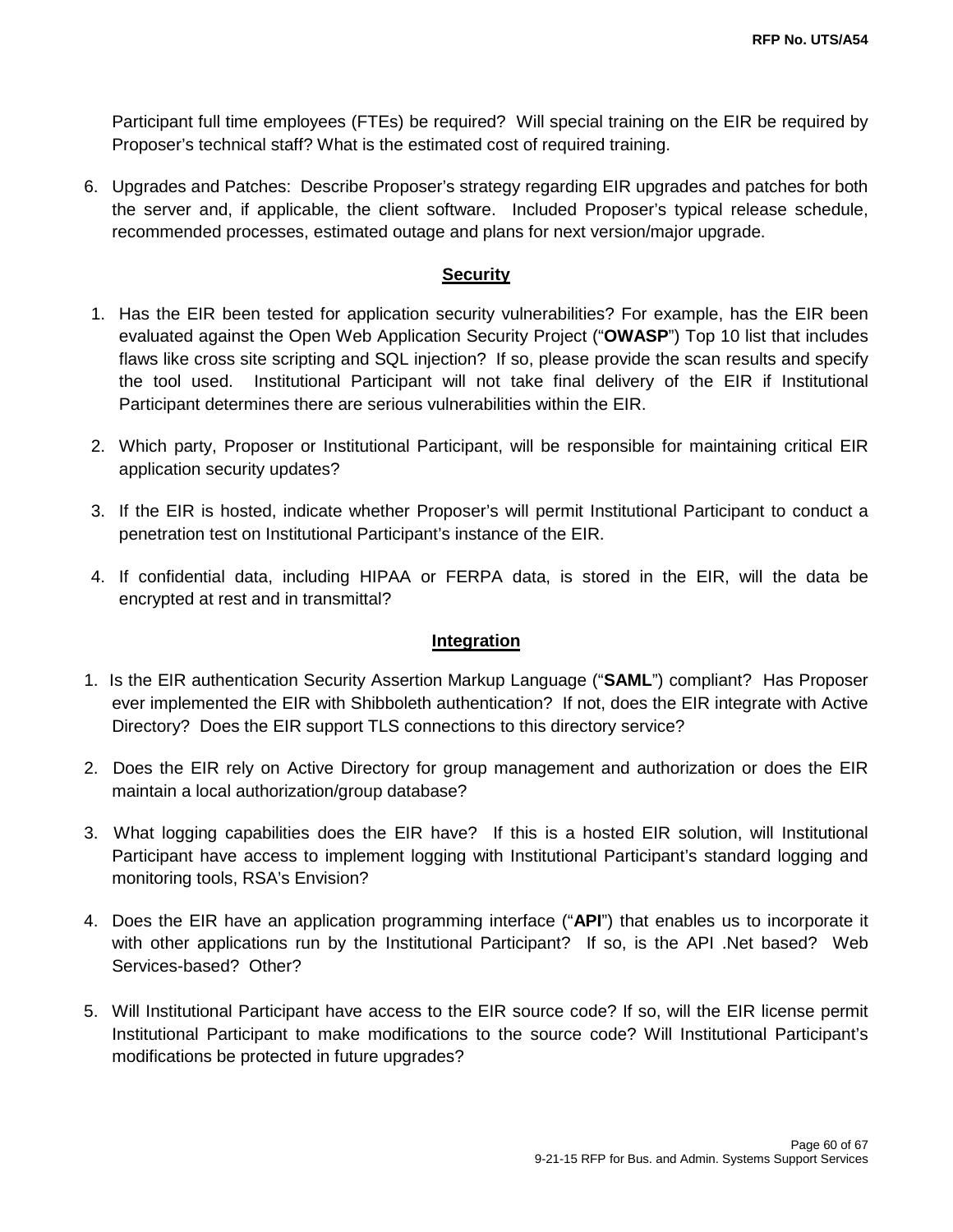6. Will Proposer place the EIR source code in escrow with an escrow agent so that if Proposer is no longer in business or Proposer has discontinued support, the EIR source code will be available to Institutional Participant.

### **Accessibility Information**

Proposer must provide the following, as required by Title 1, Rule §213.38(b) of the *Texas Administrative Code*:

- [1](#page-60-0). Accessibility information for the electronic and information resources ("EIR")<sup>1</sup> products or services proposed by Proposer, where applicable, through one of the following methods:
	- (A) the URL to completed Voluntary Product Accessibility Templates ("VPATs")[2](#page-60-1) or equivalent reporting templates;
	- (B) an accessible electronic document that addresses the same accessibility criteria in substantially the same format as VPATs or equivalent reporting templates; or
	- (C) the URL to a web page which explains how to request completed VPATs, or equivalent reporting templates, for any product under contract; and
- 2. Credible evidence of Proposer's capability or ability to produce accessible EIR products and services. Such evidence may include, but is not limited to, Proposer's internal accessibility policy documents, contractual warranties for accessibility, accessibility testing documents, and examples of prior work results.

 $\overline{a}$ 

<span id="page-60-0"></span><sup>1</sup> Electronic and information resources are defined in Section 2054.451, *Texas Government Code* [\(link\)](http://www.statutes.legis.state.tx.us/Docs/GV/htm/GV.2054.htm#2054.451) and Title 1, Rule §213.1 (6) of the *Texas Administrative Code* [\(link\)](http://texreg.sos.state.tx.us/public/readtac$ext.TacPage?sl=R&app=9&p_dir=&p_rloc=&p_tloc=&p_ploc=&pg=1&p_tac=&ti=1&pt=10&ch=213&rl=1).

<span id="page-60-1"></span><sup>2</sup> Voluntary Product Accessibility Templates are defined in Title 1, Rule §213.1 (19) of the *Texas Administrative Code* [\(link\)](http://texreg.sos.state.tx.us/public/readtac$ext.TacPage?sl=R&app=9&p_dir=&p_rloc=&p_tloc=&p_ploc=&pg=1&p_tac=&ti=1&pt=10&ch=213&rl=1). For further information, see this [link](http://www.itic.org:8080/dotAsset/5644ecd2-5024-417f-bc23-a52650f47ef8.doc) to a VPAT document provided by the Information Technology Industry Council.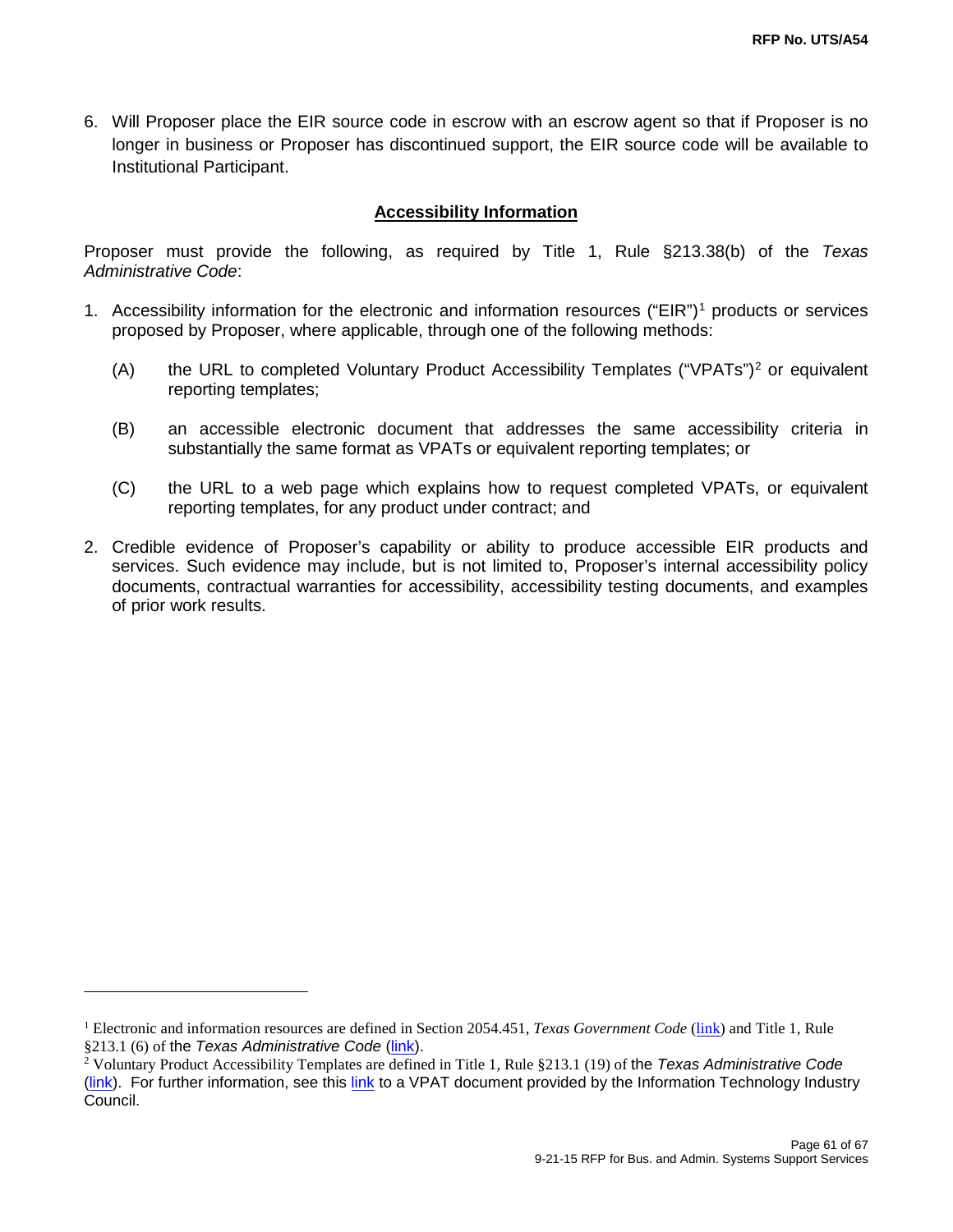## **APPENDIX SIX**

## **SECURITY CHARACTERISTICS AND FUNCTIONALITY OF CONTRACTOR'S INFORMATION RESOURCES**

The specifications, representations, warranties and agreements set forth in Proposer's responses to this **APPENDIX SIX** will be incorporated into the Agreement.

**"Information Resources"** means any and all computer printouts, online display devices, mass storage media, and all computer-related activities involving any device capable of receiving email, browsing Web sites, or otherwise capable of receiving, storing, managing, or transmitting Data including, but not limited to, mainframes, servers, Network Infrastructure, personal computers, notebook computers, hand-held computers, personal digital assistant (PDA), pagers, distributed processing systems, network attached and computer controlled medical and laboratory equipment (i.e. embedded technology), telecommunication resources, network environments, telephones, fax machines, printers and service bureaus. Additionally, it is the procedures, equipment, facilities, software, and Data that are designed, built, operated, and maintained to create, collect, record, process, store, retrieve, display, and transmit information.

"**Institutional Participant Records**" means records or record systems that Proposer (1) creates, (2) receives from or on behalf of Institutional Participant, or (3) has access, and which may contain confidential information (including credit card information, social security numbers, and private health information ("**PHI**") subject to Health Insurance Portability and Accountability Act ("**HIPAA**") of 1996 (Public Law 104-191), or education records subject to the Family Educational Rights and Privacy Act ("**FERPA**").

### **General Protection of Institutional Participant Records**

1. Describe the security features incorporated into Information Resources to be provided or used by Proposer pursuant to this RFP.

2. List all products, including imbedded products that are a part of Information Resources and the corresponding owner of each product.

3. Describe any assumptions made by Proposer in its proposal regarding information security outside those already listed in the proposal.

### *Complete the following additional questions if the Information Resources will be hosted by Proposer:*

4. Describe the monitoring procedures and tools used for monitoring the integrity and availability of all products interacting with Information Resources, including procedures and tools used to, detect security incidents and to ensure timely remediation.

5. Describe the physical access controls used to limit access to Proposer's data center and network components.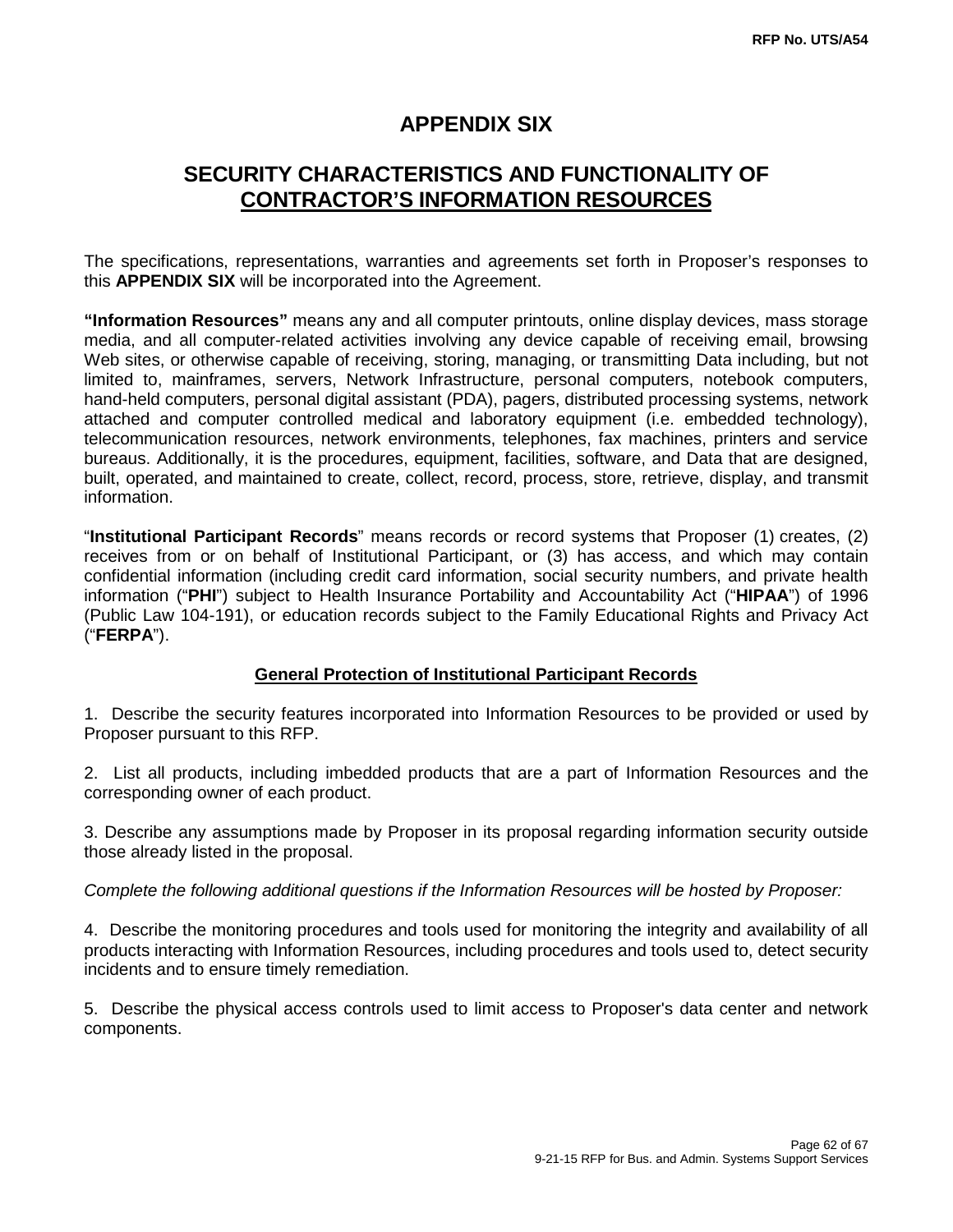6. What procedures and best practices does Proposer follow to harden all systems that would interact with Information Resources, including any systems that would hold or process Institutional Participant Records, or from which Institutional Participant Records may be accessed?

7. What technical security measures does the Proposer take to detect and prevent unintentional, accidental and intentional corruption or loss of Institutional Participant Records?

8. Will the Proposer agree to a vulnerability scan by Institutional Participant of the web portal application that would interact with Information Resources, including any systems that would hold or process Institutional Participant Records, or from which Institutional Participant Records may be accessed? If Proposer objects, explain basis for the objection to a vulnerability scan.

9. Describe processes Proposer will use to provide Institutional Participant assurance that the web portal and all systems that would hold or process Institutional Participant Records can provide adequate security of Institutional Participant Records.

10. Does Proposer have a data backup and recovery plan supported by policies and procedures, in place for Information Resources? If yes, briefly describe the plan, including scope and frequency of backups, and how often the plan is updated. If no, describe what alternative methodology Proposer uses to ensure the restoration and availability of Institutional Participant Records.

11. Does Proposer encrypt backups of Institutional Participant Records? If yes, describe the methods used by Proposer to encrypt backup data. If no, what alternative safeguards does Proposer use to protect backups against unauthorized access?

12. Describe the security features incorporated into Information Resources to safeguard Institutional Participant Records containing confidential information.

*Complete the following additional question if Information Resources will create, receive, or access Institutional Participant Records containing PHI subject to HIPAA:*

13. Does Proposer monitor the safeguards required by the HIPAA Security Rule (45 C.F.R. § 164 subpts. A, E (2002)) and Proposer's own information security practices, to ensure continued compliance? If yes, provide a copy of or link to the Proposer's HIPAA Privacy & Security policies and describe the Proposer's monitoring activities and the frequency of those activities with regard to PHI.

### **Access Control**

1. How will users gain access (i.e., log in) to Information Resources?

2. Do Information Resources provide the capability to use local credentials (i.e., federated authentication) for user authentication and login? If yes, describe how Information Resources provide that capability.

3. Do Information Resources allow for multiple security levels of access based on affiliation (e.g., staff, faculty, and student) and roles (e.g., system administrators, analysts, and information consumers), and organizational unit (e.g., college, school, or department? If yes, describe how Information Resources provide for multiple security levels of access.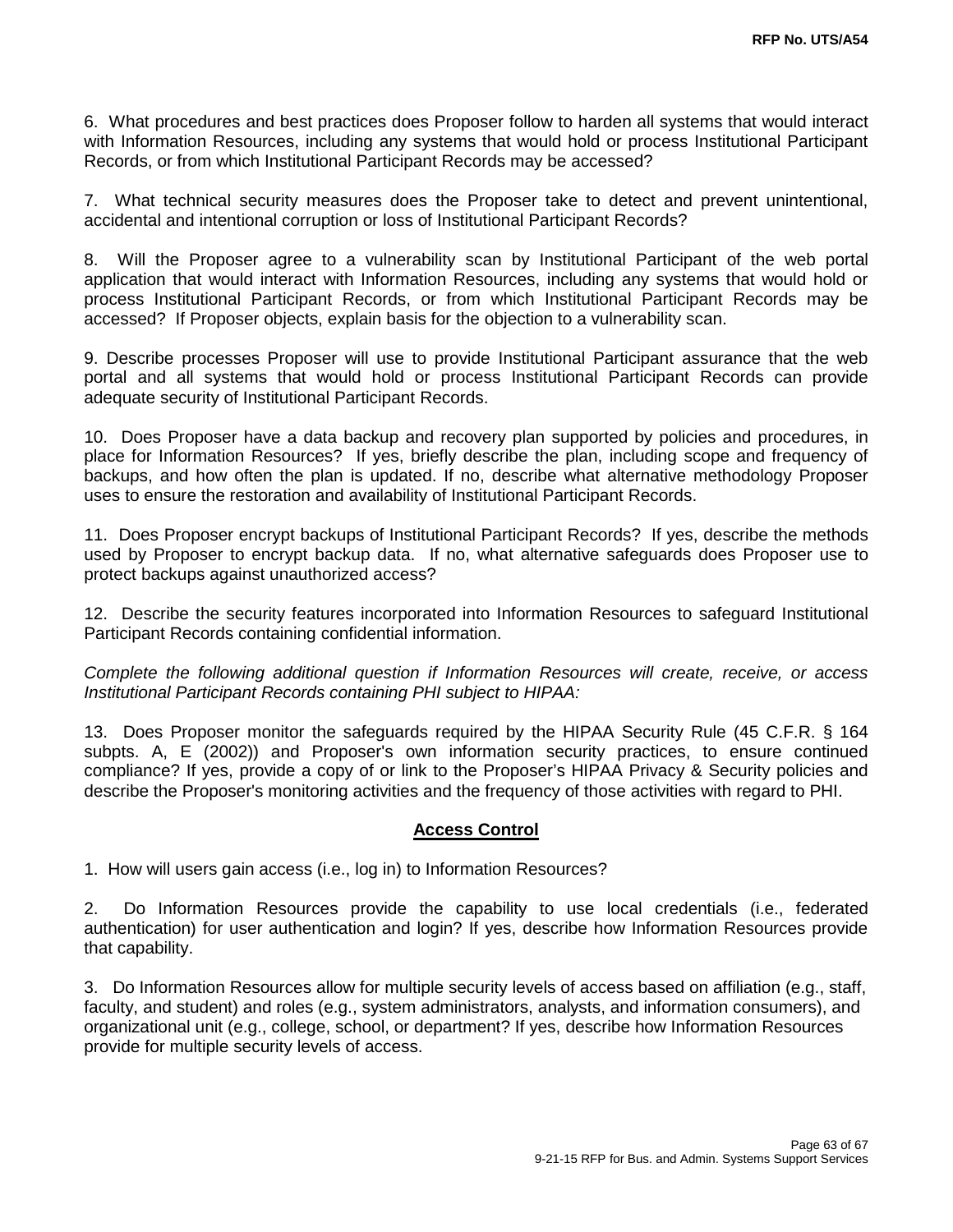4. Do Information Resources provide the capability to limit user activity based on user affiliation, role, and/or organizational unit (i.e., who can create records, delete records, create and save reports, run reports only, etc.)? If yes, describe how Information Resources provide that capability. If no, describe what alternative functionality is provided to ensure that users have need-to-know based access to Information Resources.

5. Do Information Resources manage administrator access permissions at the virtual system level? If yes, describe how this is done.

6. Describe Proposer's password policy including password strength, password generation procedures, password storage specifications, and frequency of password changes. If passwords are not used for authentication or if multi-factor authentication is used to Information Resources, describe what alternative or additional controls are used to manage user access.

### *Complete the following additional questions if Information Resources will be hosted by Proposer:*

7. What administrative safeguards and best practices does Proposer have in place to vet Proposer's and third-parties' staff members that would have access to the environment hosting Institutional Participant Records to ensure need-to-know-based access?

8. What procedures and best practices does Proposer have in place to ensure that user credentials are updated and terminated as required by changes in role and employment status?

9. Describe Proposer's password policy including password strength, password generation procedures, and frequency of password changes. If passwords are not used for authentication or if multi-factor authentication is used to Information Resources, describe what alternative or additional controls are used to manage user access.

### **Use of Data**

#### *Complete the following additional questions if Information Resources will be hosted by Proposer:*

1. What administrative safeguards and best practices does Proposer have in place to vet Proposer's and third-parties' staff members that have access to the environment hosting all systems that would hold or process Institutional Participant Records, or from which Institutional Participant Records may be accessed, to ensure that Institutional Participant Records will not be accessed or used in an unauthorized manner?

2. What safeguards does Proposer have in place to segregate Institutional Participant Records from system data and other customer data and/or as applicable, to separate specific Institutional Participant data, such as HIPAA and FERPA protected data, from Institutional Participant Records that are not subject to such protection, to prevent accidental and unauthorized access to Institutional Participant Records ?

3. What safeguards does Proposer have in place to prevent the unauthorized use, reuse, distribution, transmission, manipulation, copying, modification, access, or disclosure of Institutional Participant Records?

4. What procedures and safeguards does Proposer have in place for sanitizing and disposing of Institutional Participant Records according to prescribed retention schedules or following the conclusion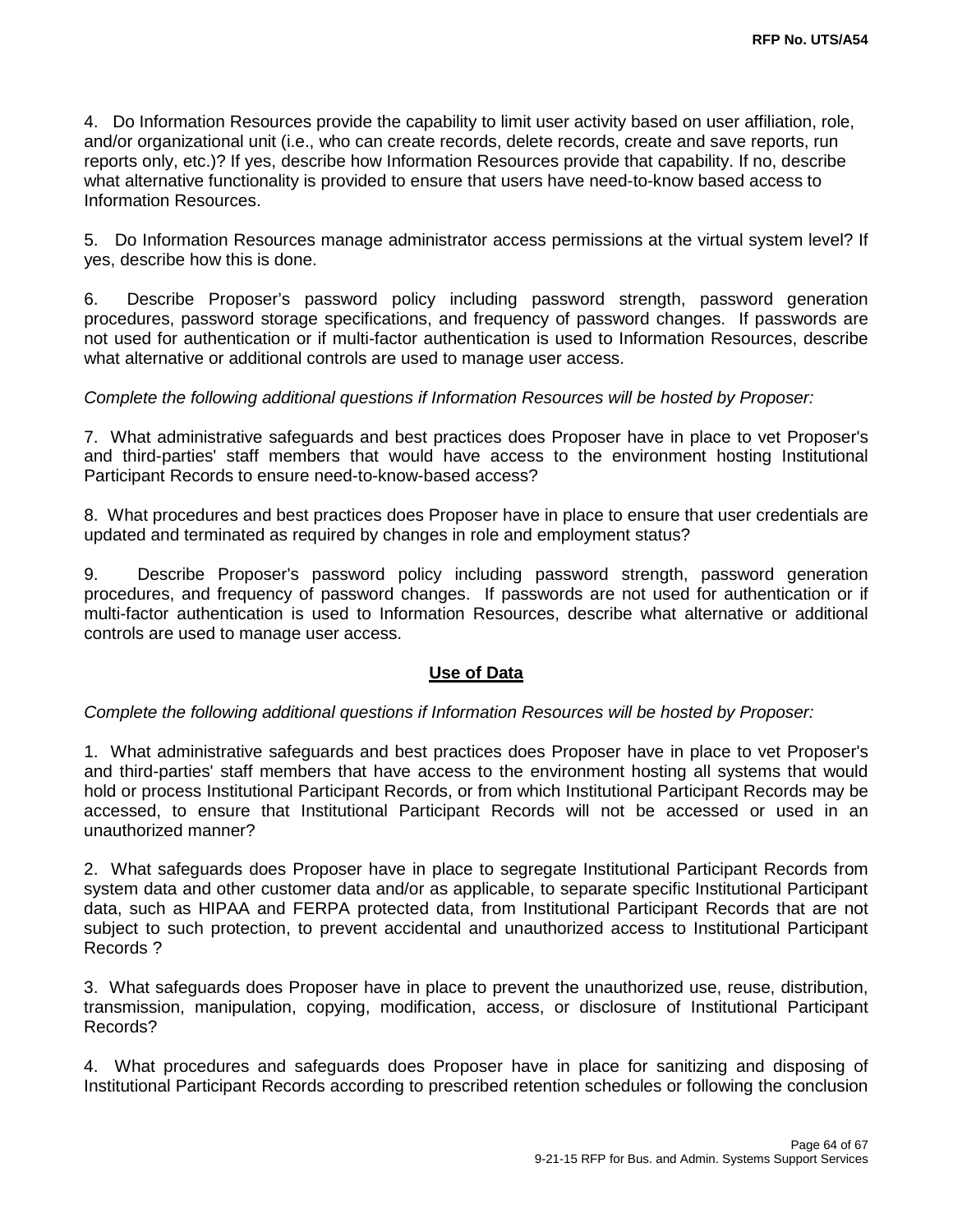of a project or termination of a contract to render Institutional Participant Records unrecoverable and prevent accidental and unauthorized access to Institutional Participant Records? Describe the degree to which sanitizing and disposal processes addresses Institutional Participant data that may be contained within backup systems. If Institutional Participant data contained in backup systems is not fully sanitized, describe processes in place that would prevent subsequent restoration of backed-up Institutional Participant data.

### **Data Transmission**

1. Do Information Resources encrypt all Institutional Participant Records in transit and at rest? If yes, describe how Information Resources provide that security. If no, what alternative methods are used to safeguard Institutional Participant Records in transit and at rest?

#### *Complete the following additional questions if Information Resources will be hosted by Proposer:*

2. How does data flow between Institutional Participant and Information Resources? If connecting via a private circuit, describe what security features are incorporated into the private circuit. If connecting via a public network (e.g., the Internet), describe the way Proposer will safeguard Institutional Participant Records.

3. Do Information Resources secure data transmission between Institutional Participant and Proposer? If yes, describe how Proposer provides that security. If no, what alternative safeguards are used to protect Institutional Participant Records in transit?

### **Notification of Security Incidents**

*Complete the following additional questions if Information Resources will be hosted by Proposer:*

1. Describe Proposer's procedures to isolate or disable all systems that interact with Information Resources in the event a security breach is identified, including any systems that would hold or process Institutional Participant Records, or from which Institutional Participant Records may be accessed.

2. What procedures, methodology, and timetables does Proposer have in place to detect information security breaches and notify Institutional Participant and other customers? Include Proposer's definition of security breach.

3. Describe the procedures and methodology Proposer has in place to detect information security breaches, including unauthorized access by Proposer's and subcontractor's own employees and agents and provide required notifications in a manner that meets the requirements of the state breach notification law.

### **Compliance with Applicable Legal & Regulatory Requirements**

*Complete the following additional questions if Information Resources will be hosted by Proposer:*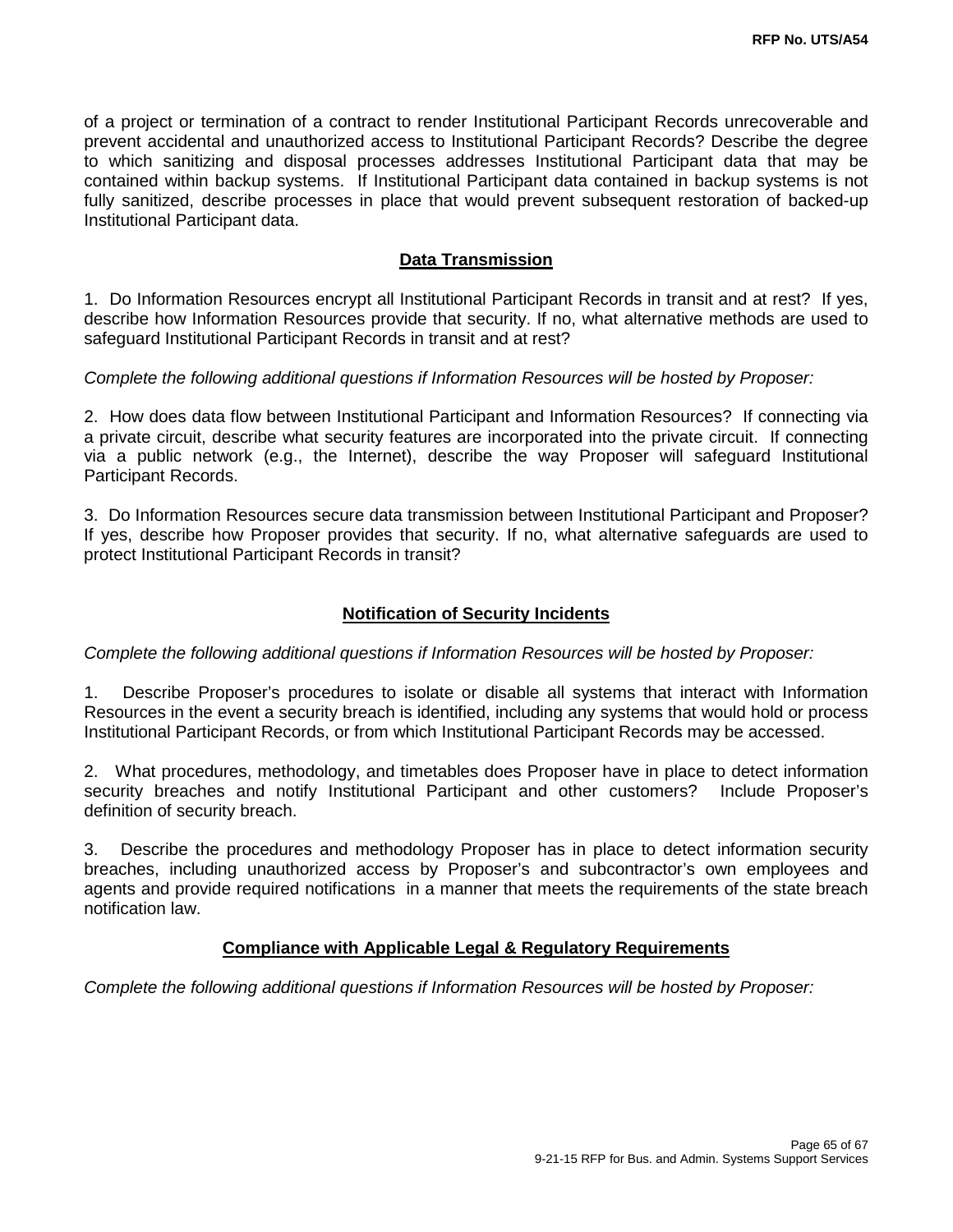1. Describe the procedures and methodology Proposer has in place to retain, preserve, backup, delete, and search data in a manner that meets the requirements of state and federal electronic discovery rules, including how and in what format Institutional Participant Records are kept and what tools are available to Institutional Participant to access Institutional Participant Records.

2. Describe the safeguards Proposer has in place to ensure that systems (including any systems that would hold or process Institutional Participant Records, or from which Institutional Participant Records may be accessed) that interact with Information Resources reside within the United States of America. If no such controls, describe Proposer's processes for ensuring that data is protected in compliance with all applicable US federal and state requirements, including export control.

3. List and describe any regulatory or legal actions taken against Proposer for security or privacy violations or security breaches or incidents, including the final outcome.